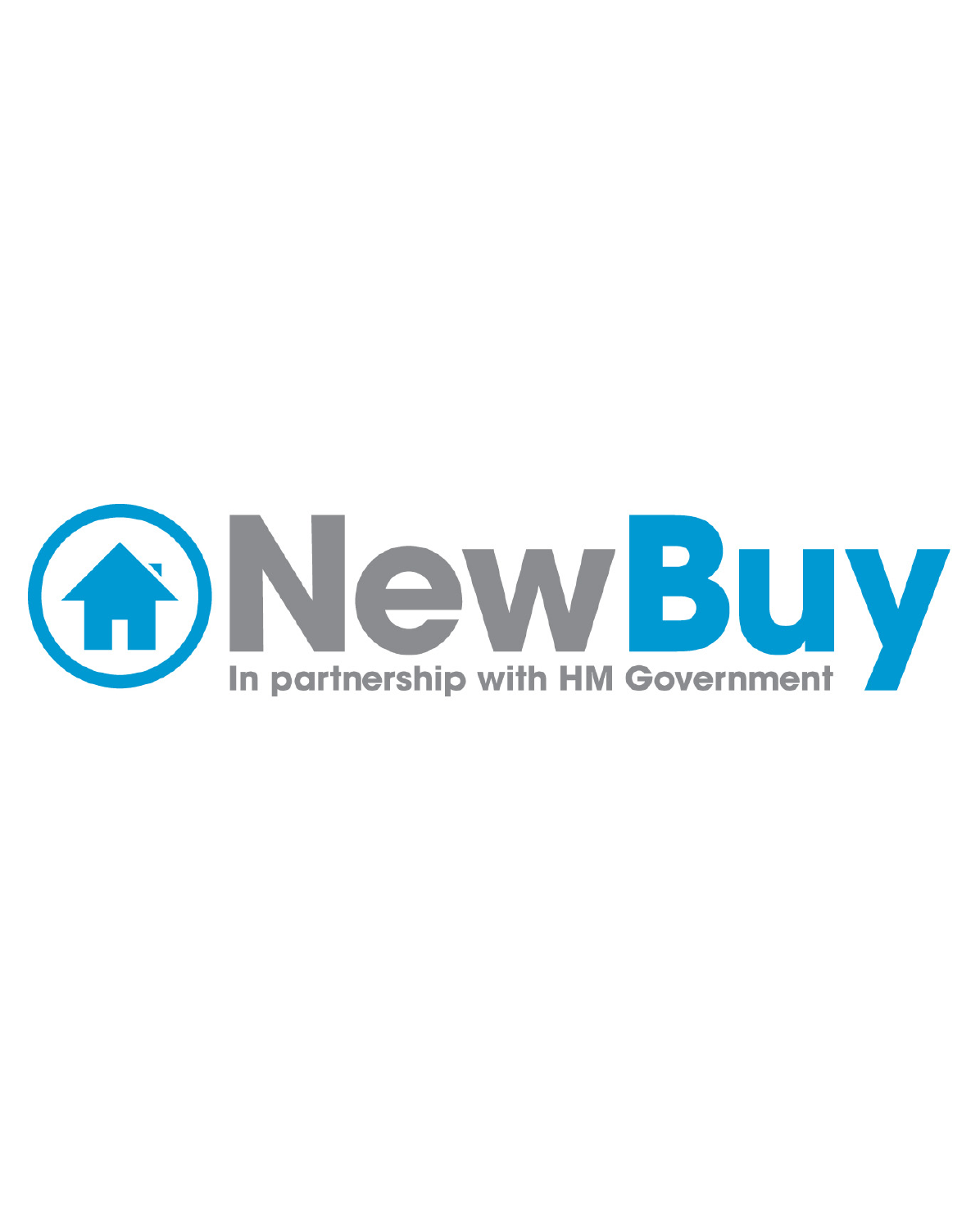#### A Presentation by:

Department of Communities and Local Government

Home Builders Federation

Jardine Lloyd Thompson

Clyde & Co

5th March 2012

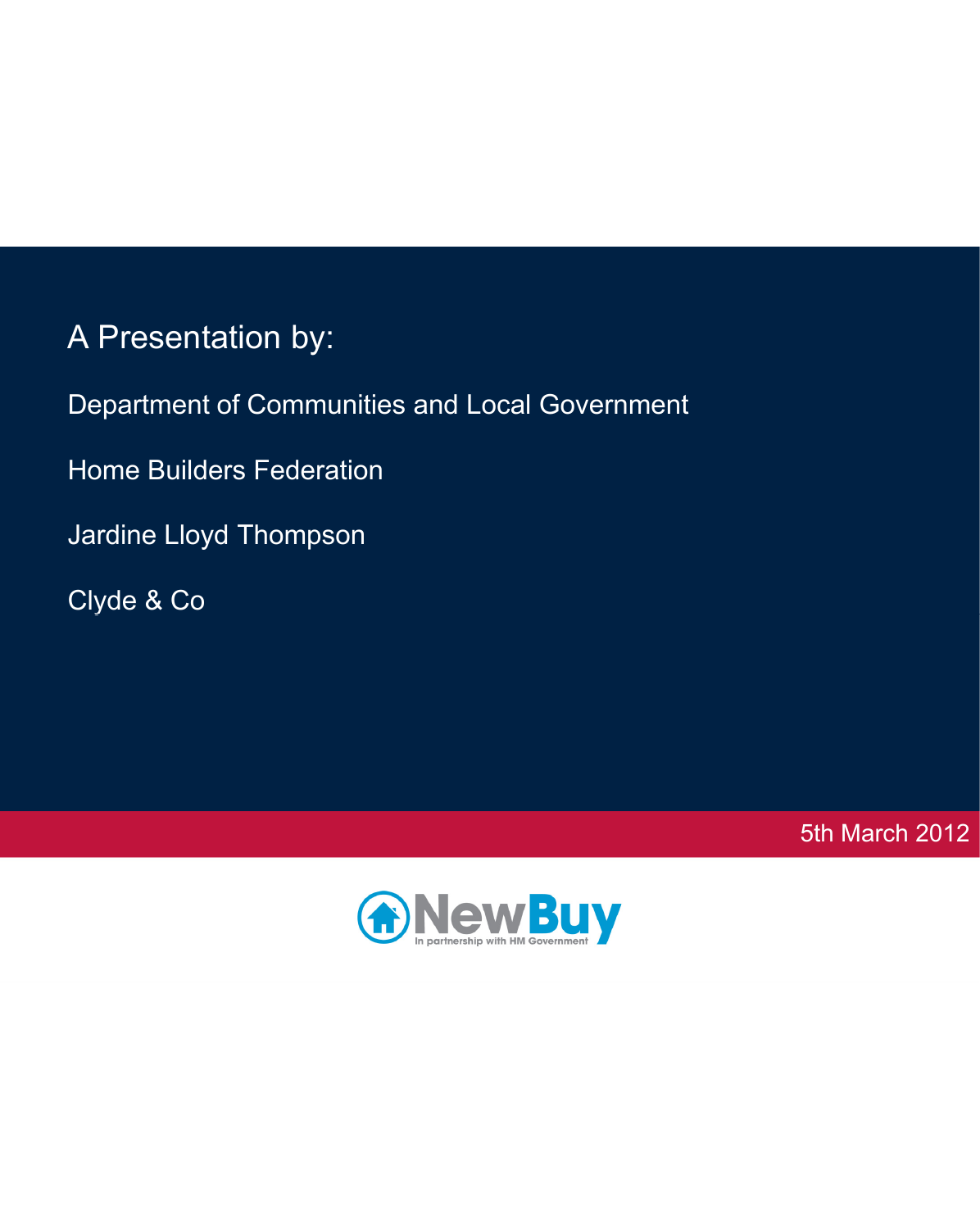

www.communities.gov.uk community, opportunity, prosperity

# **NewBuy**

Teresa Clay Housing Supply & Markets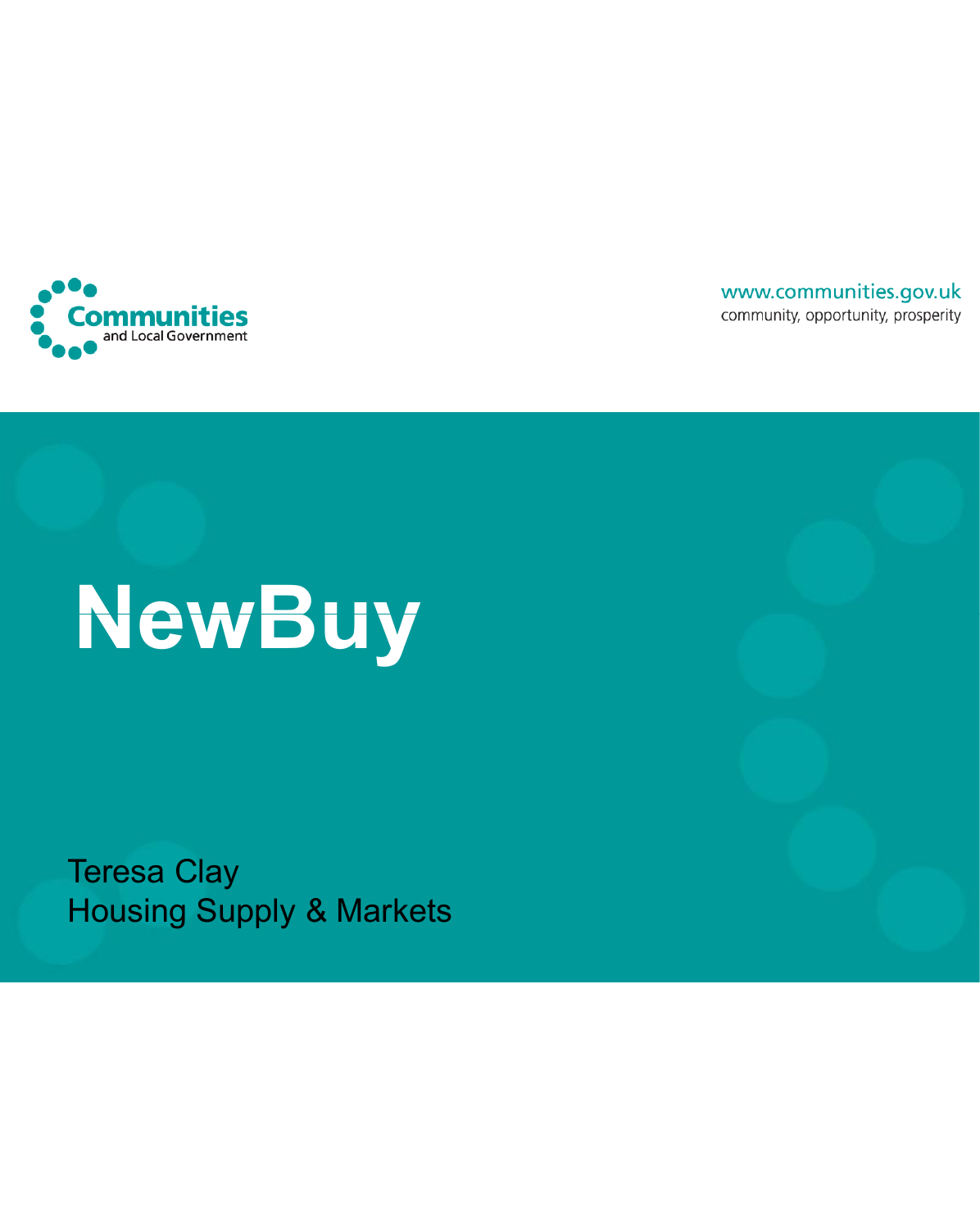

#### **NewBuy – overview**

- • Up to 100,000 prospective buyers to gain access to 95 per cent loan to value mortgages to purchase new build properties, both houses and flats
- • Builders contribute to indemnity fund backed by Government, with <sup>a</sup> maximum Government liability of £1bn
- Homes can be sold under the scheme for 3 years until March 2015
- •Increased cash flow for builders supports increased housing output
- • Increased protection against losses for lenders enables them to hold less capital against each loan and supports new lending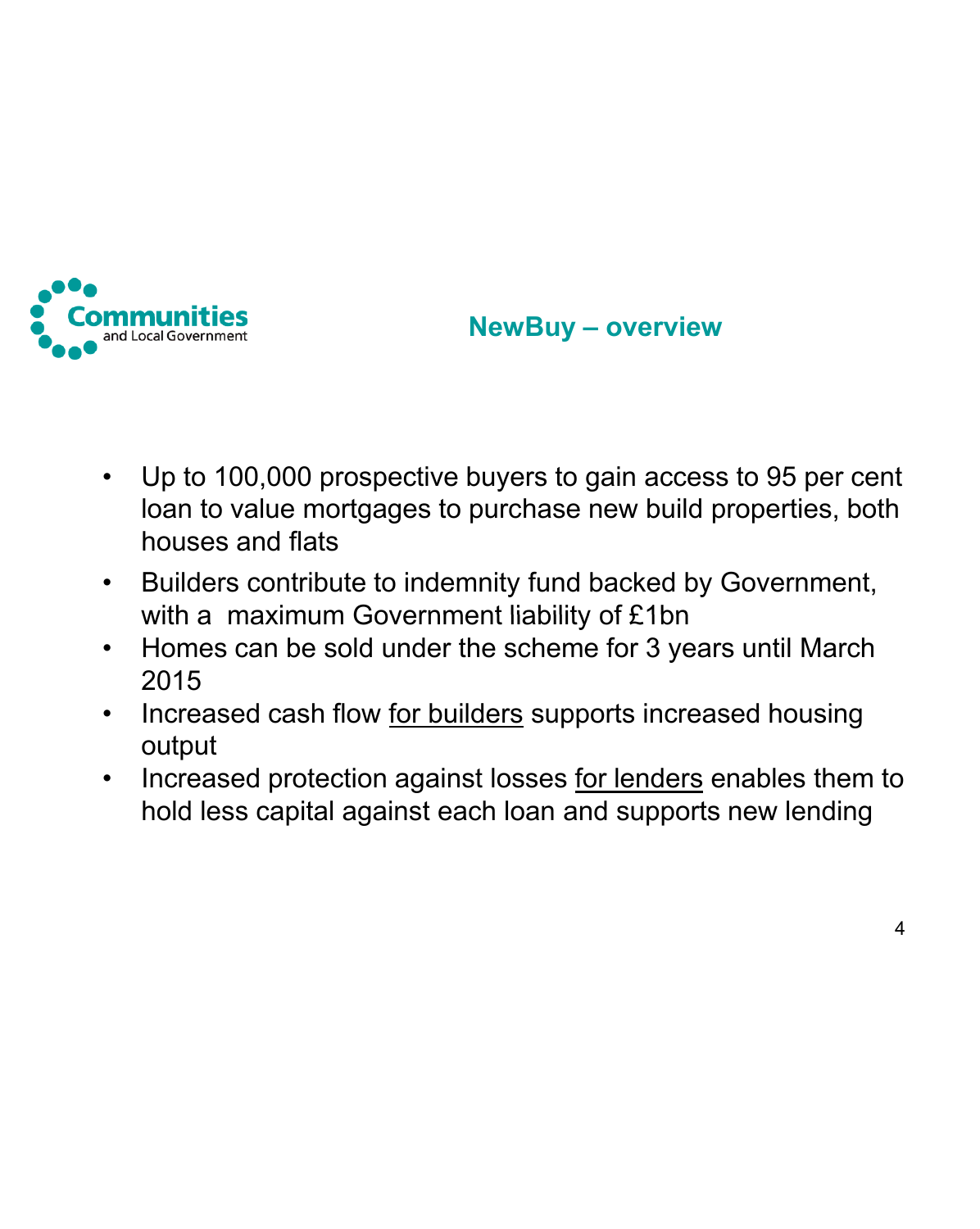

#### **NewBuy - Government perspective**

- •Key part of housing strategy
- • Supports the Government priorities of economic growth and social mobility
- • Helps deliver the core housing strategy objective of improving affordability - delivering more new market and affordable homes - also improving accessibility and choice
- Part of package of reforms designed to get the market moving again, including Get Britain Building for stalled sites, Growing Places Fund for infrastructure development and release of public sector land
- Builds on existing reforms, including National Planning Policy Framework, New Homes Bonus and Community Infrastructure Levy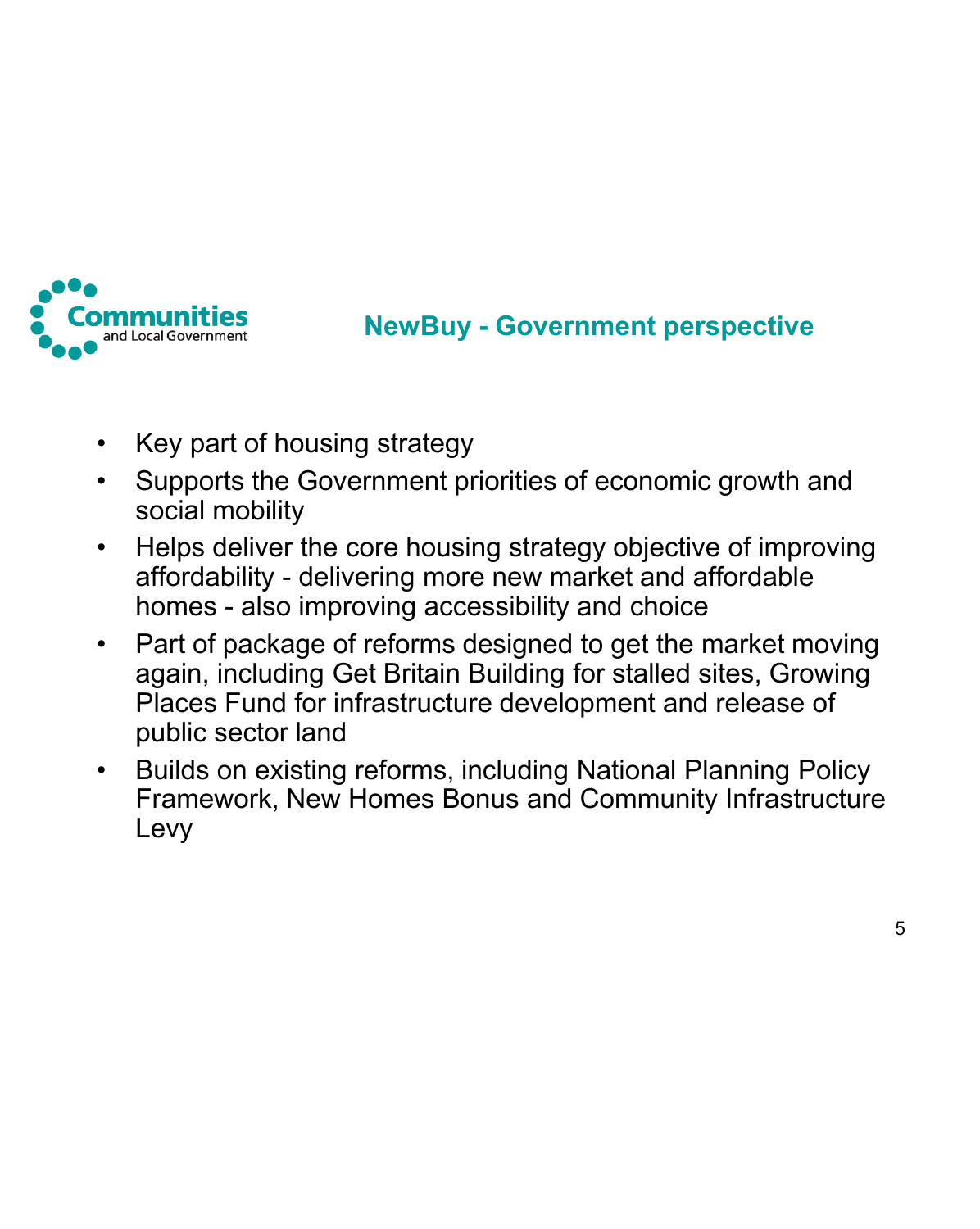

#### **NewBuy - eligibility**

• New build houses and flats - first sale, including conversions and refurbishments

- House price cap £500,000
- Buyers must have UK citizenship or right to remain
- Full ownership no shared ownership or shared equity
- Primary home -no second homes or buy to let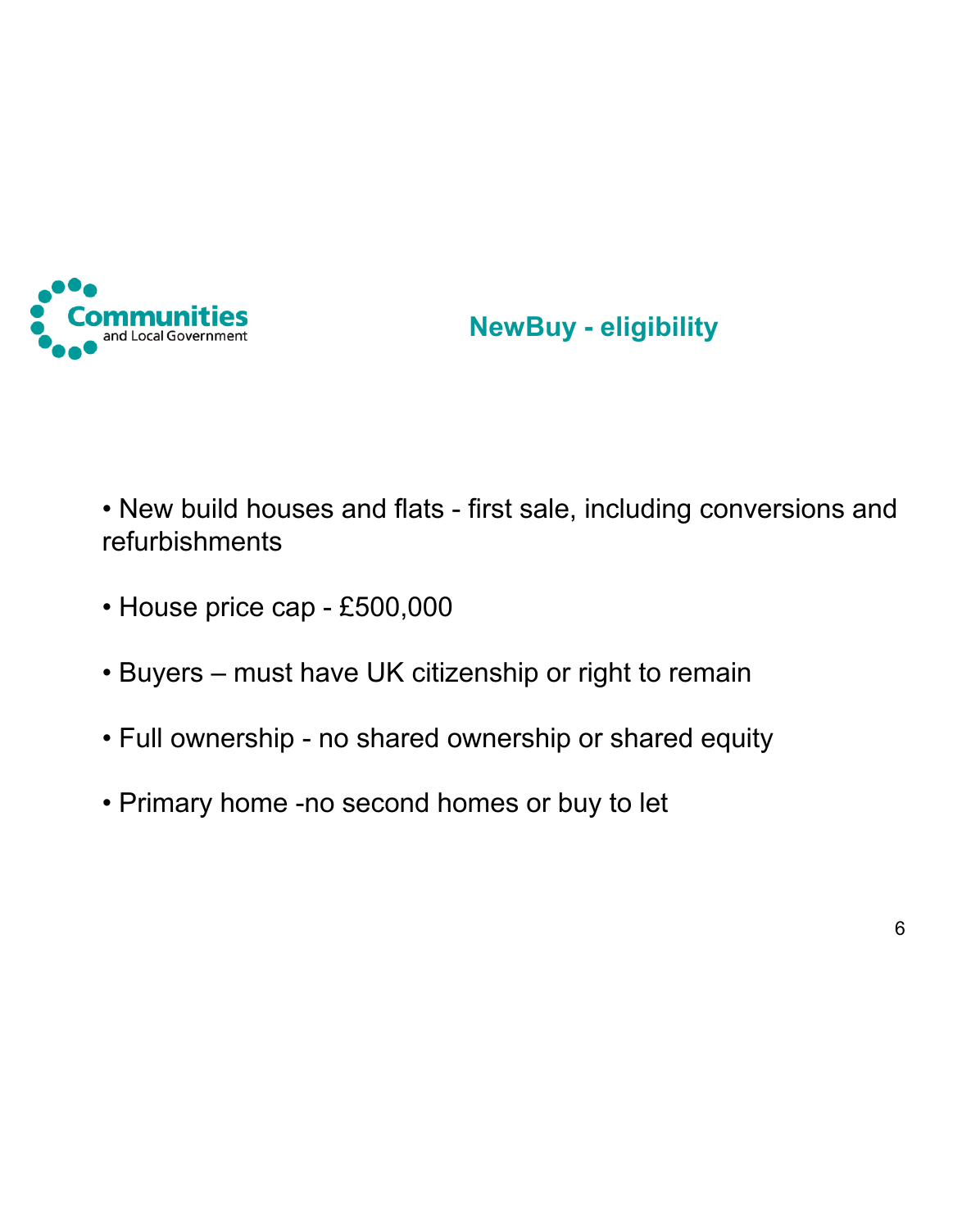

#### **NewBuy - eligibility**

•Repayment mortgages only

•Not a Publicly Assisted Loan – where the deposit is paid or guaranteed by <sup>a</sup> public authority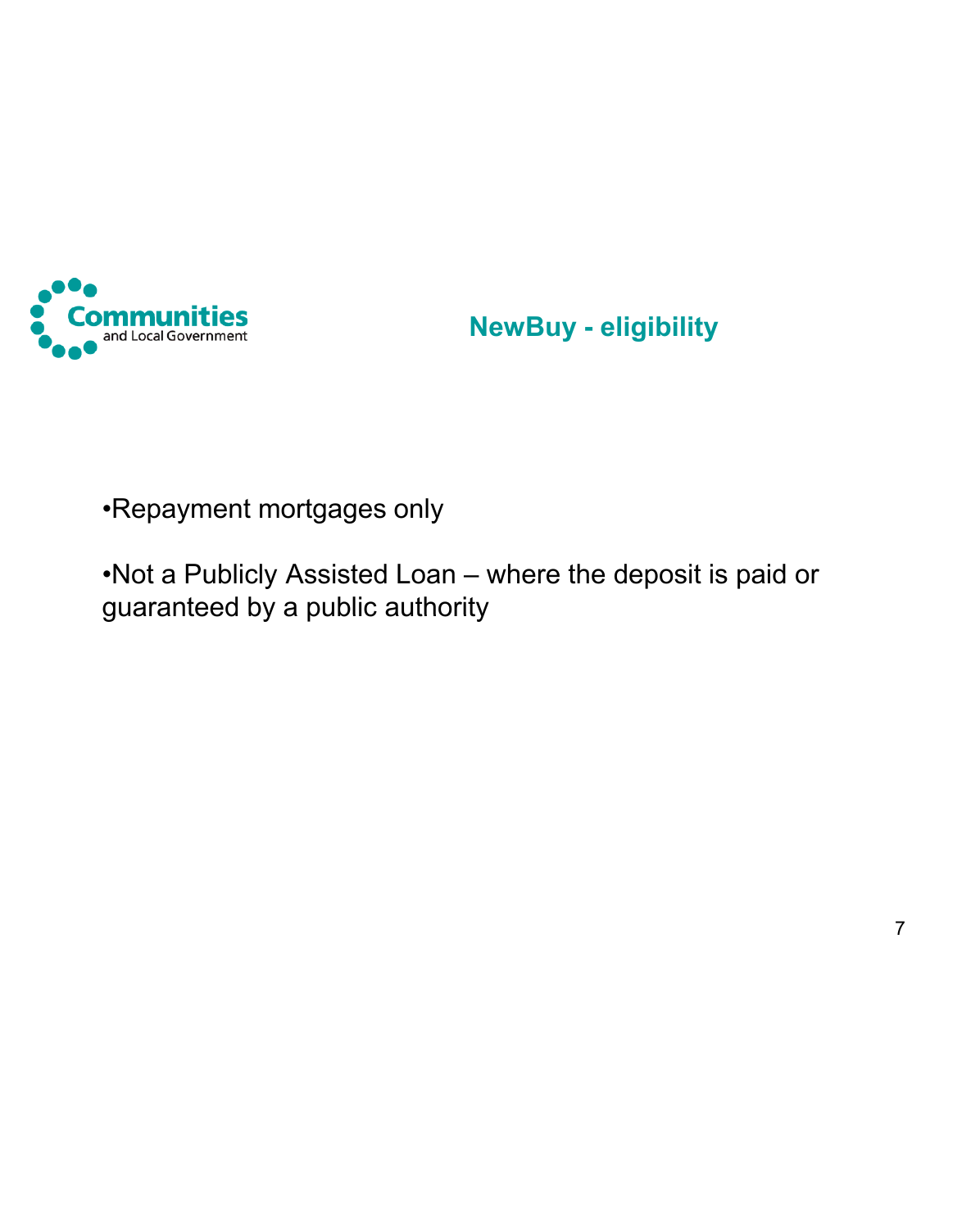



### John Stewart HBF

- • Liaison with CML JLT & Government to create the scheme
- Providing the vehicle to operate the scheme HBF •Providing the vehicle to operate the scheme<br>Insurance PCC Limited
- • Have appointed
	- Clyde and Co to review legal matters
	- KPMG to review tax and accounting matters
	- –JLT as scheme adminstrators and managers of the PCC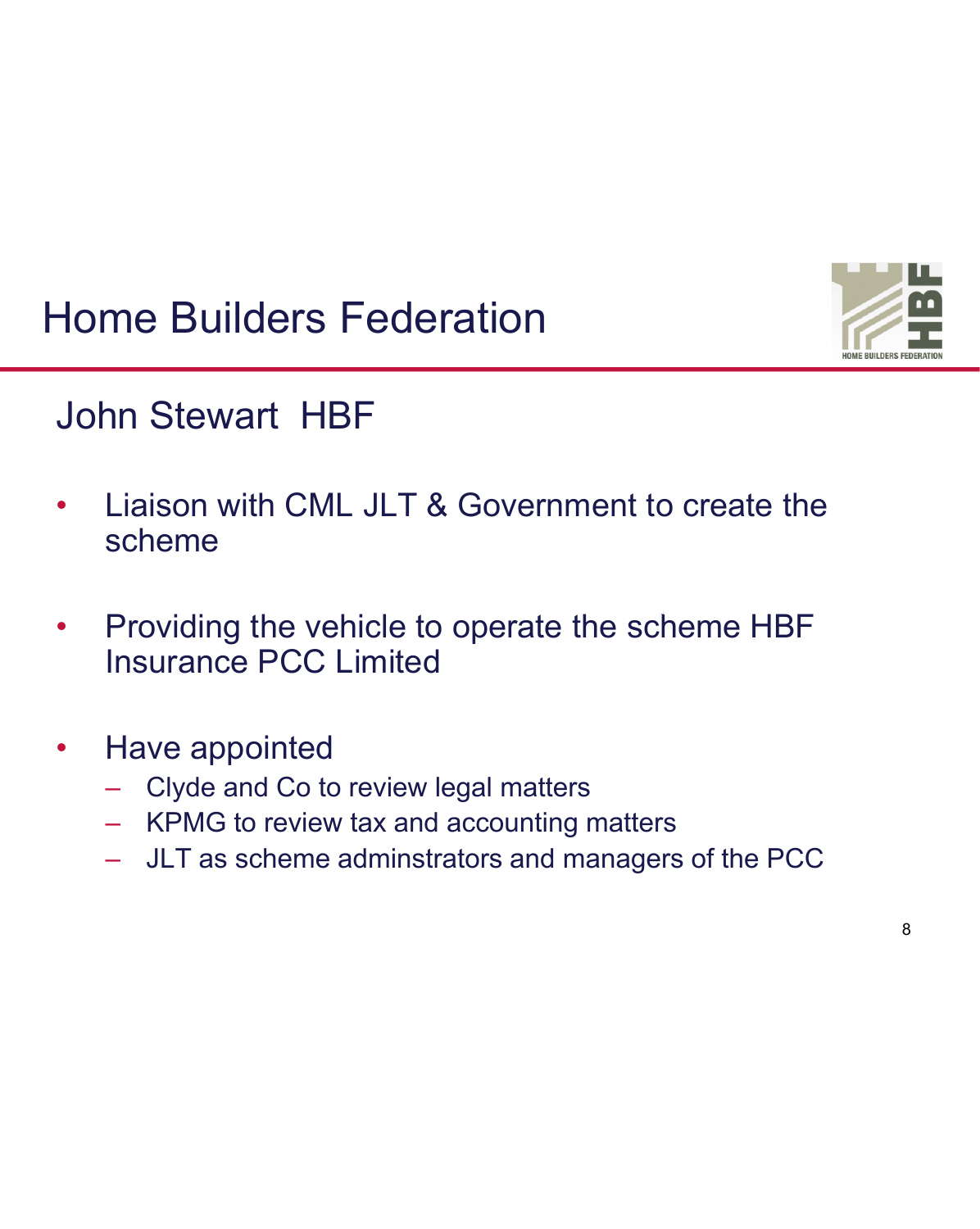### Home Builders Federation



- •Will represent all builders on the Board of the PCC
- • Will co-ordinate the application process for the scheme
- • Will continue to liaise with all parties to ensure the success of the scheme
- • Will seek to recover all legal, audit and regulatory costs of operating the PCC and cells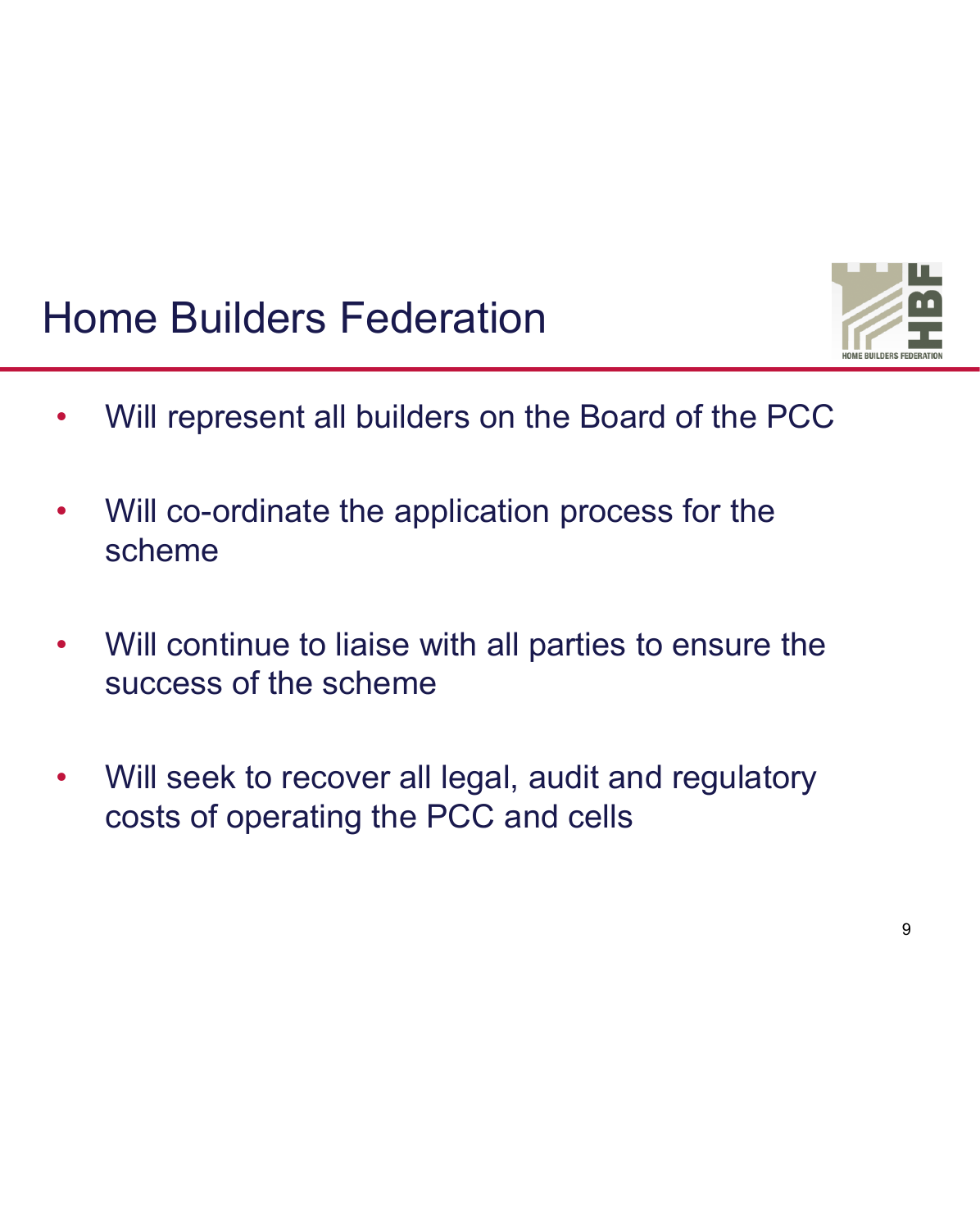



- Scheme open to all home builders: HBF members and non-members, all sizes
- Scheme will determine requirements for home builders: e.g. costs, legal, regulatory approval, lender relationship(s), use of sales incentives, pricing, eligibility of products and buyers, etc.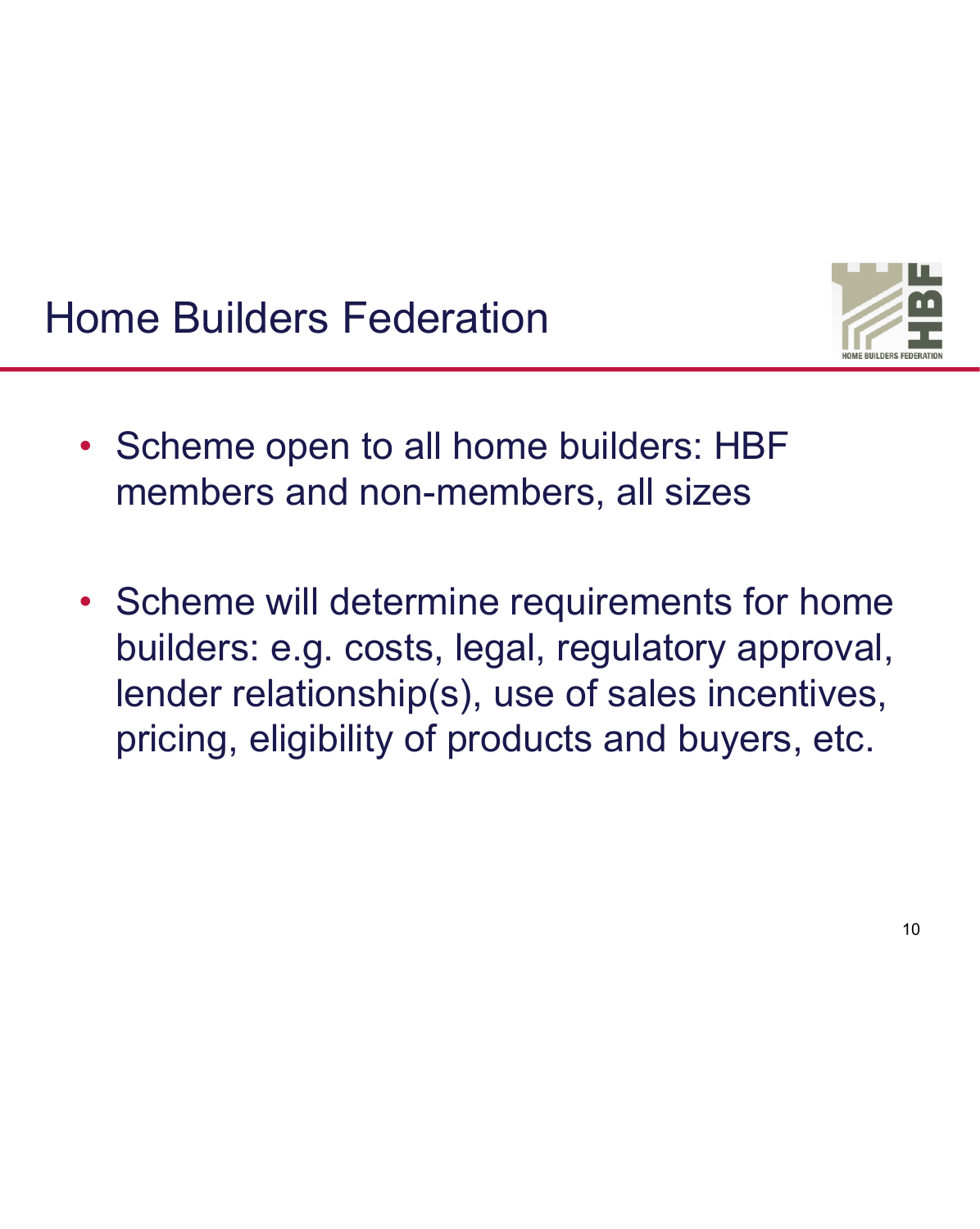### Introducing the JLT Team



- Steve Rance Team Leader JLT London
- Joanna Locke Project Manager JLT London
- Shane O'Neill Group Lawyer JLT London
- • Protected Cell Company (PCC) Management
	- –Nick Wild MD – JLT Guernsey
	- Ian Drillot COO JLT Guernsey
	- Adam Buckholt MI Manager JLT Guernsey
	- Jane Collenette Account Executive JLT Guernsey

 $\blacktriangle$ JLT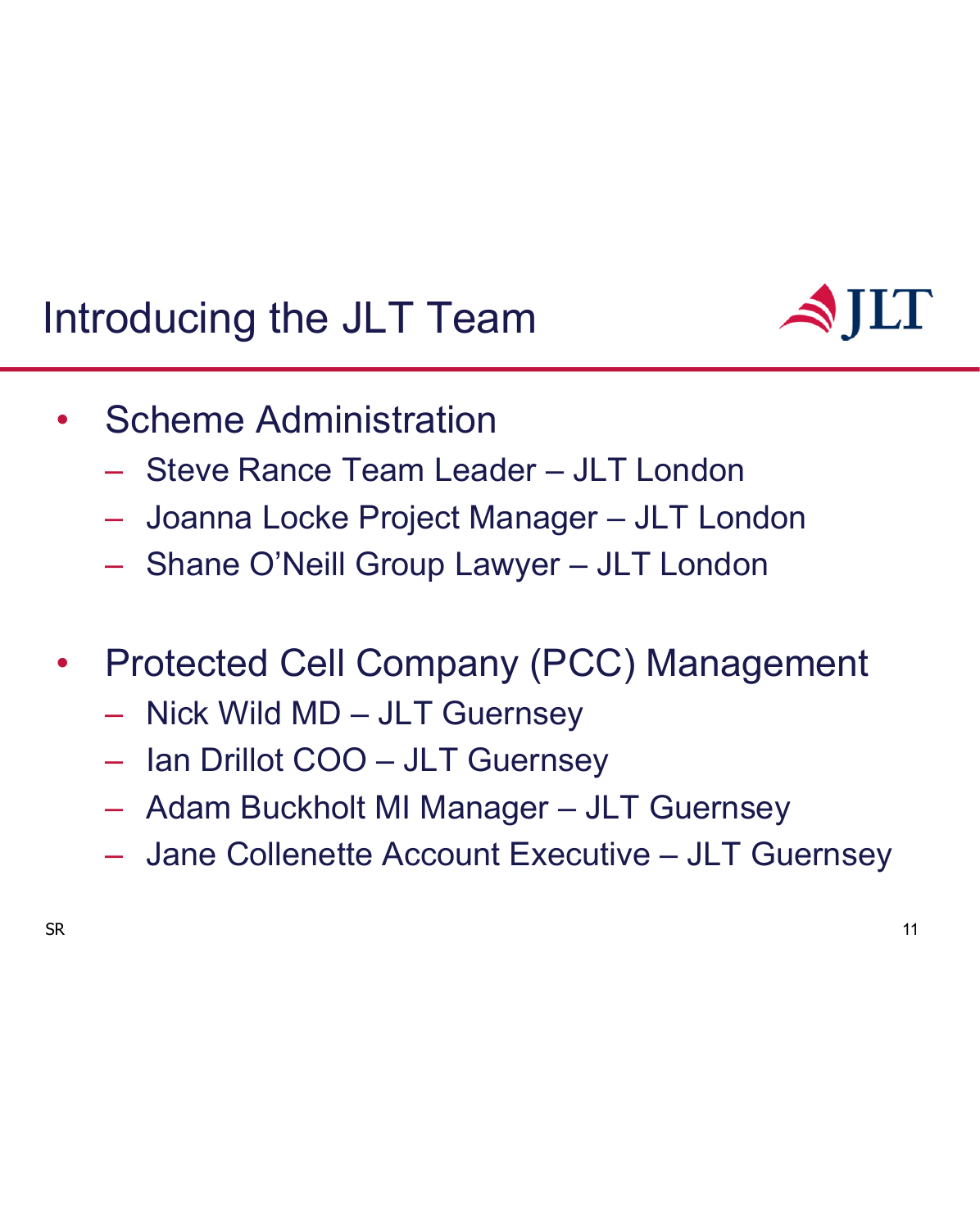



- • This presentation is being made to assist a builder in deciding whether it wishes to participate in the NewBuy Scheme (the "**Scheme**").
- • No representation or warranty, express or implied, is made by JLT as to the contents of this presentation.
- JLT is acting solely as administrator to the Scheme and not as advisor •to any of the participants in the Scheme. Accordingly, JLT accepts no responsibility or liability for any legal, tax or accounting advice in relation to the Scheme or for any advice as to the suitability of the Scheme to any individual builder's business.
- • Any builder who is in any way uncertain about the detail of the Scheme or the suitability of the Scheme to its business should contact the HBF in the first instance for further information.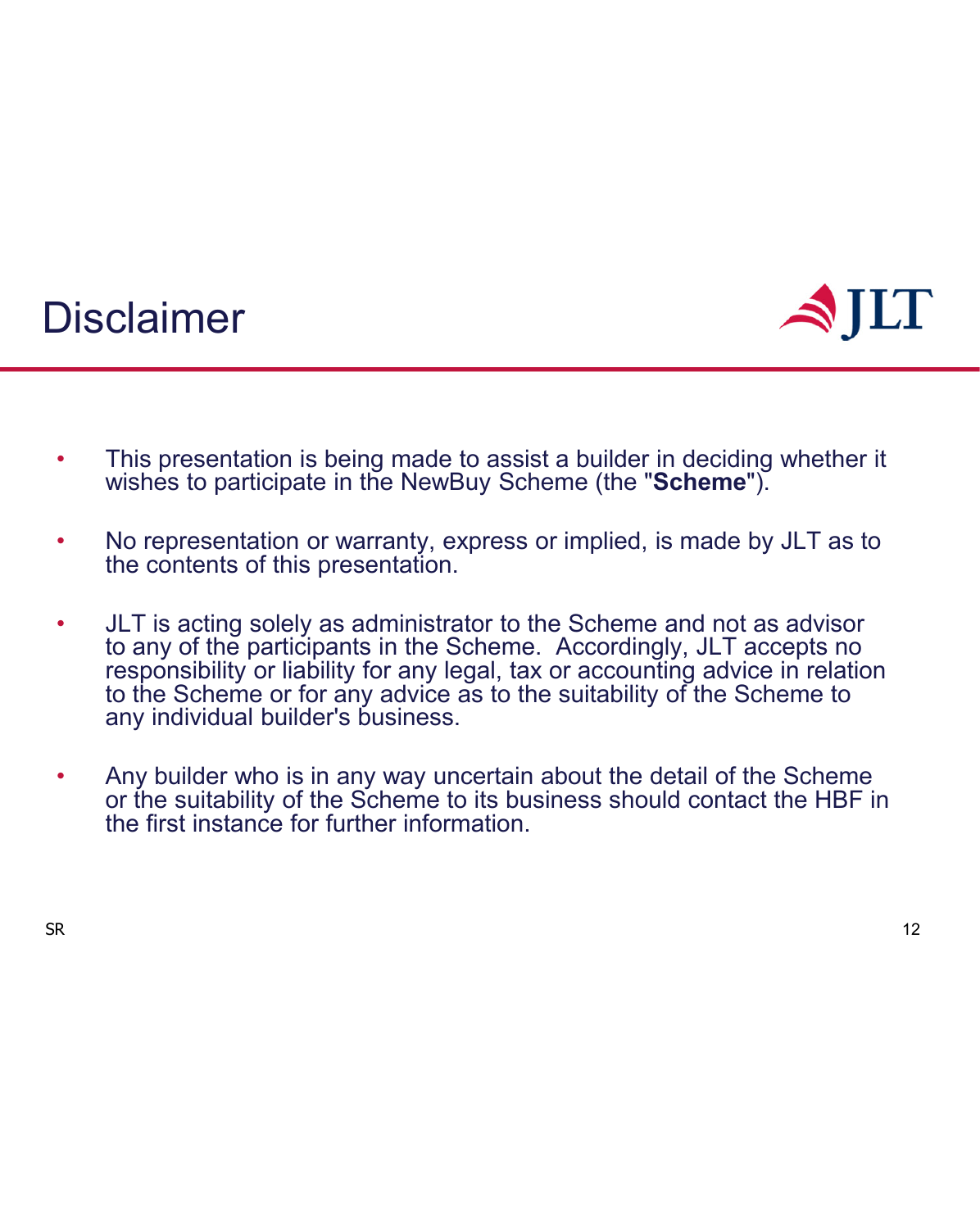### Scheme Overview

# SJLT



SR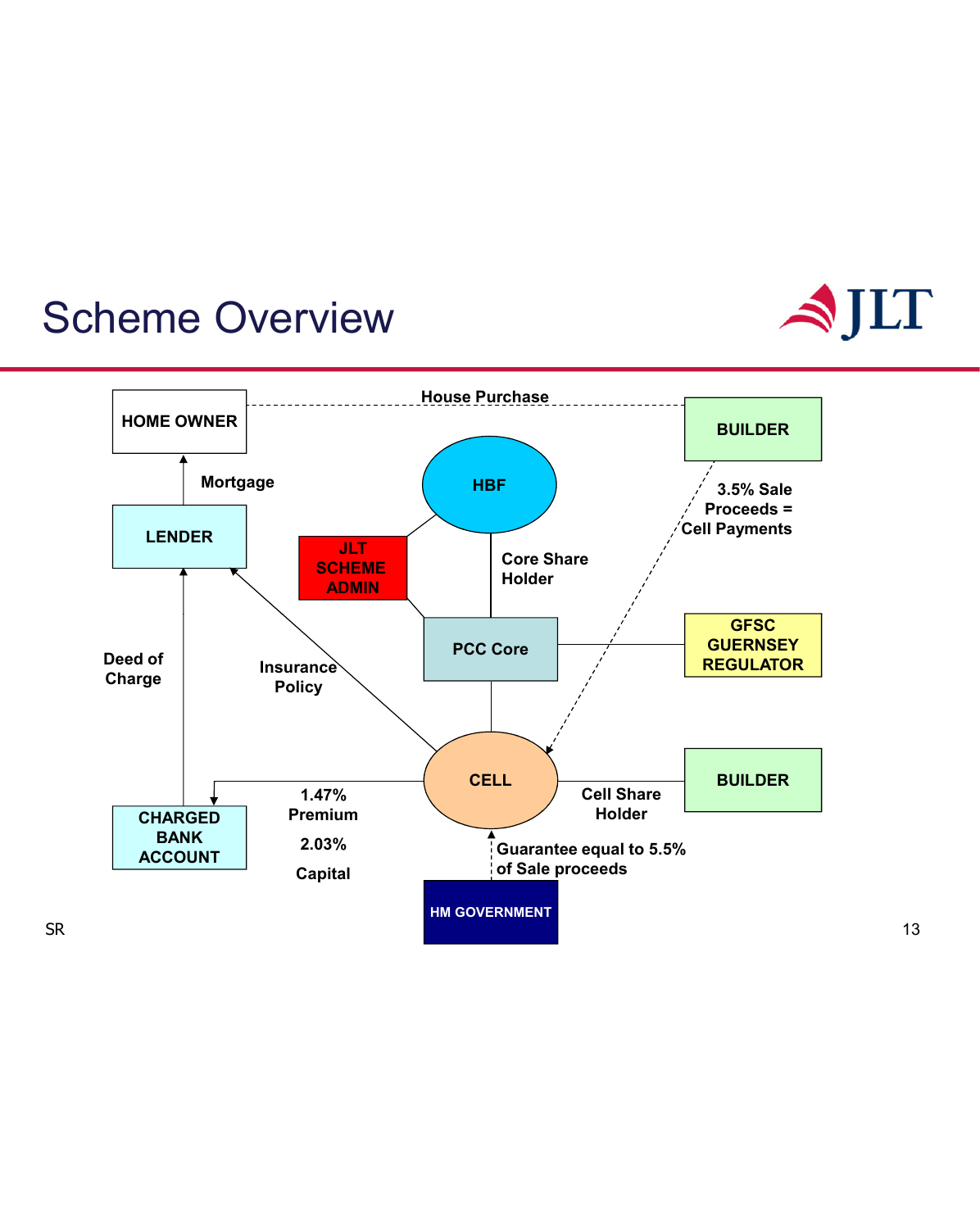### PCC Structure

SR





14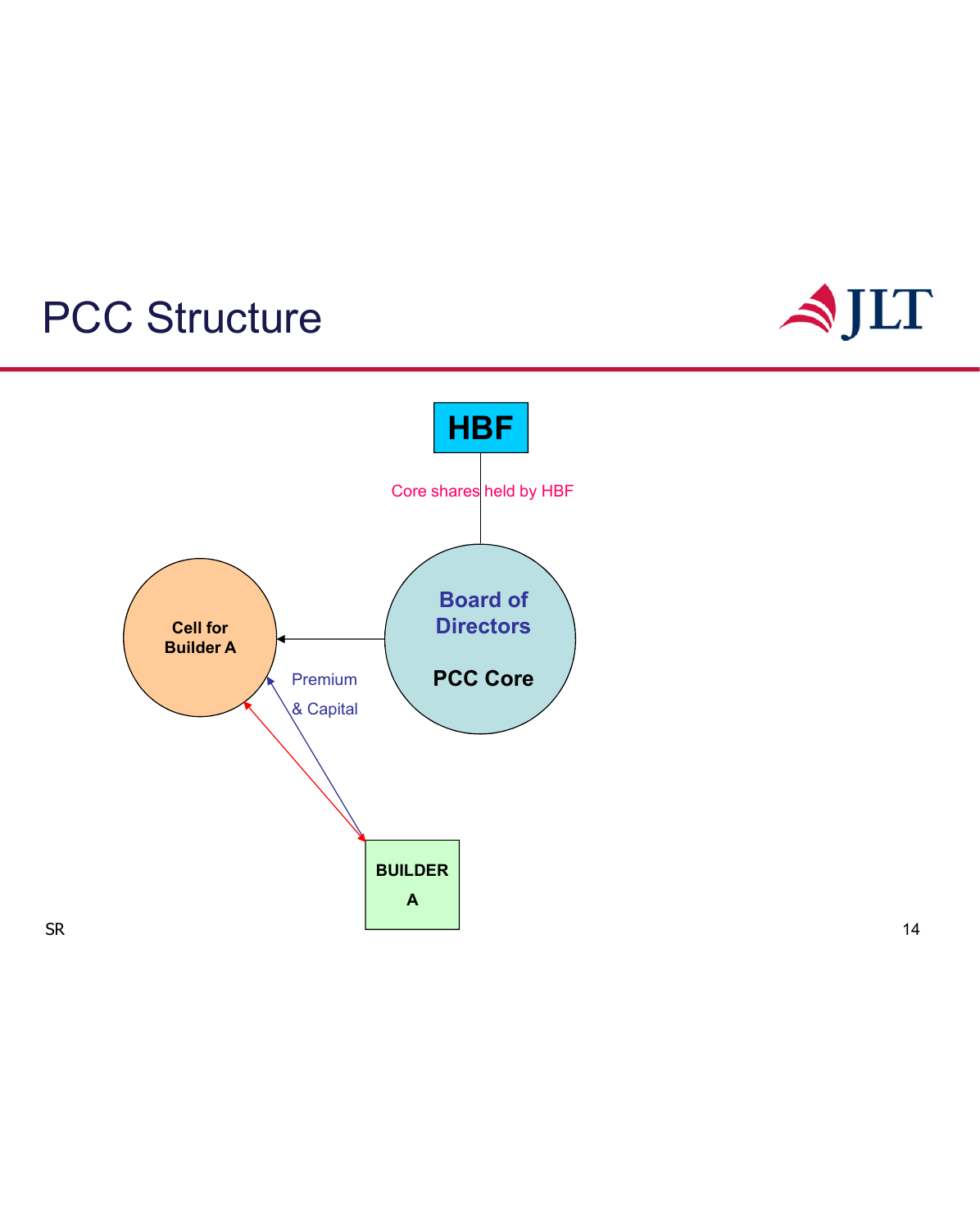### PCC – Insurance, Banking and Dividend

Dividends from interest income



**BUILDERA**

SR THE COMMUNICATION CONTINUES

15

SJLT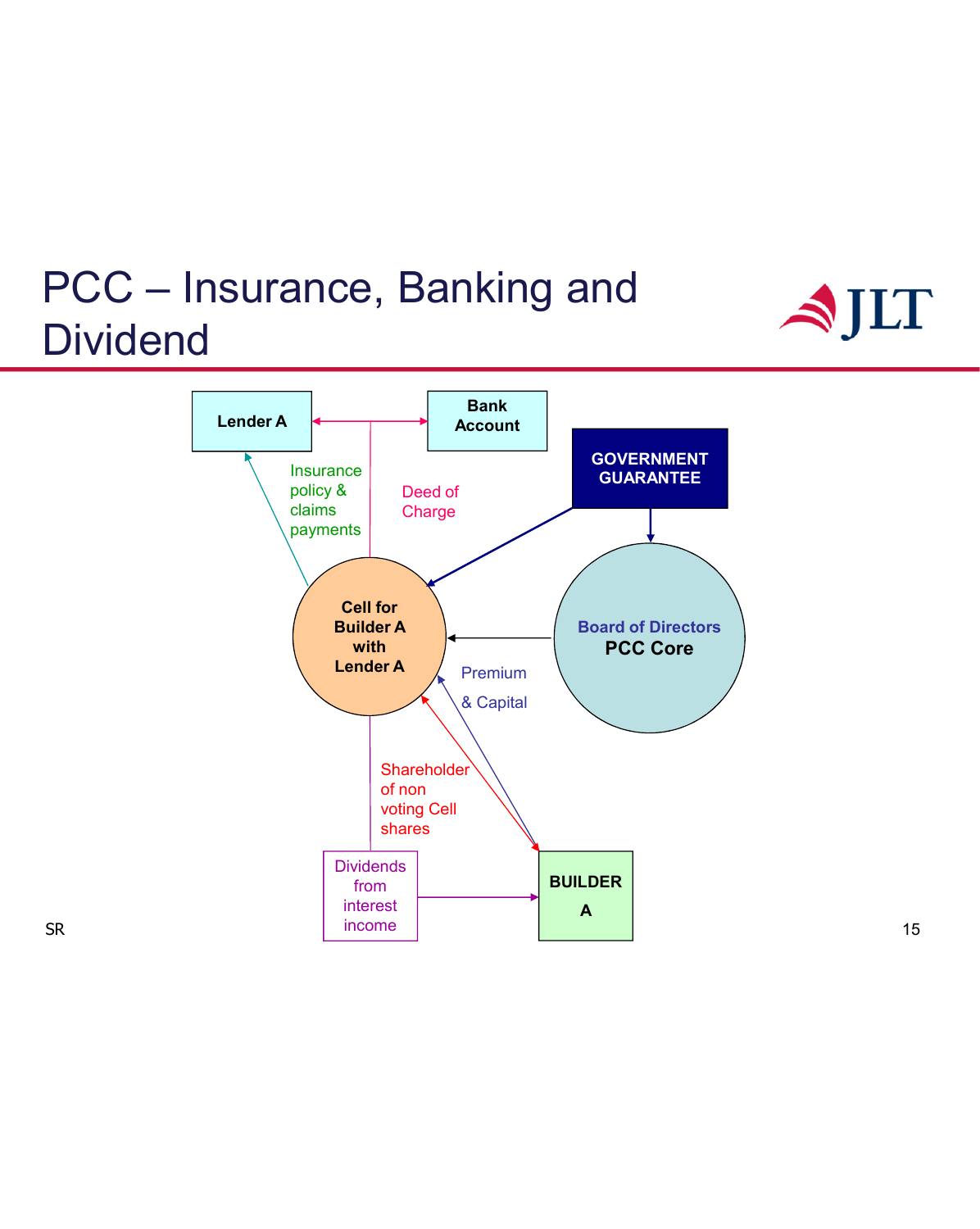### PCC – Reporting and Regulation



16

SJLT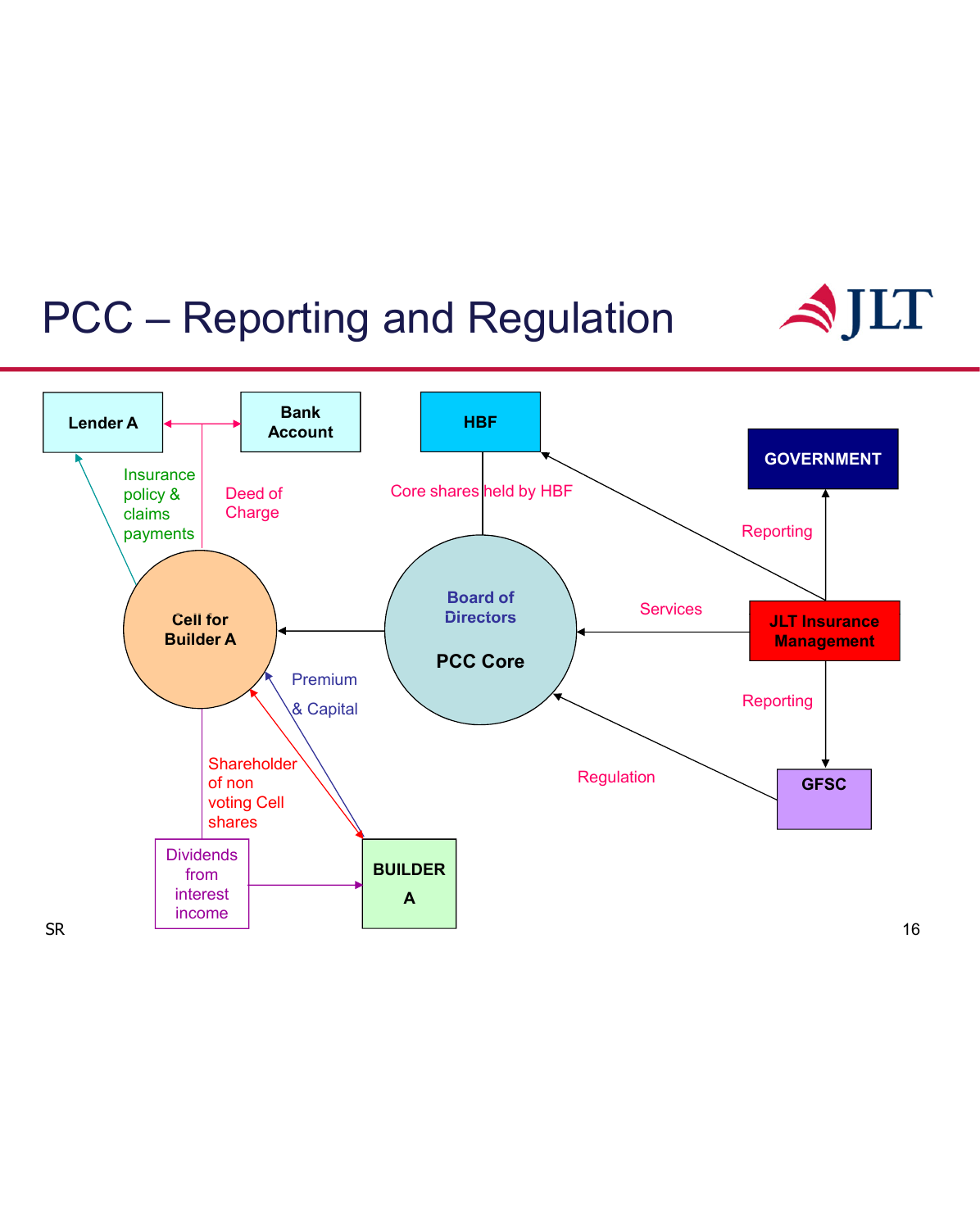### Government Guarantee





17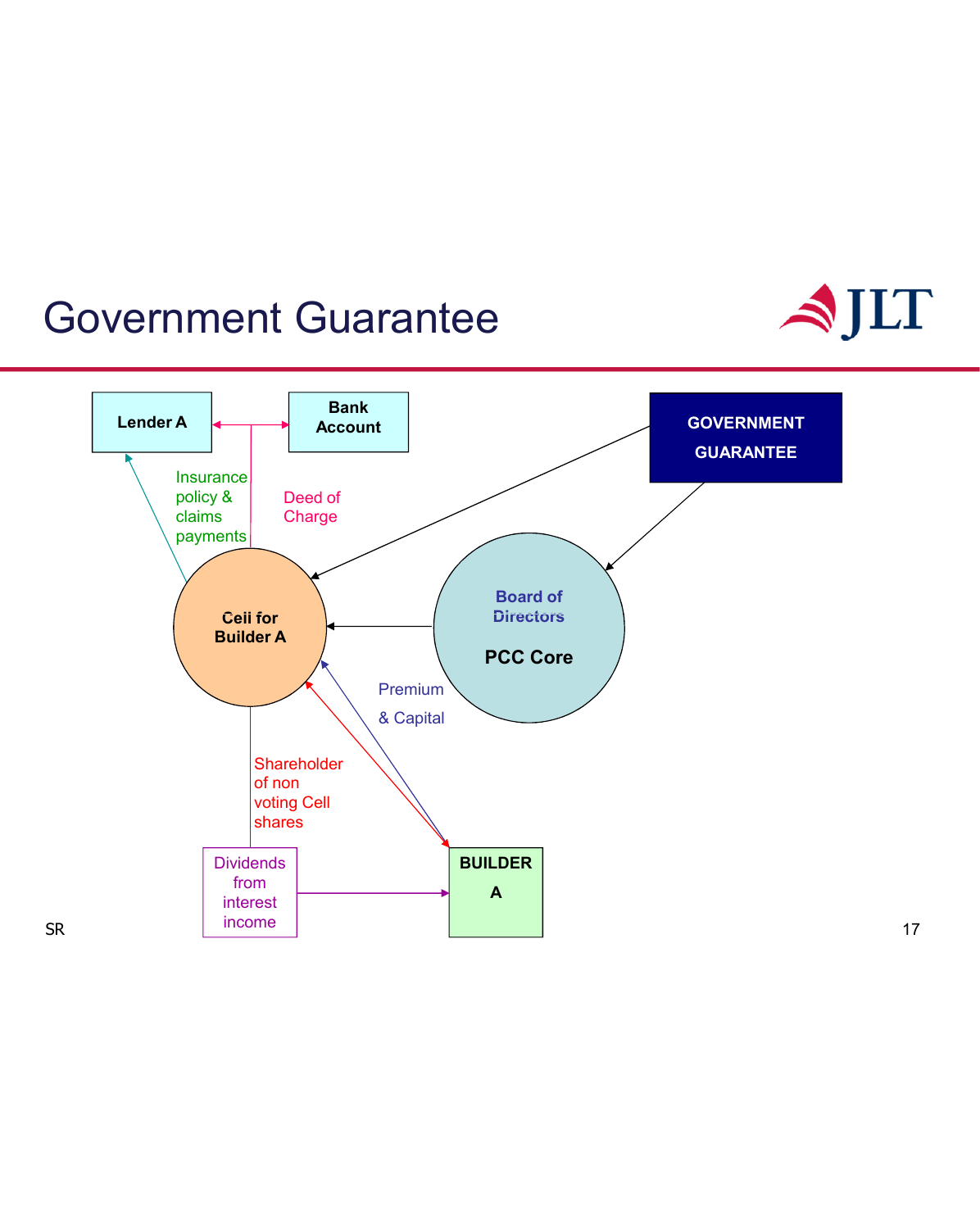### Government Guarantee



- •Is made to the PCC and all Cells
- • Operates when a Cell's assets (other than accrued interest) are depleted by claims
- • Provides further cover to the monetary sum of 5.5% of sales
- • Can be suspended under certain circumstances either at Builder, Cell or Scheme level
- •If suspended then notice will be given to those parties impacted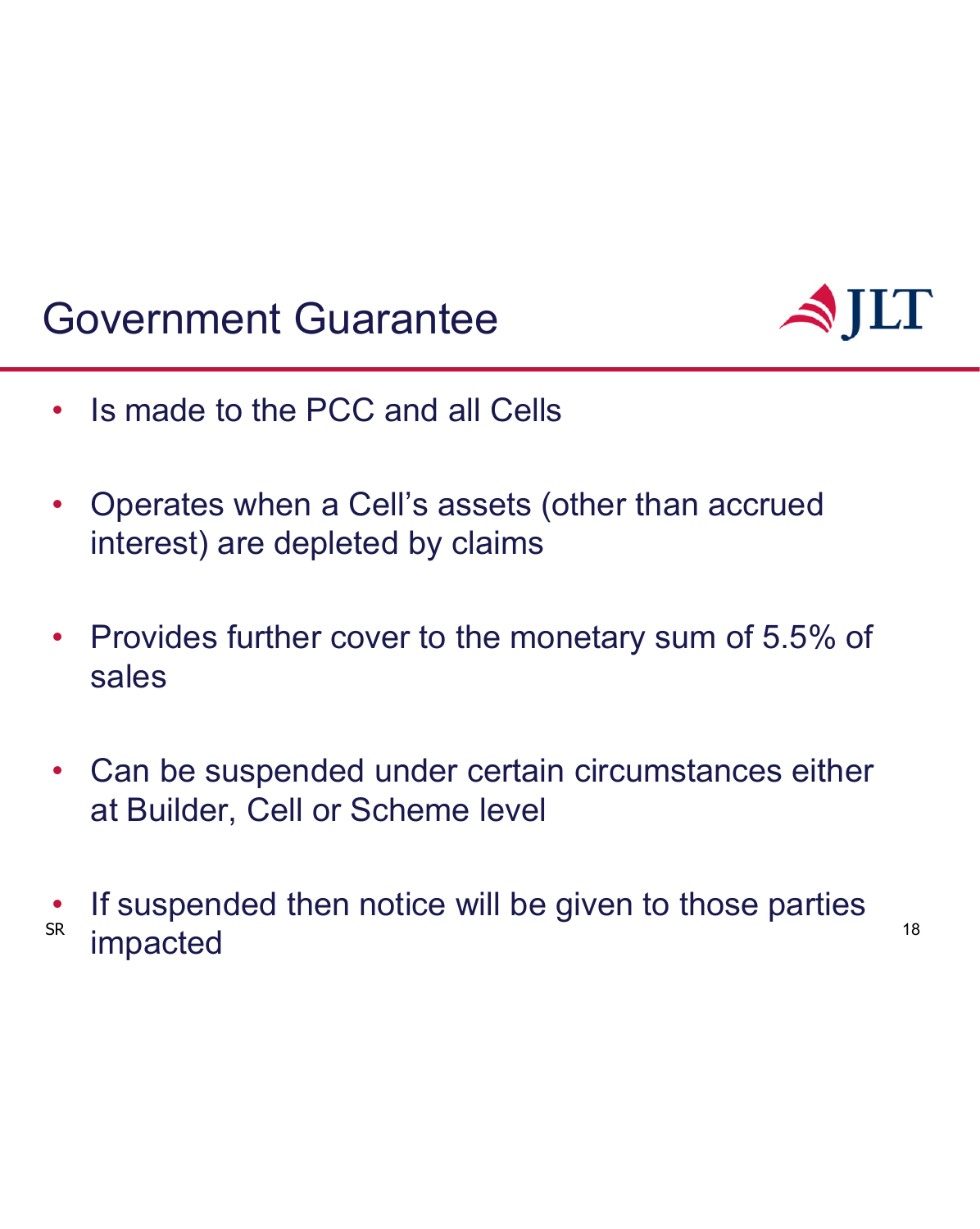### Obligations on Builders to:



- •Sign all scheme documentation
- • Pay to HBF Insurance PCC Limited the scheme entry fee which is designed to cover operating costs over the 10 year term of the scheme
- • Make Cell Payments being premium per sale at 1.47% of sale price plus capital per sale at 2.03% of sale price
- • Pay insurance premium tax (IPT) at 6% of premium to the HBF PCC IPT account
- •Pay Scheme administration fee per sale at 0.35% of sale price to JLT
- •Make eligible properties available for sale under the scheme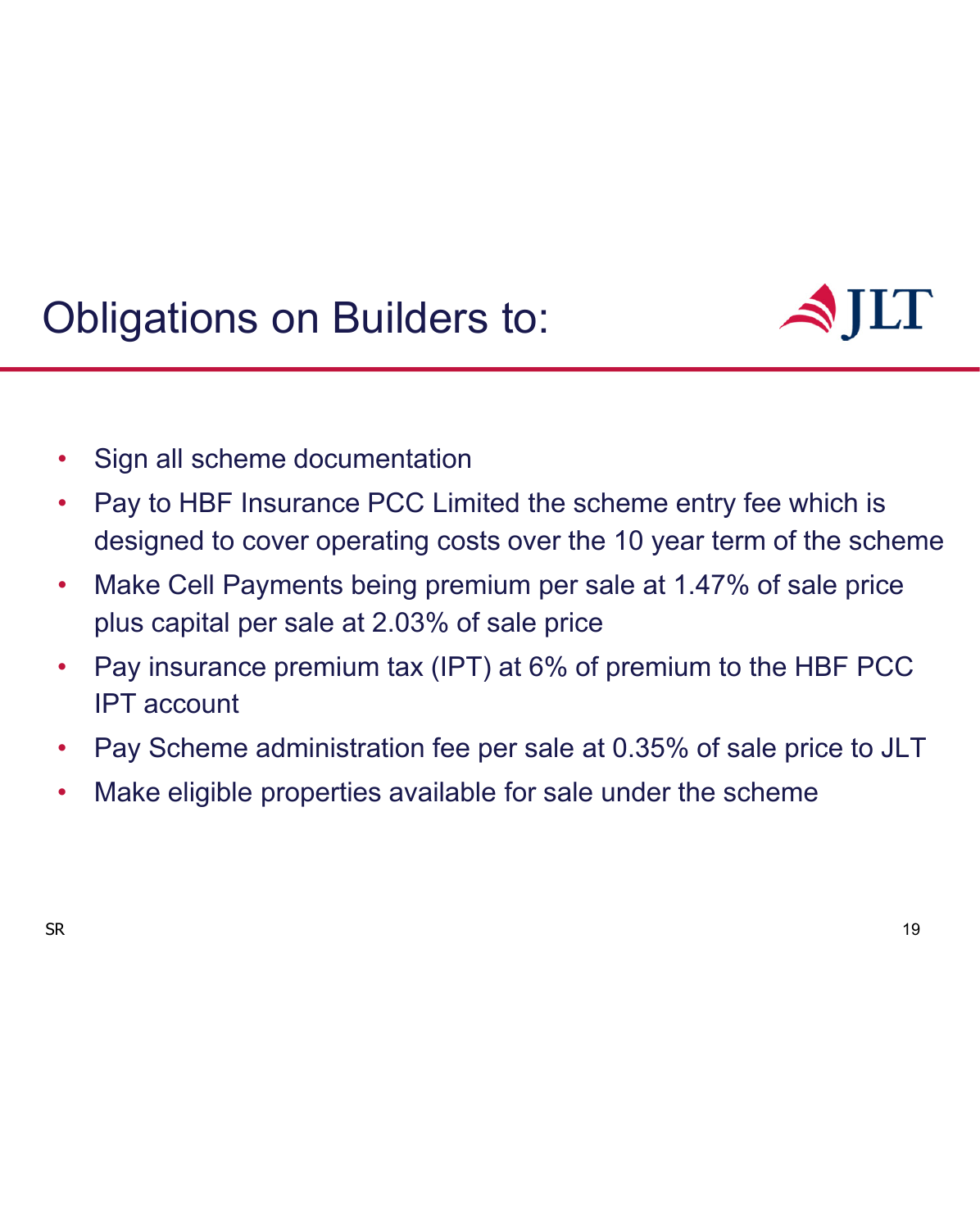### Warning



- • The collective premiums at 1.47% of sale price are projected to be sufficient to cover expected losses plus a 10% buffer
- • However, it is possible that claims could use up the entire amount of the funds that the builder will pay to the Cell (Premium and Capital). Please also see slides on Multi User Cells as regards *"Risk sharing"*
- • To the extent Cell Payments are not needed to pay claims they will be returned to the builder not later than 10 years after your first property is sold under the scheme.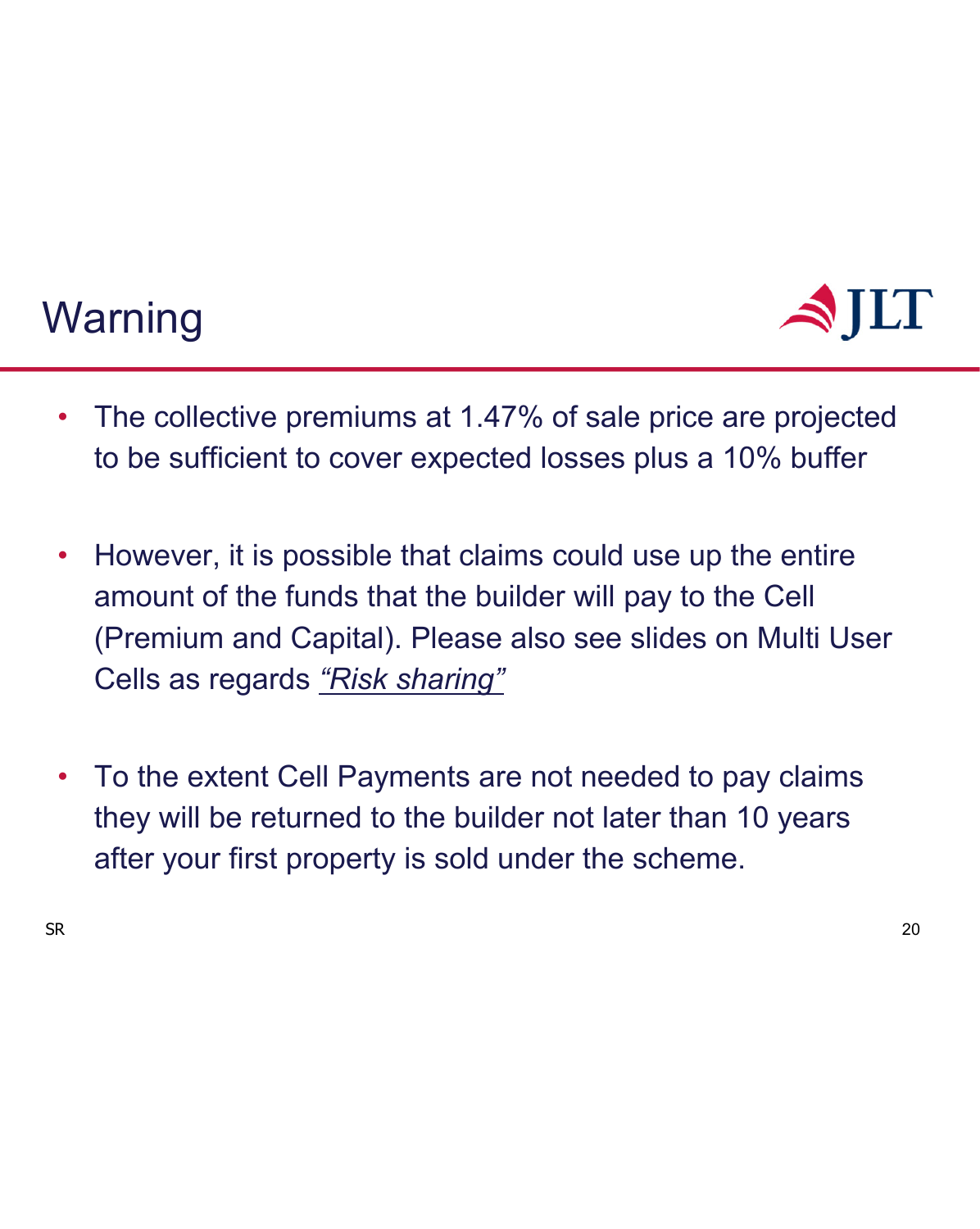### Eligible Loans



Must be:

- • on repayment basis and not a publicly-assisted mortgage;
- • for a **Property** with a **Sale Price** of £500,000 or less; and
- • $\cdot$  for a mortgage of at least 90% and at most 95% of the **Sale Price** of the **Property**;
- • granted to one or more individuals who:
	- were UK citizens or had indefinite leave to remain in the United Kingdom at the time the mortgage was granted; and
	- purchased the dwelling:
		- •as their sole or principal residence; and
- • as sole owner of the equity in it, or as the only co-owners of their equity in it (and not as part of a shared ownership or shared equity scheme)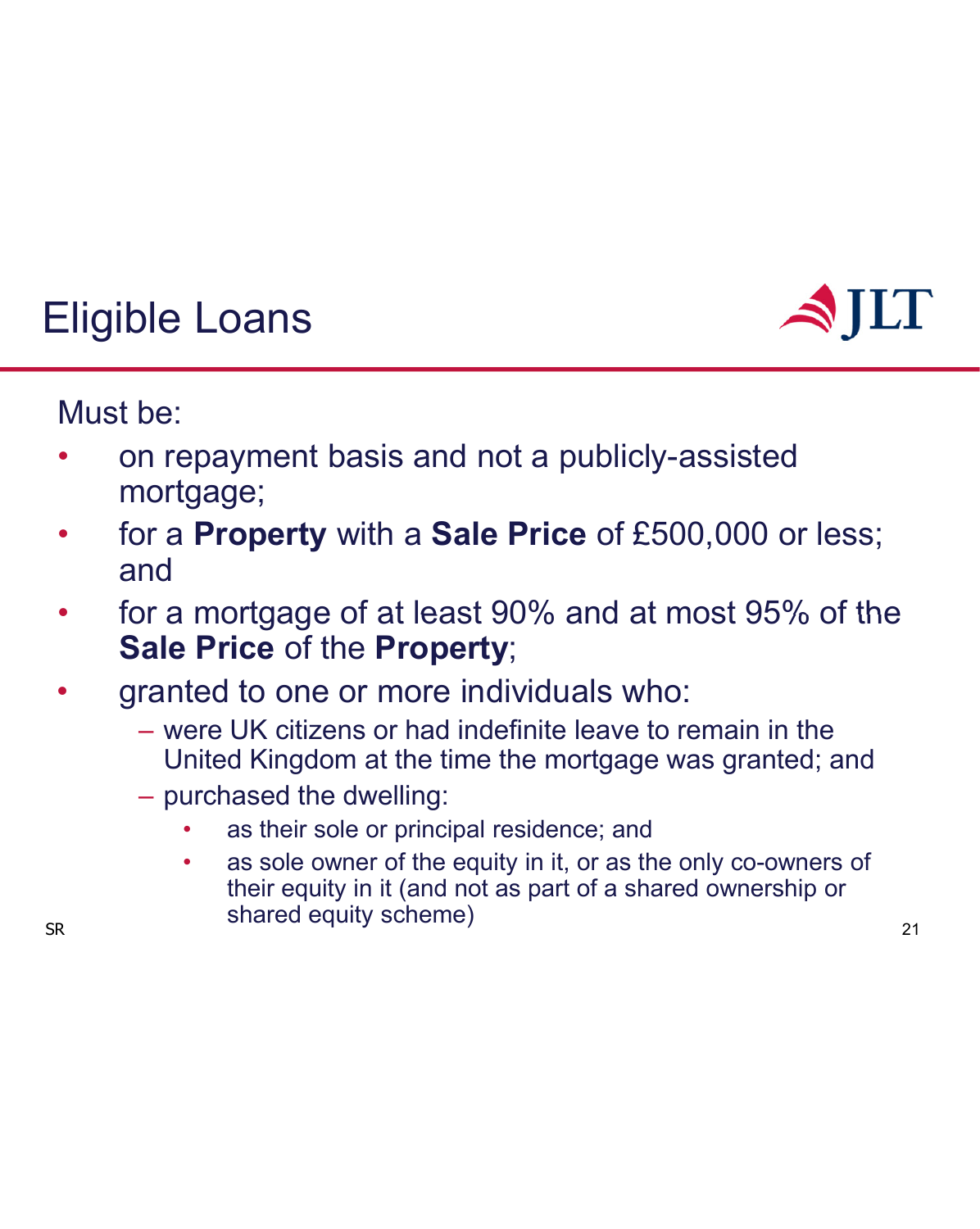### Entry Requirements



- •The scheme is open to all builders for a term of 3 years
- •The lenders will decide if they wish to lend on your sites
- • If you will produce less than 100 sales to the scheme over next 3 years with that lender you will need to use a Multi User Cell (MUC)
- • If your sales will exceed 100 you may use a Single User Cell (SUC) or join a MUC with the lenders agreement
- • You will need to deal with the scheme through a UK tax resident company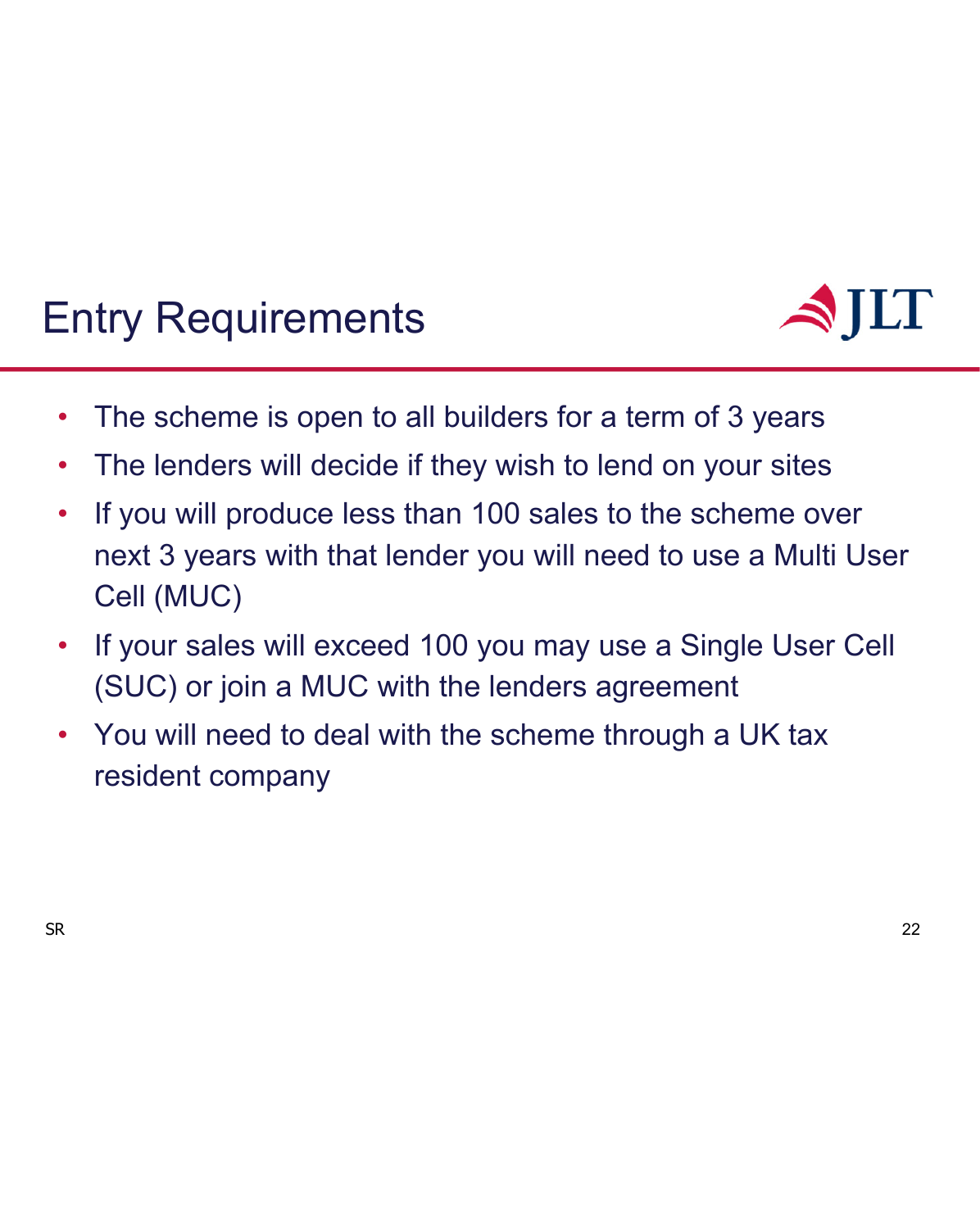### Single User Cell



- •Will be used by one builder in a relationship with one lender
- • Some larger builders will have several SUC so they can deal with several lenders
- •The builder will own all shares in the SUC
- •▪ The shares will be non voting shares<br>▪ The shares will give the builder rights
- The shares will give the builder rights to all assets in the SUC
- •The HBF hold all the voting stock in the PCC
- • If the SUC does not reach 100 sales over the three year term of the scheme it may be tipped into a Multi User Cell with the same lender (mutual consent required)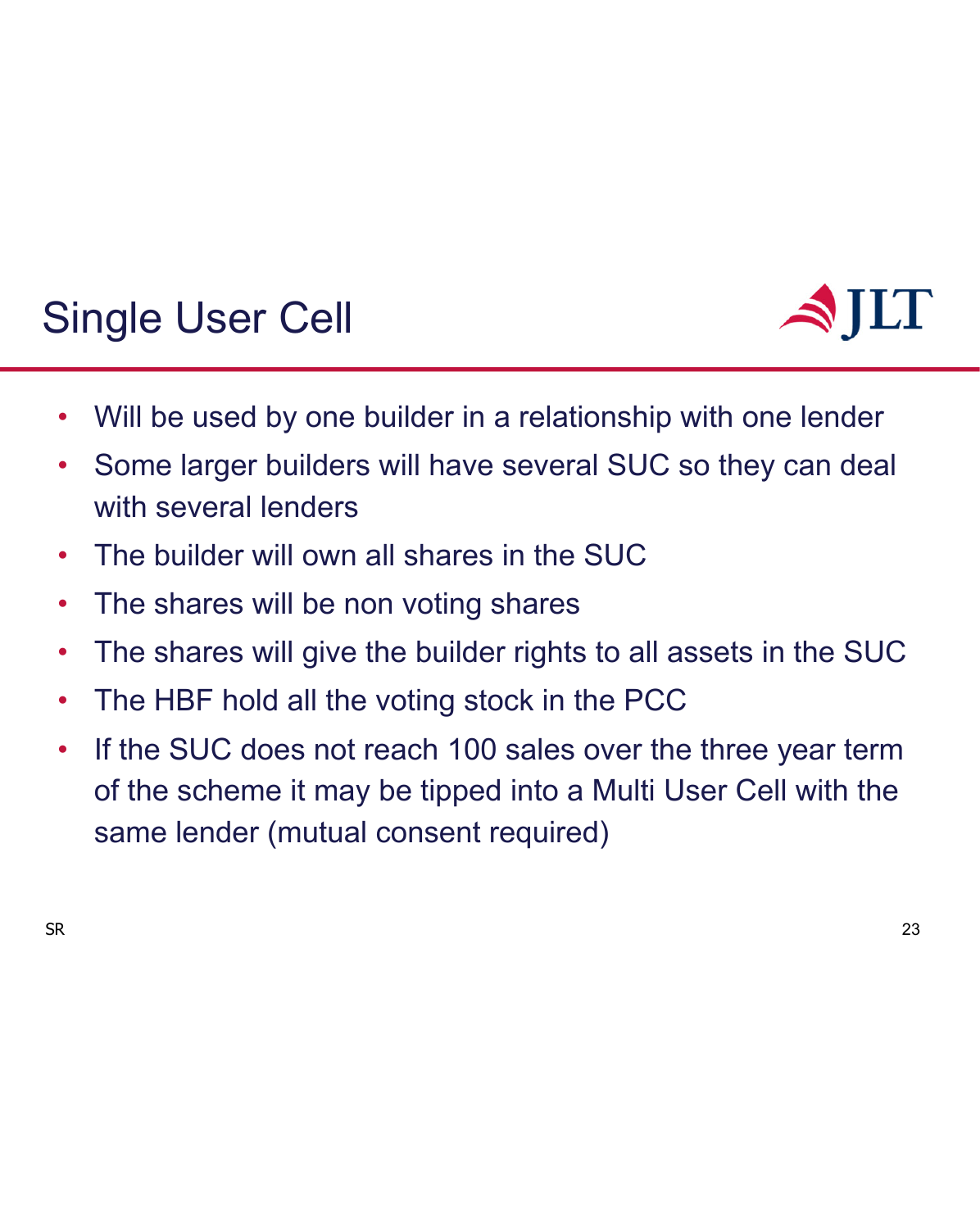

- • Will be used by many builders in a relationship with one lender
- • It is hoped that there will be several MUC each one to deal with a different lender
- •Each builder will own a unique class of share in the MUC
- •All shares in the MUC will be non voting shares
- •The HBF hold all the voting stock in the PCC
- • The shares will give the builder rights to those assets in the MUC they have contributed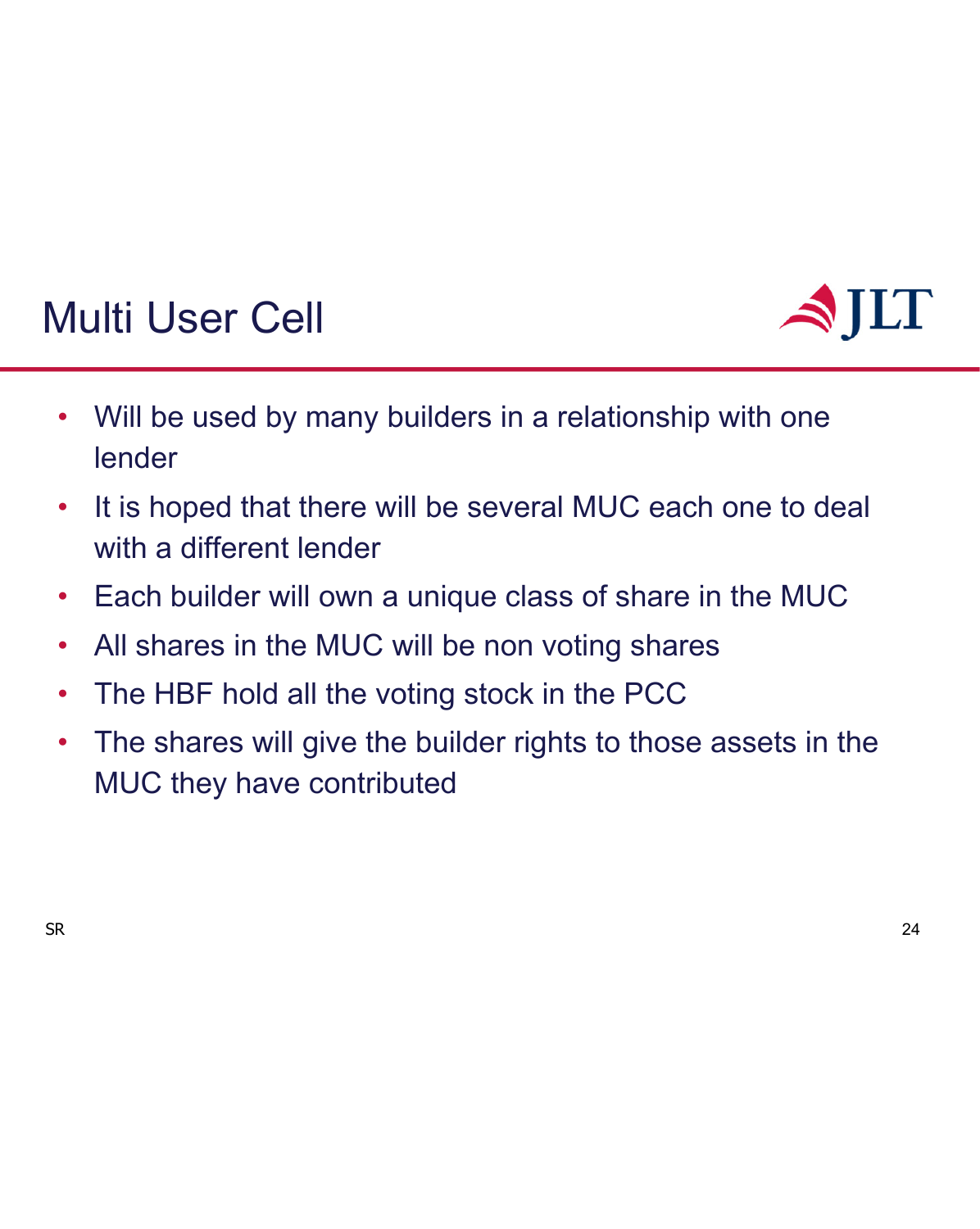

- • All Cell Payments (Premium and Capital) made by a builder will be placed into a single bank account in the name of the Cell
- • However, they will be tracked as a Notional Account for that builder
- • All claims arising on loans in respect of that builders sales will be deducted from that Notional Account
- • When a Notional Account balance is zero any further losses will be allocated to all other Notional Accounts in the Cell in the proportion to which the capital element of each Nominal Account bear to the total Cell capital *"Risk sharing"*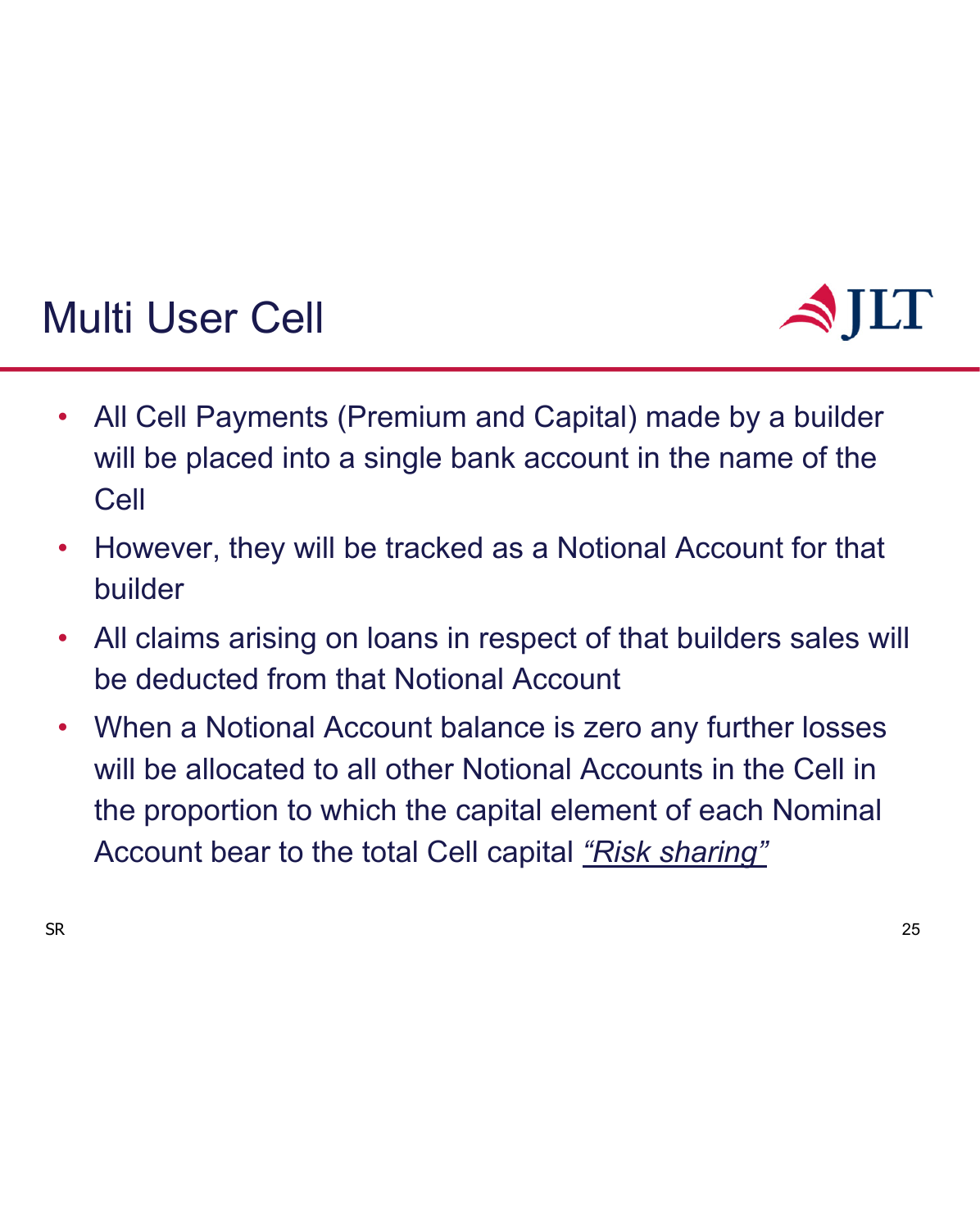

- • There is therefore the potential for builders in a MUC to share their risk when one builders Nominal Account is exhausted
- • It is important that the builders understand this risk sharing which does not exist in a SUC
- •Only the lender has right to veto builder entry into a MUC
- • This is the only mechanism that could be designed to allow smaller builders to access the scheme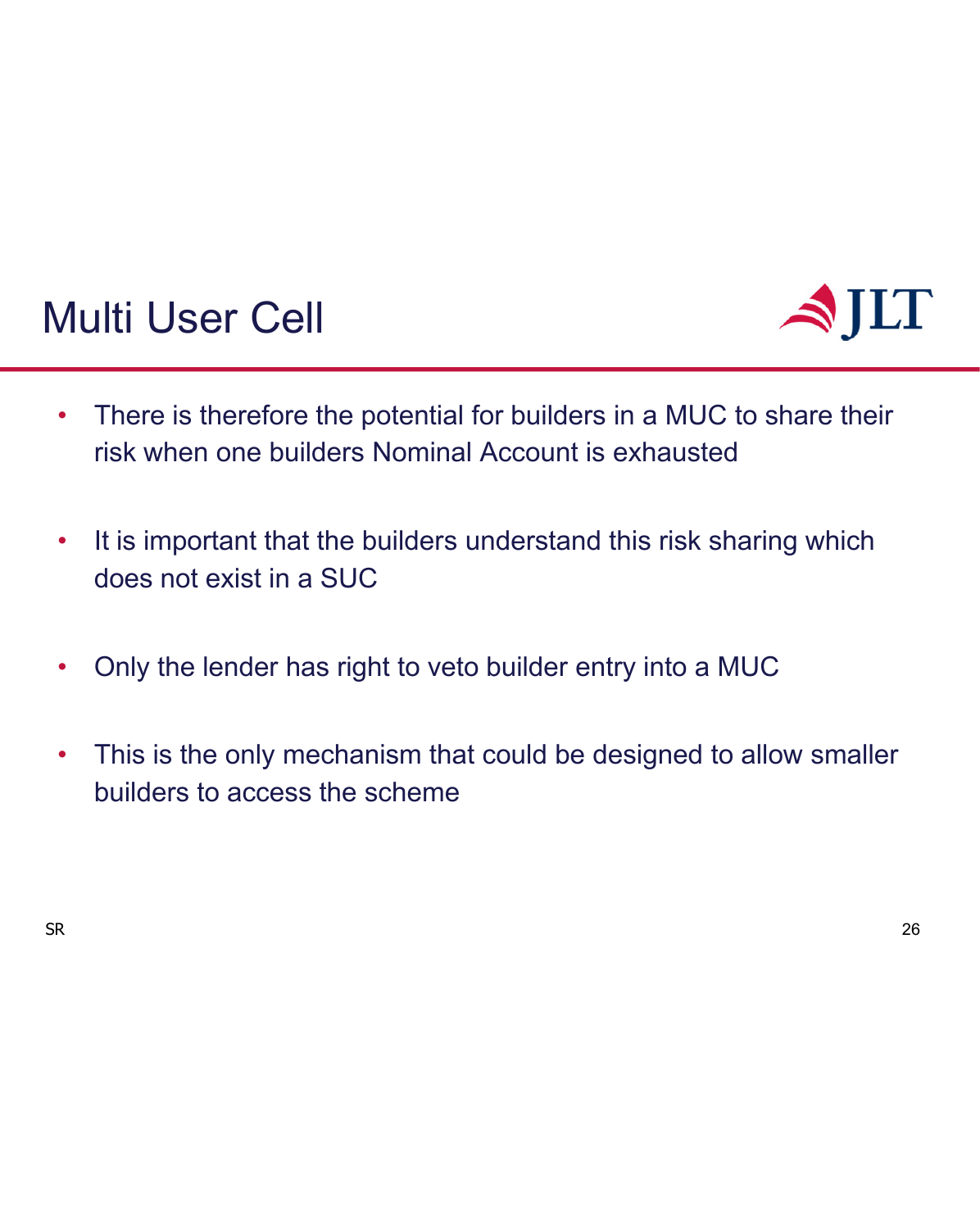

- • Interest income earned on the total funds in the MUC may be used to meet operating expenses
- • Any balance will be paid to the builders as a dividend in the proportion that the total assets in their Notional Account at close of each financial year end of the PCC represent to the total assets in the MUC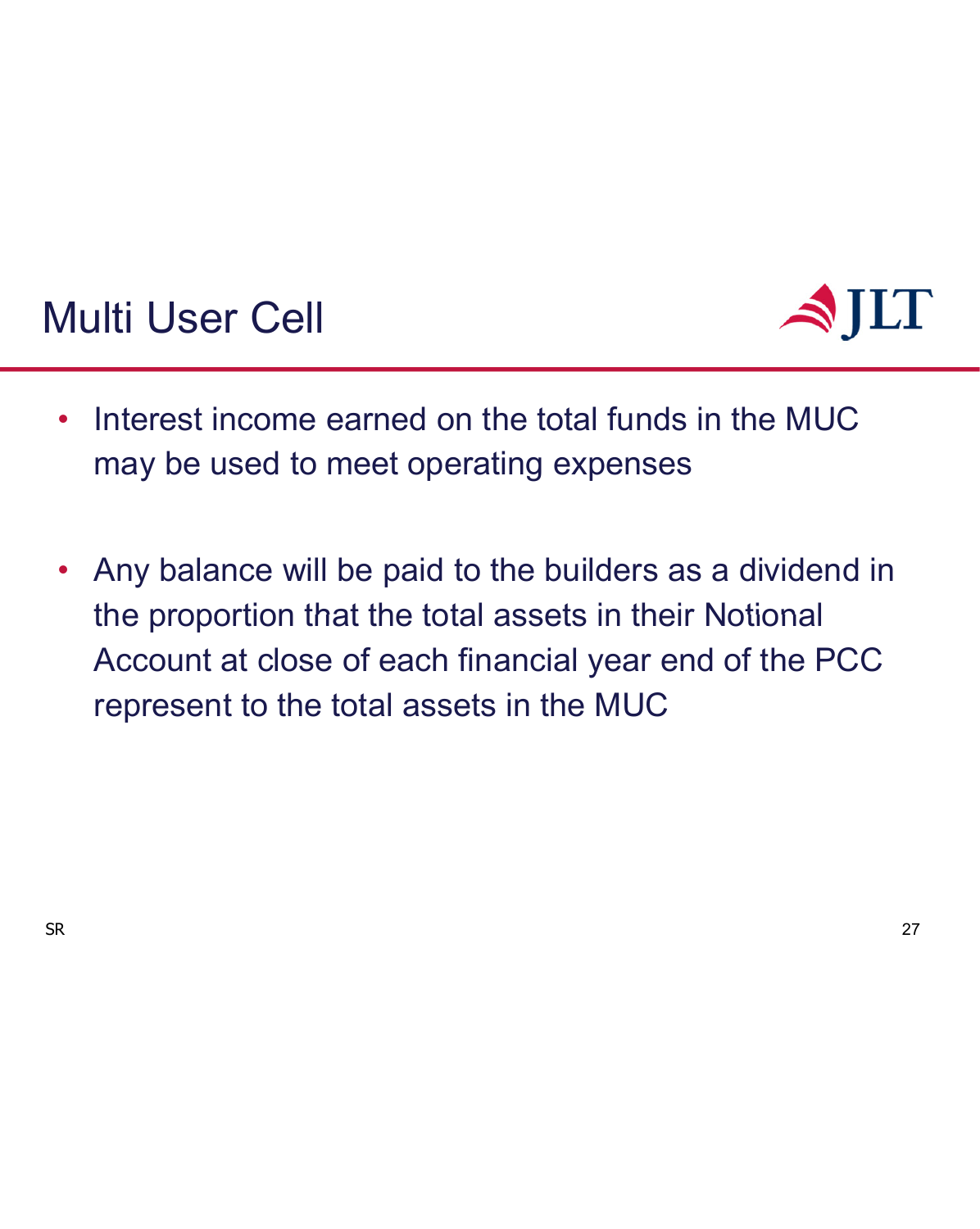### **CLYDE&CO**

#### HBF – NewBuy Scheme

Contractual Framework

#### **Ivor Edwards**

05 March 2012

 Clyde & Co LLP is a limited liability partnership registered in England and Wales.

Authorised and regulated by the Solicitors Regulation Authority.

© Clyde & Co LLP 2011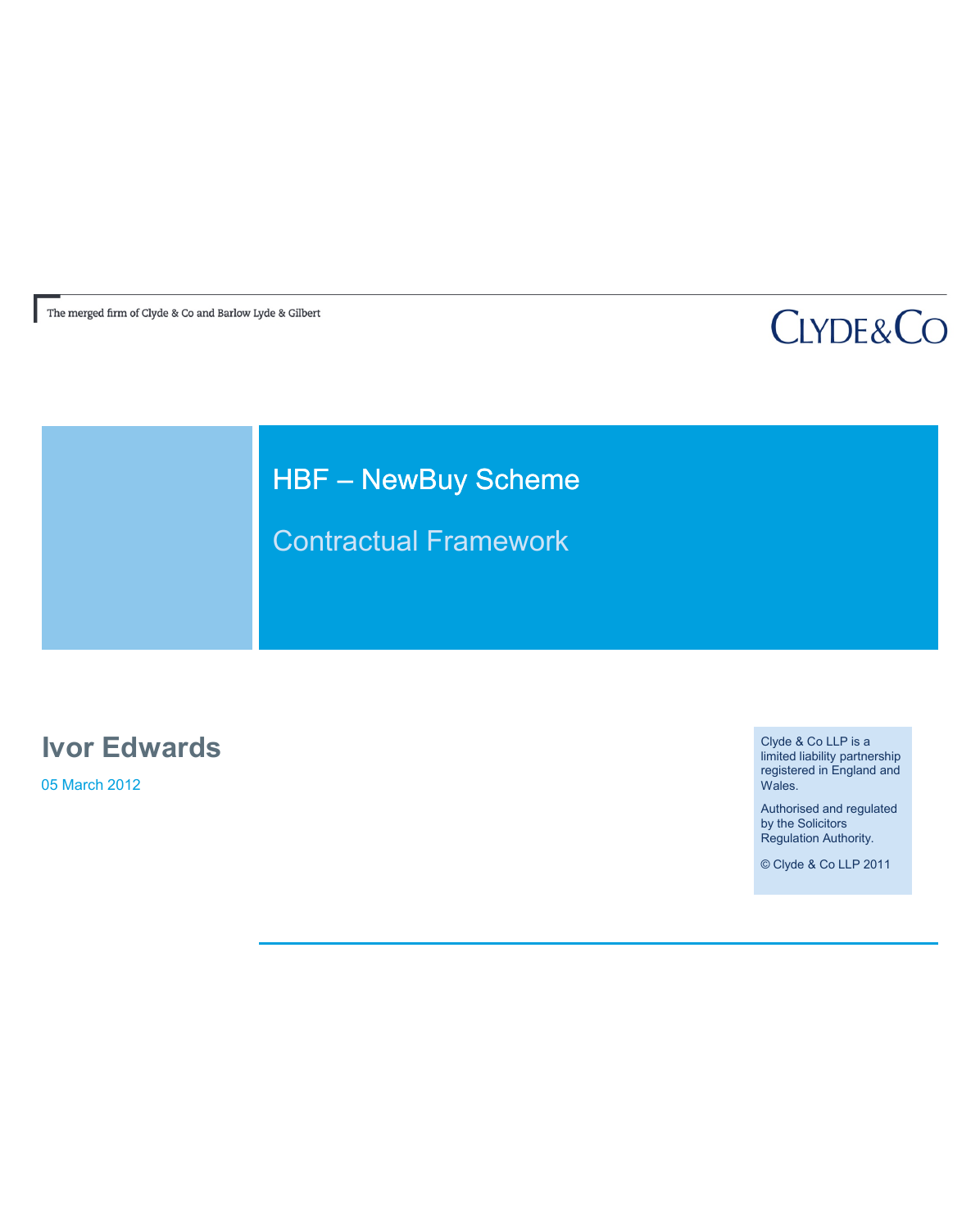**Contractual** Framework

### Introduction

### <sup>z</sup>**Guernsey Cell Companies**

- $\cdot$ PCC
- Cell limited liability
- GFSC regulated

CLYDE&CO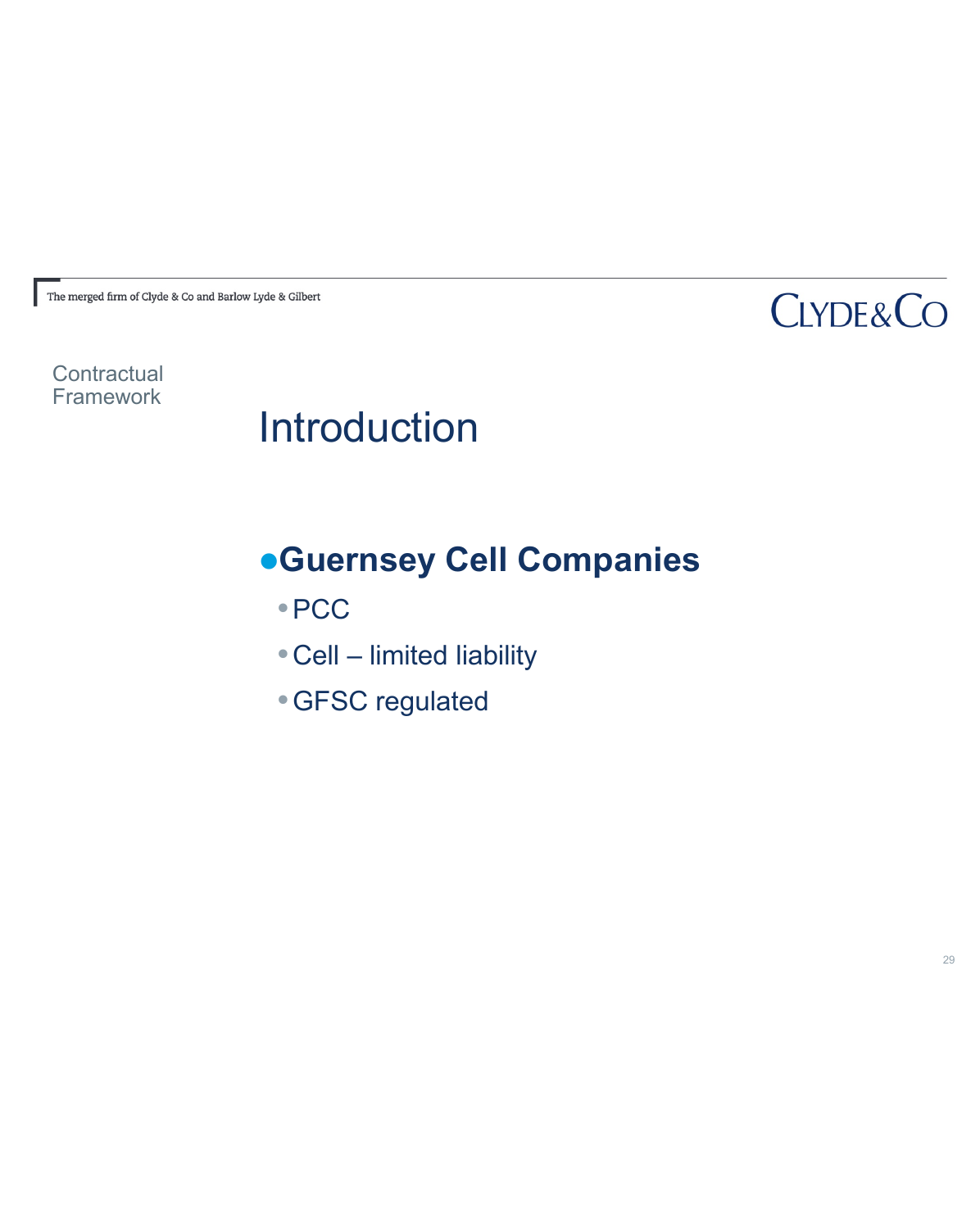### **CLYDE&CO**

#### **Contractual** Framework

### Key Agreements

#### y**The Guarantee**

- Government Guarantee
- 5 5% of the sale prices 5.5%
- Exhaustion of the cell
- Right to suspend or terminate
- Back to back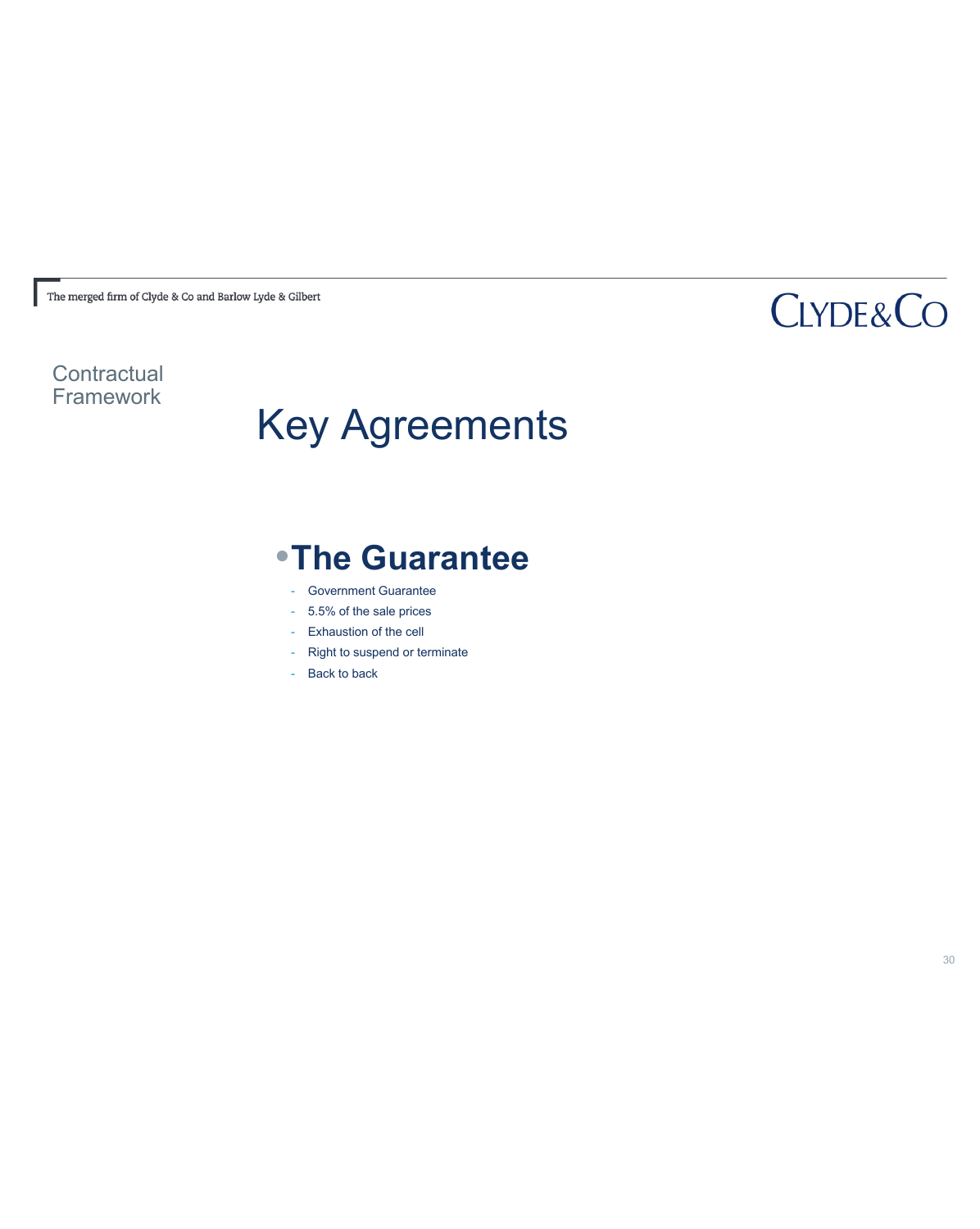### **CLYDE&CO**

#### **Contractual** Framework

### The Policy

- 3 years and 7 year run-off
- Claims paid on eligible properties delinquency costs
- Then Disputed
- Premium and capital into a charged account 3.5% of sale price
- Limits
- 95% of the sale price
- 9% of the sale price in the aggregate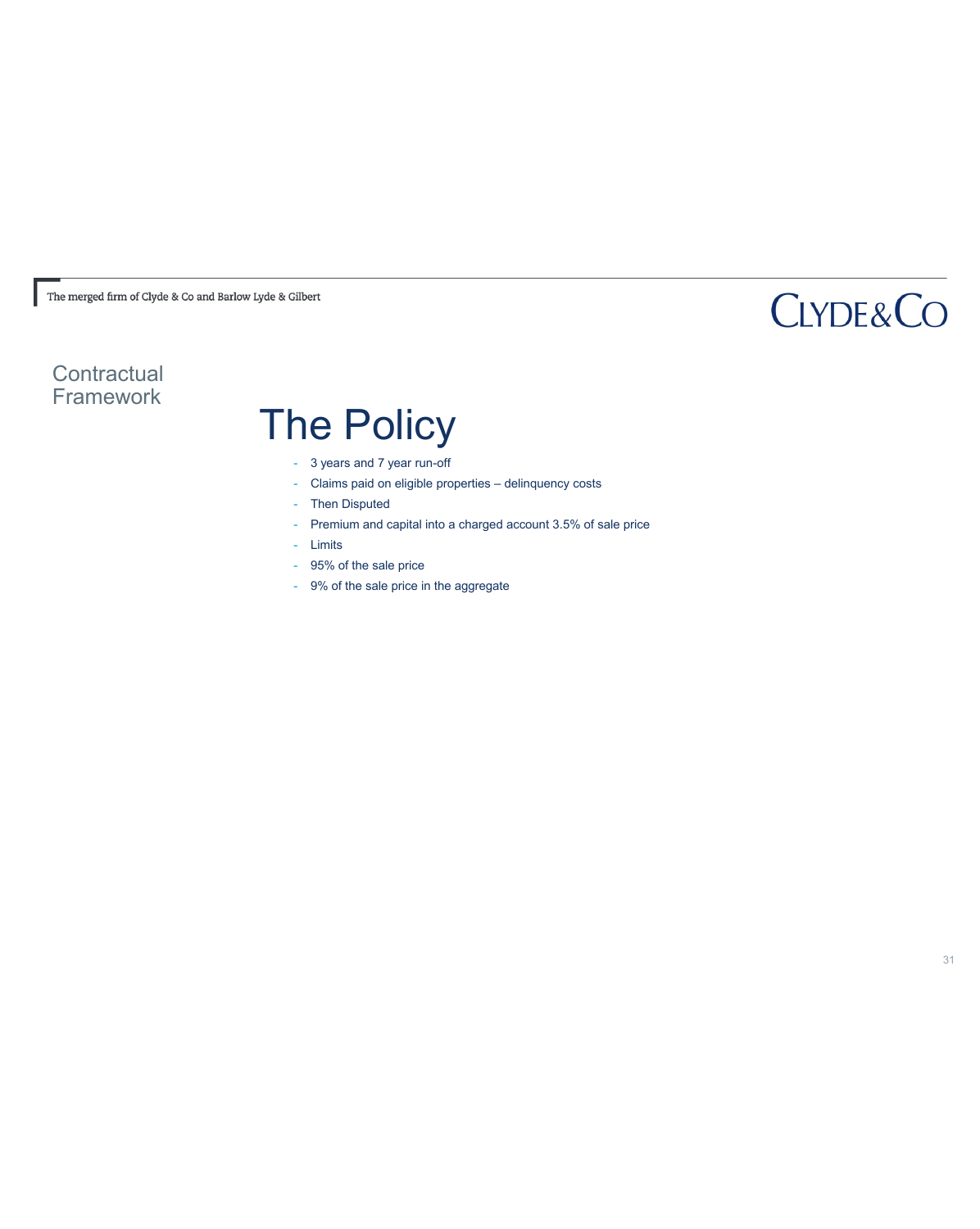#### **Contractual** Framework

### $C$ IYDF& $C$

### The Cell User Agreement

- Between Builder and PCC regarding use of and operation of a Single User Cell (SUC) or a Multi User Cell (MUC)
- $\bullet$  Contains the obligations of the PCC and the Cell user
- For a MUC it explains "Risk sharing"
- Determines the terms of the
	- subscription for Cell shares by the builder
	- dividend policy of the PCC
		- and addresses the tax issues discussed later
- This is a very important document for the builder to understand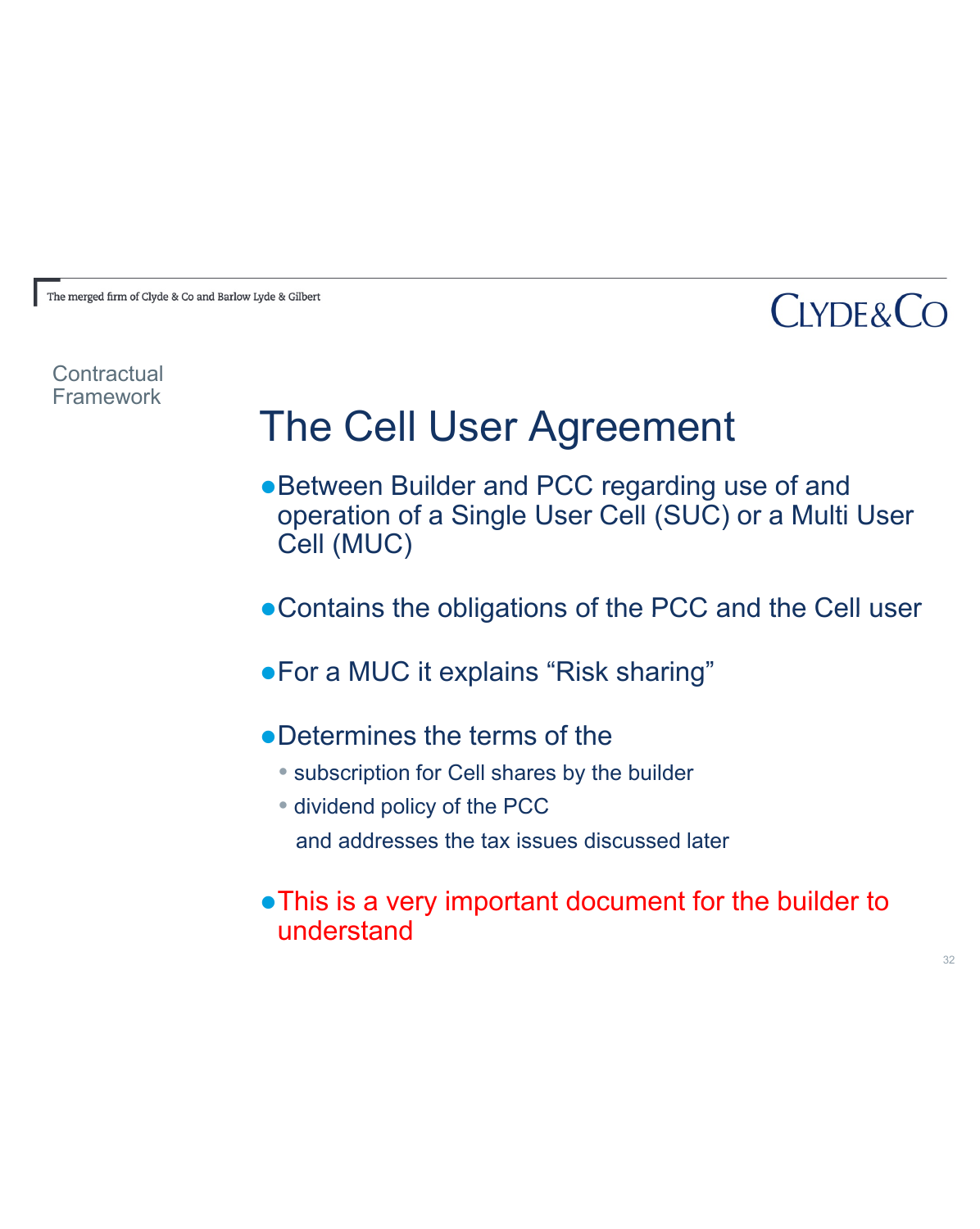### $C$ IYDF& $C$

**Contractual** Framework

### **The Framework Agreement**

- **PCC** operations
- Payment terms
- •Insurance coverage
- **•Insurance Premium Tax**
- Mortgage provision
- $\bullet$ Reconciliations
- Security requirements
- Distribution and Marketing
- Data requirements
- Data protection
- **•Announcements**
- **•Confidentiality**

#### **How does it all fit together?**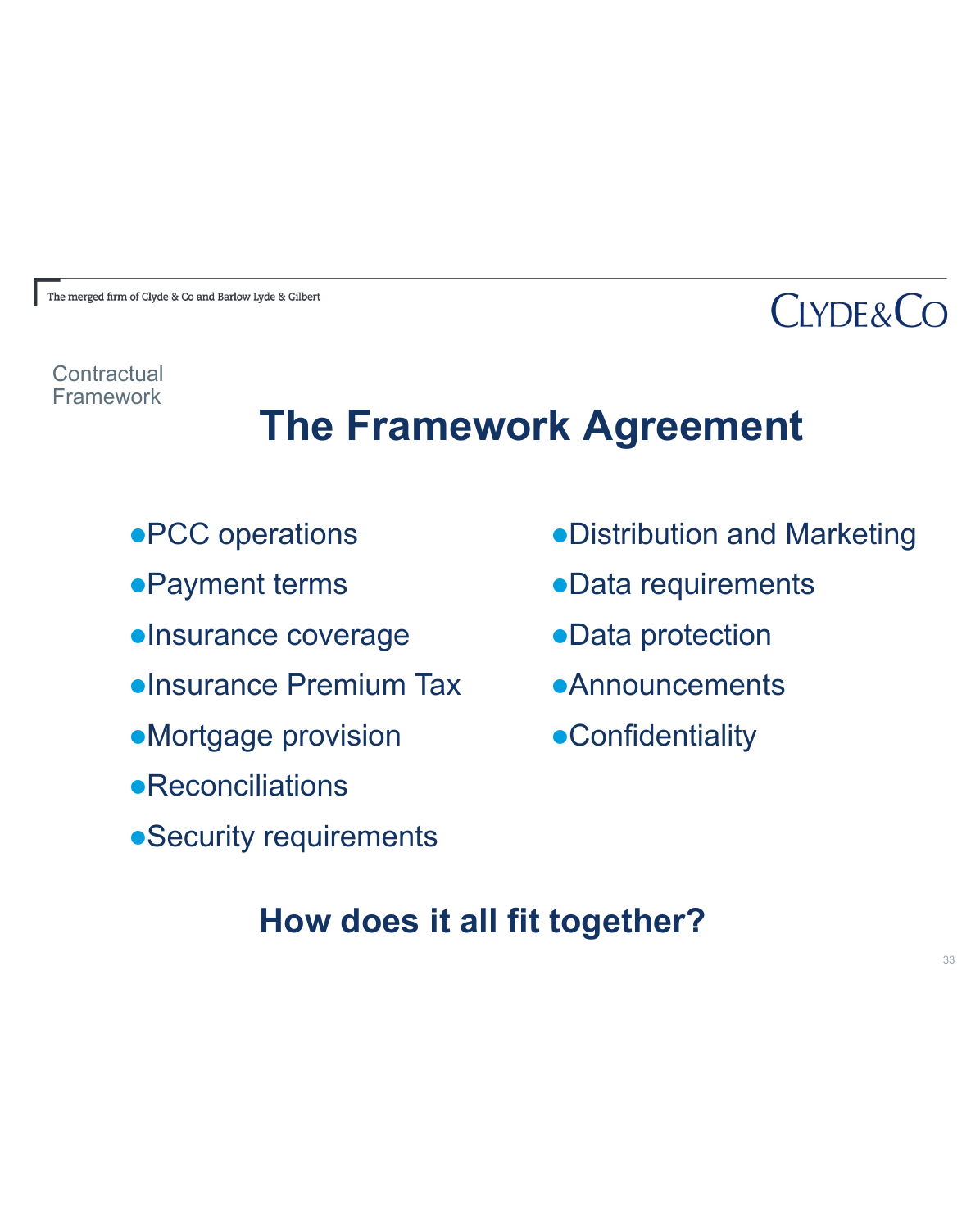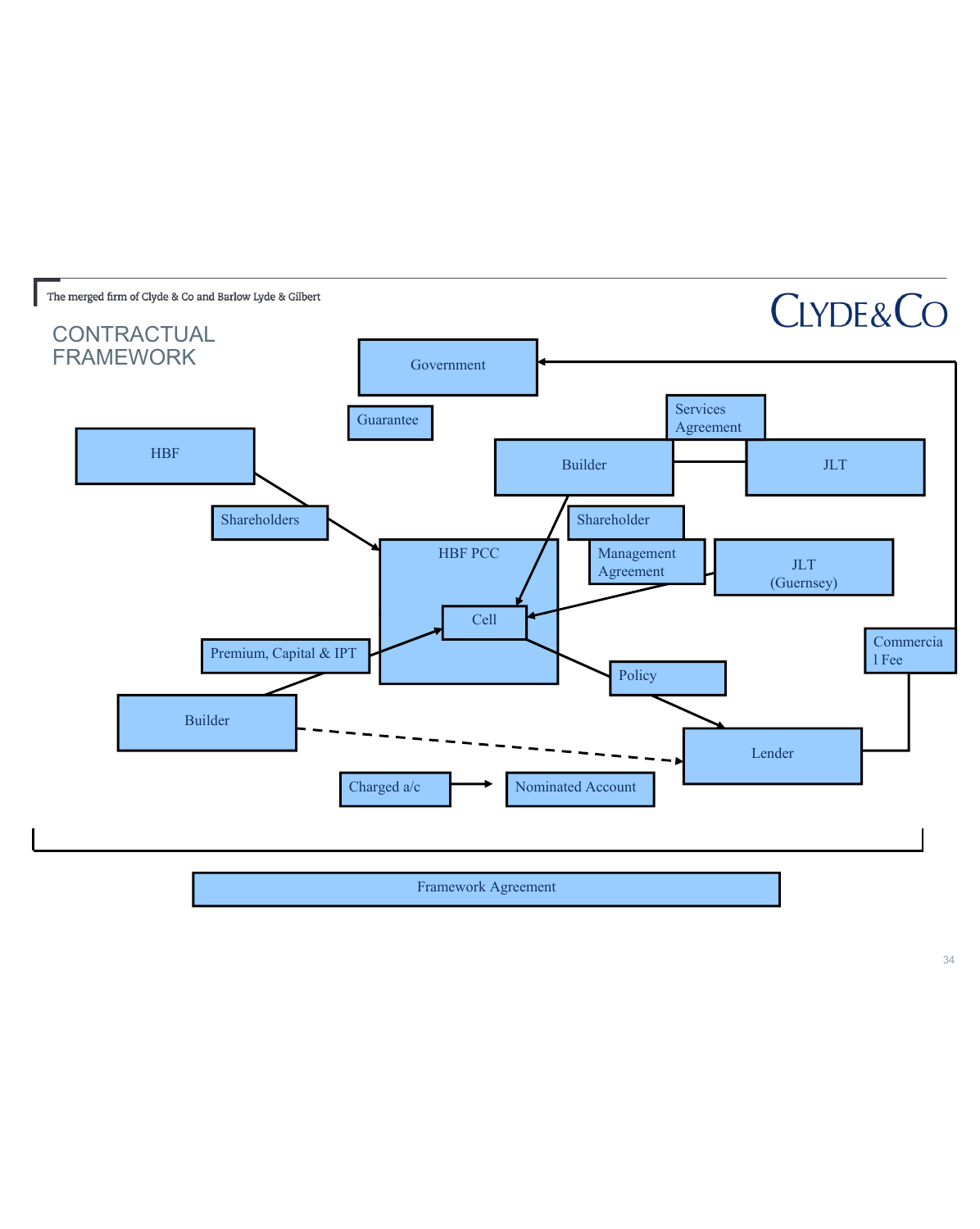### Builder obligations



10 days before each completion

- • Email JLT and the Lender with certain information. A template will be provided
- •Pay the Premium and Capital to the Nominated Account
- •Pay the IPT to the PCC

Monthly in arrears on receipt of an invoice

•Pay the JLT fee plus VAT

NW

35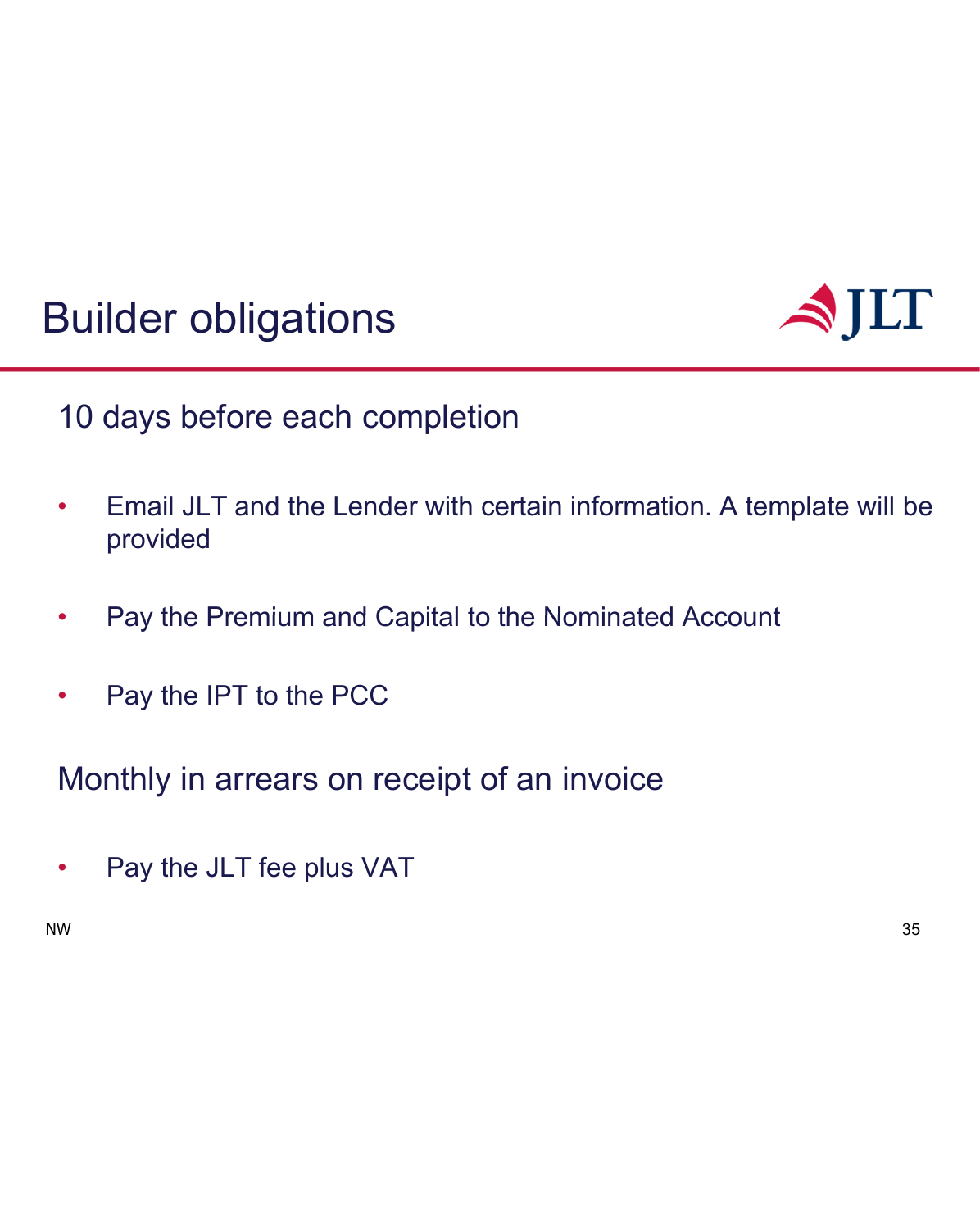### Deed of Charge over Nominated Account



- Security over the funds paid by builder to the Nominated Account with lender
- Only Lender signatories to Nominated Account
- JLTIM will reconcile payments to loans and advise any irregularities and coordinate rectification
- Interest only is transferred to a non charged Cell Account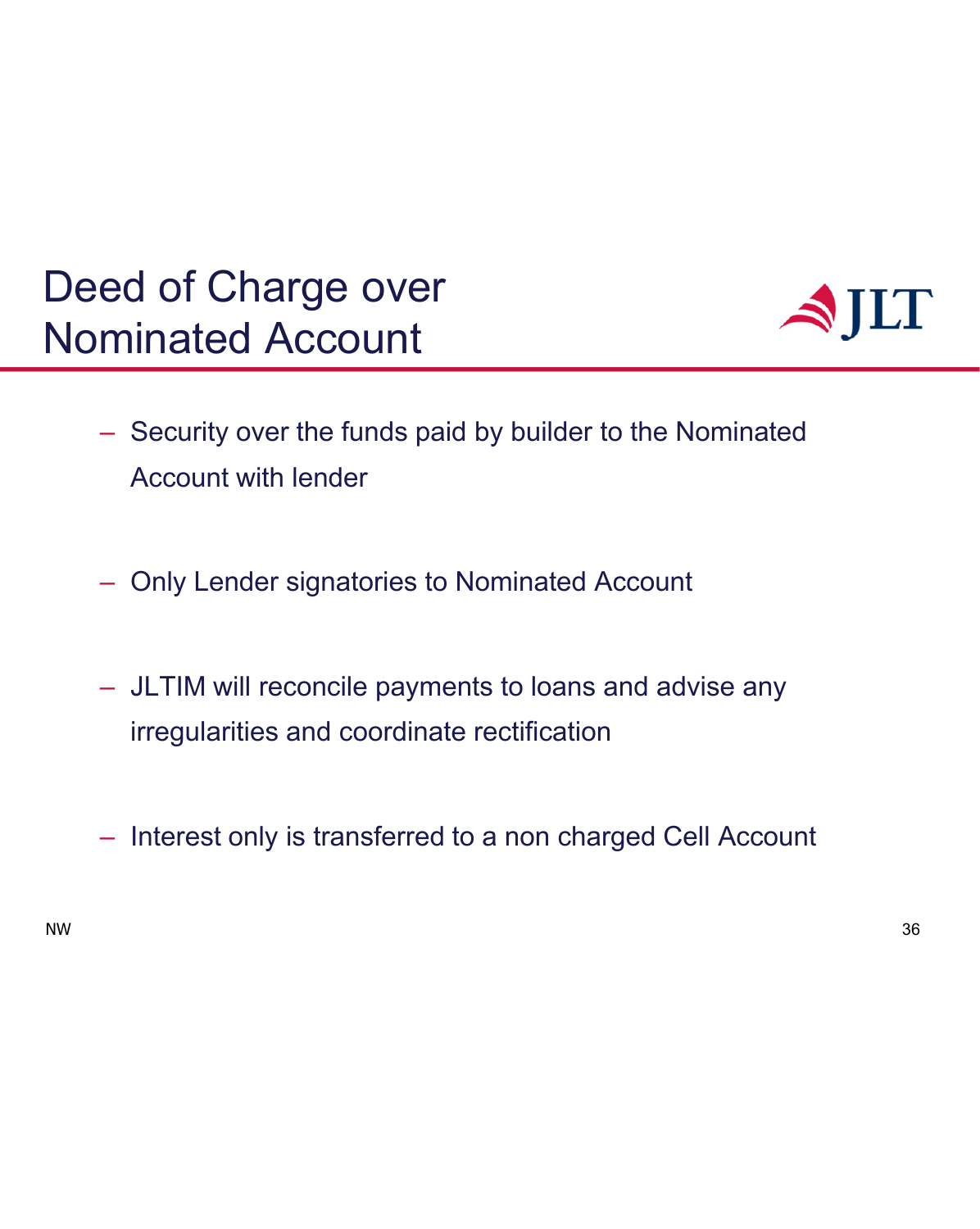### Builder MI - Weekly



### Excel spreadsheet provided to JLTIM Separate spreadsheet for each Lender

- •Unique loan identifier
- •Date of Exchange
- •Date of Completion
- • Amount paid to Cell bank account
- •Property postcode
- •House / Flat indicator
- Customer surname
- Date of Notice to Complete
- Sale price
- Amount paid to IPT account
- Lender identifier
- *Quarterly Build information as required by CLG*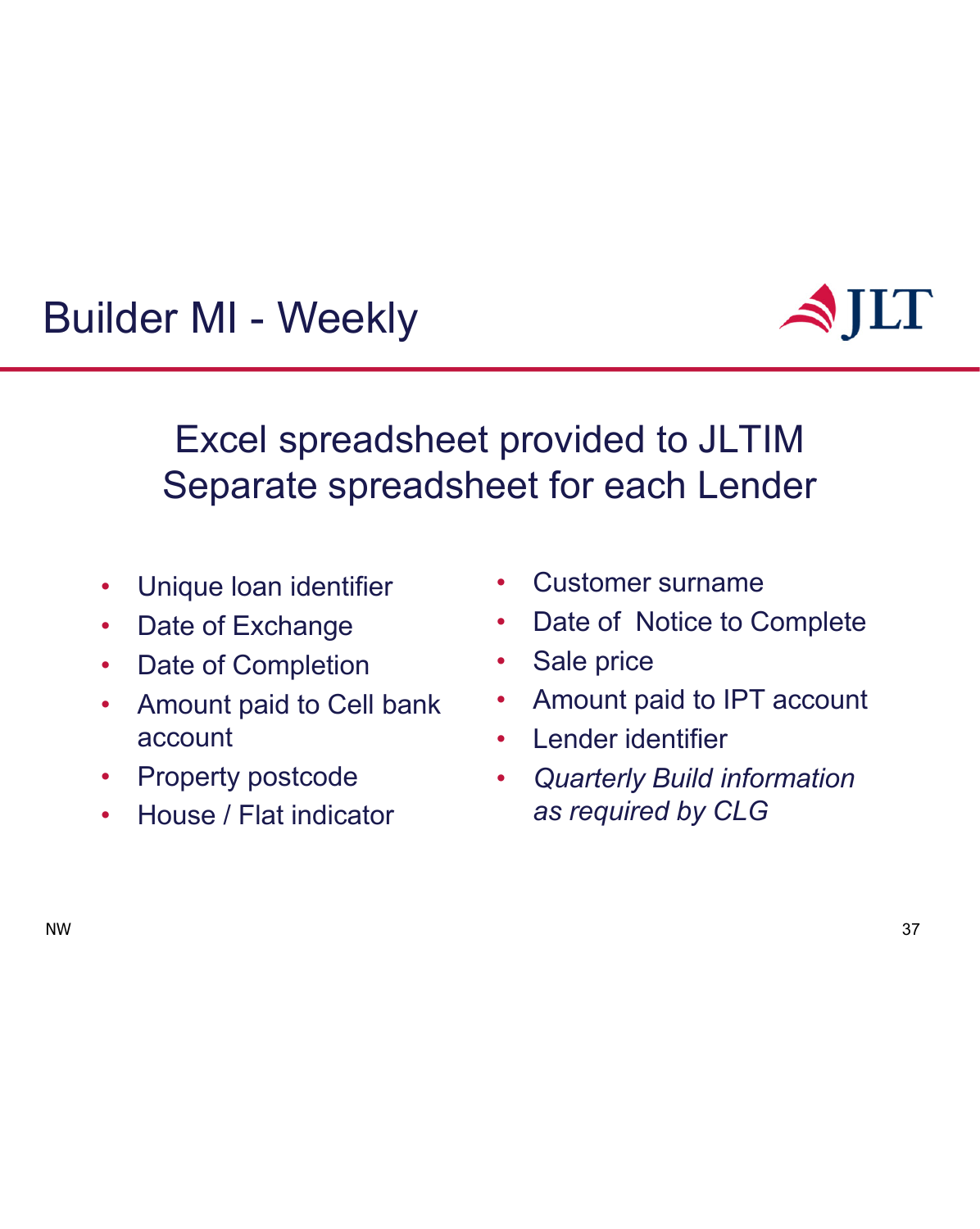



- The insurance company will be a Protected Cell Company (PCC)
- Licensed and regulated by the Guernsey Financial Services Commission (GFSC)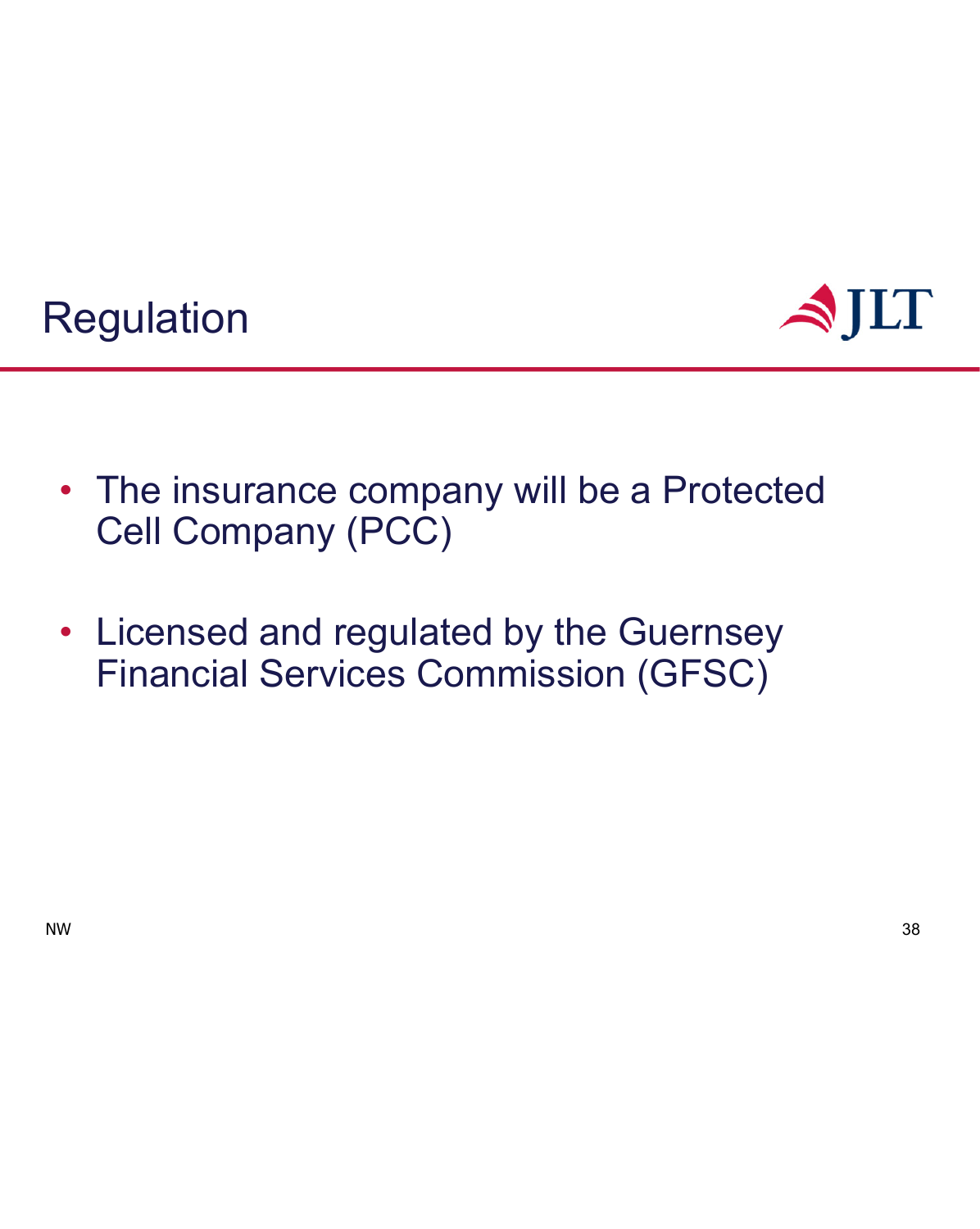JLT Insurance Management

SJLT

- Will provide all management services to PCC under terms of Management Agreement
- •Also regulated and licenced by GFSC
- ISO 9001:2008 certified Quality Management Systems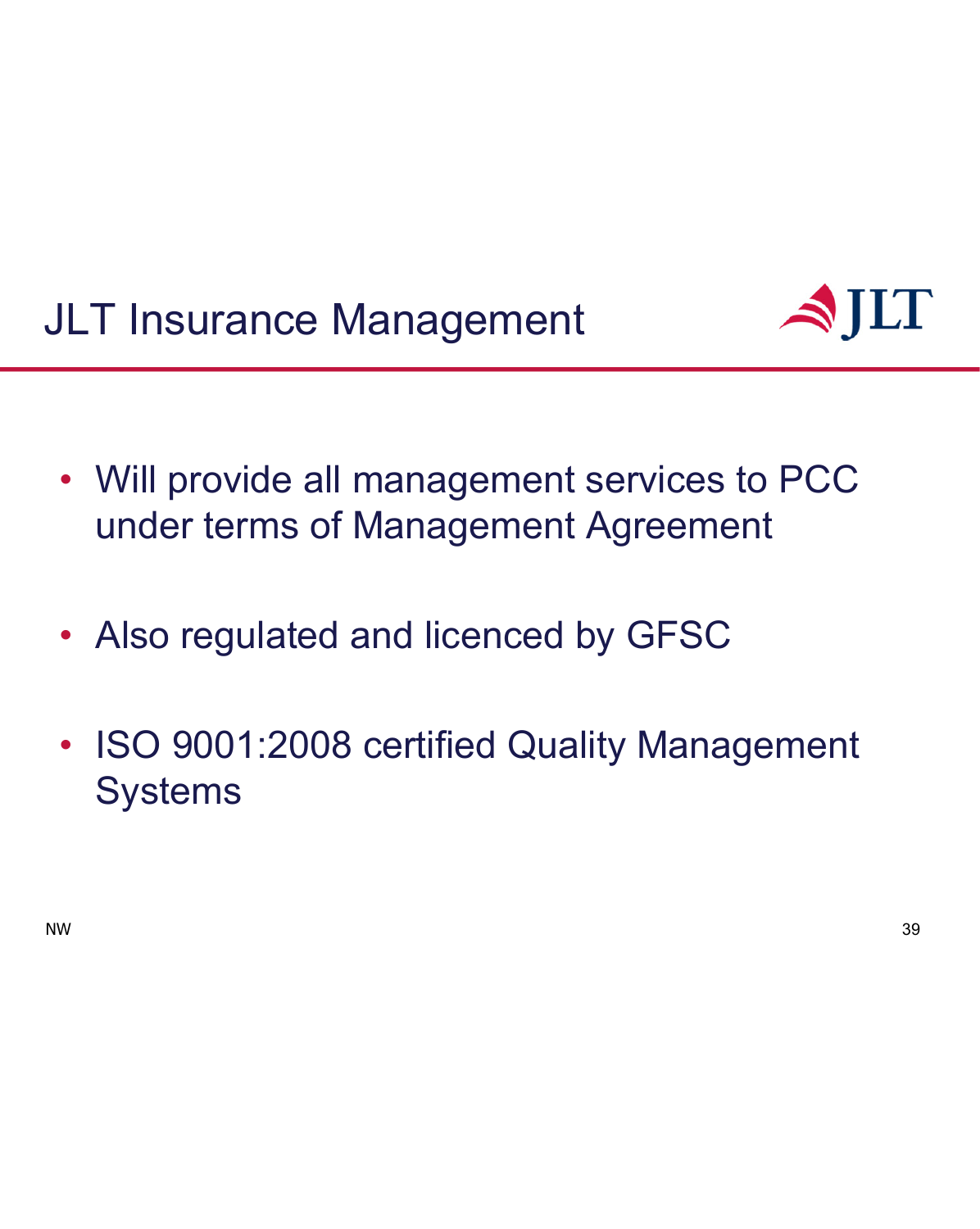



- •HBF as PCC sponsor control the company
- • Elect the Board of Directors who determine
	- when dividends can be paid
	- closure of Cells with GFSC approval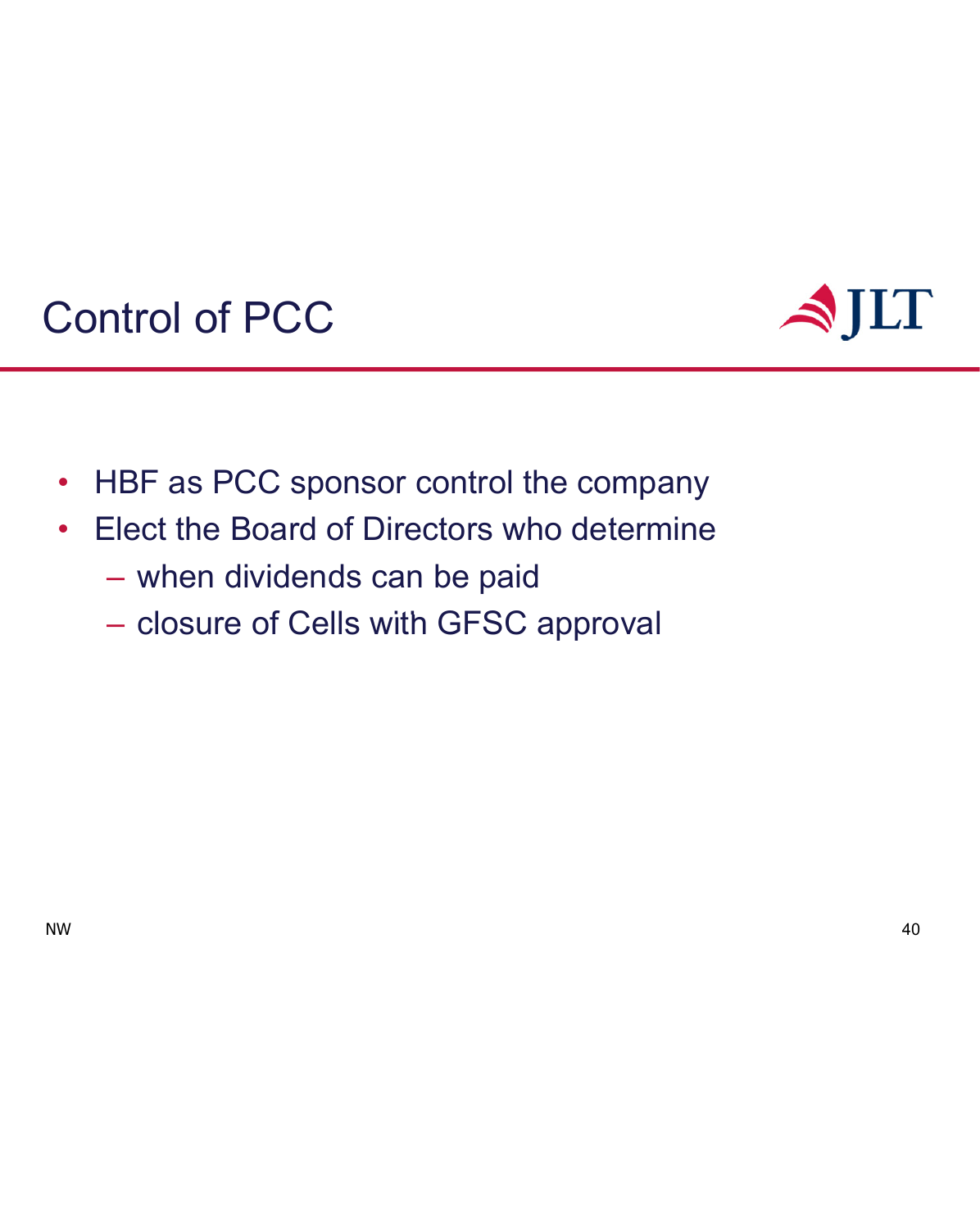### PCC Board Structure



- • Law requires at least one director independent of HBF and JI TIM
- • Director appointments are subject to the approval of the Guernsey Financial Services Commission
- • Board will be
	-
	- Callum Beaton FCII
	- Christopher Anderson Independent (lawyer)
	- Nick Wild FCII

– Stewart Baseley Exec Chairman HBF Independent (Ins professional) Director of JLTIM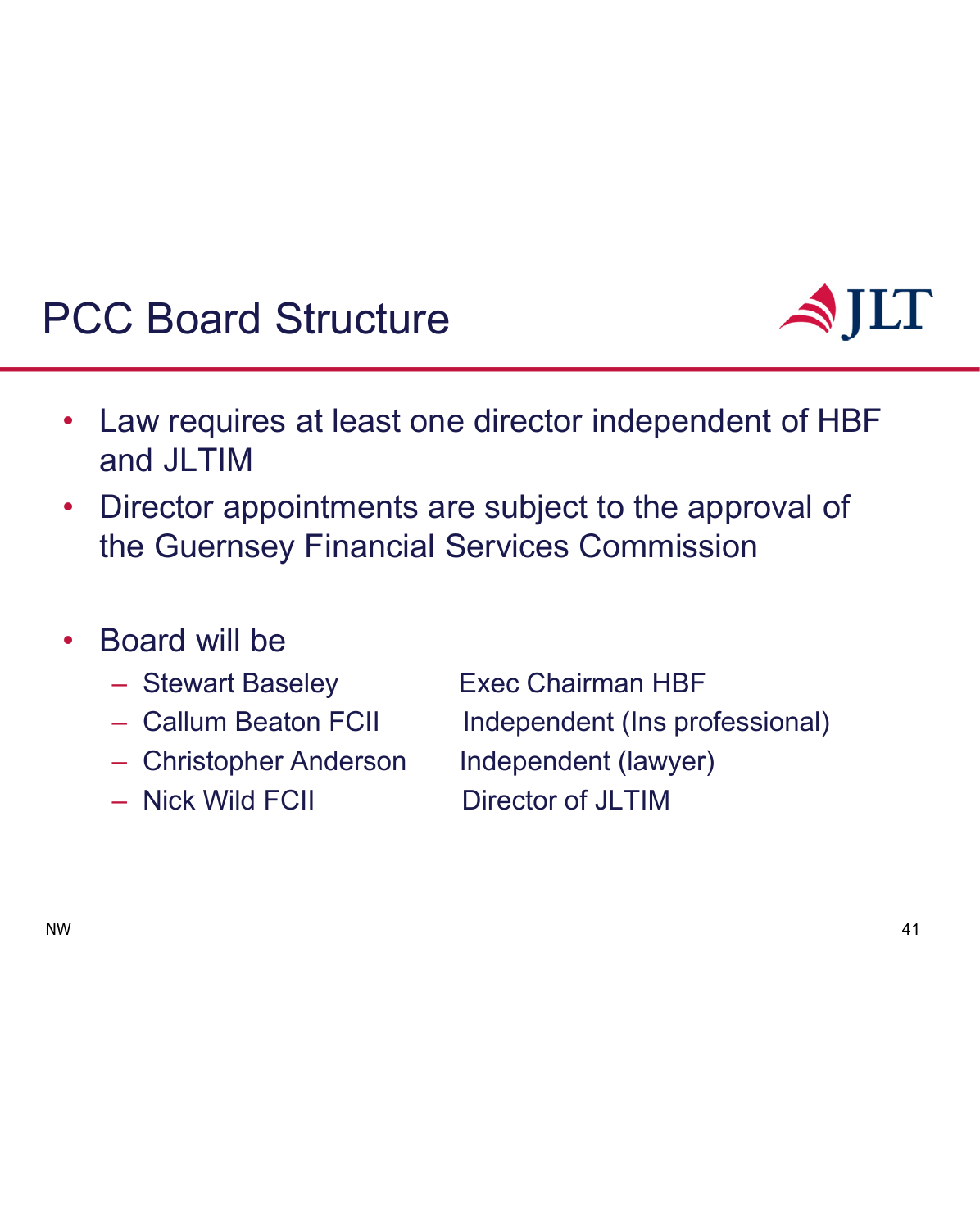### PCC Core and Cells



- The PCC is one legal entity comprising the Core plus the Cells
- Each Builder will use a SUC or MUC issuing an insurance policy for mortgages provided by a single Lender
- Separate records and accounts will be maintained for the Core and each Cell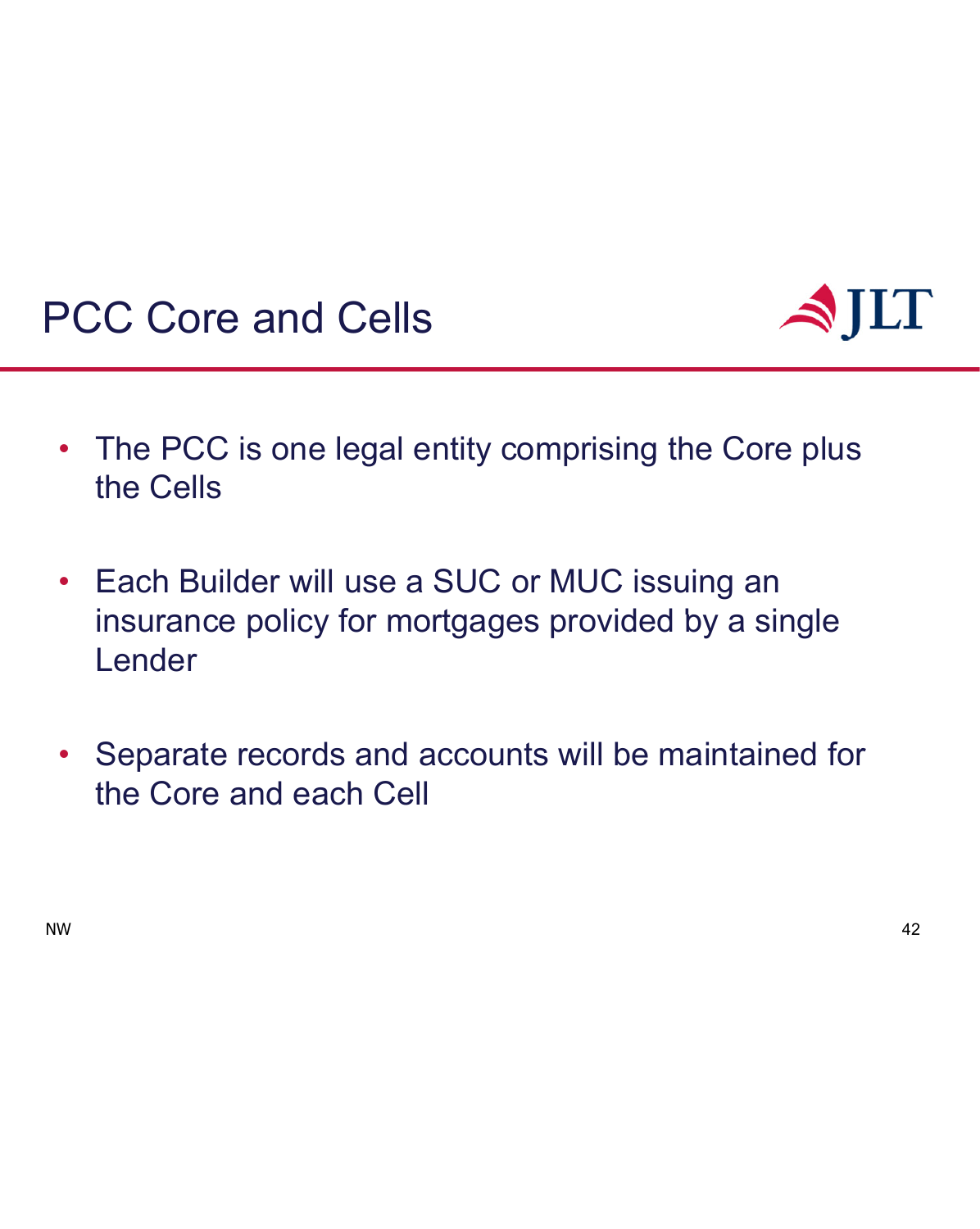### Accounting



- •Core and Cells will have same auditor – KPMG
- • Financial year end of PCC will be 30 June 2013 and annually thereafter
- •Cells will each have statutory accounts (private)
- •Accounts will be prepared under IFRS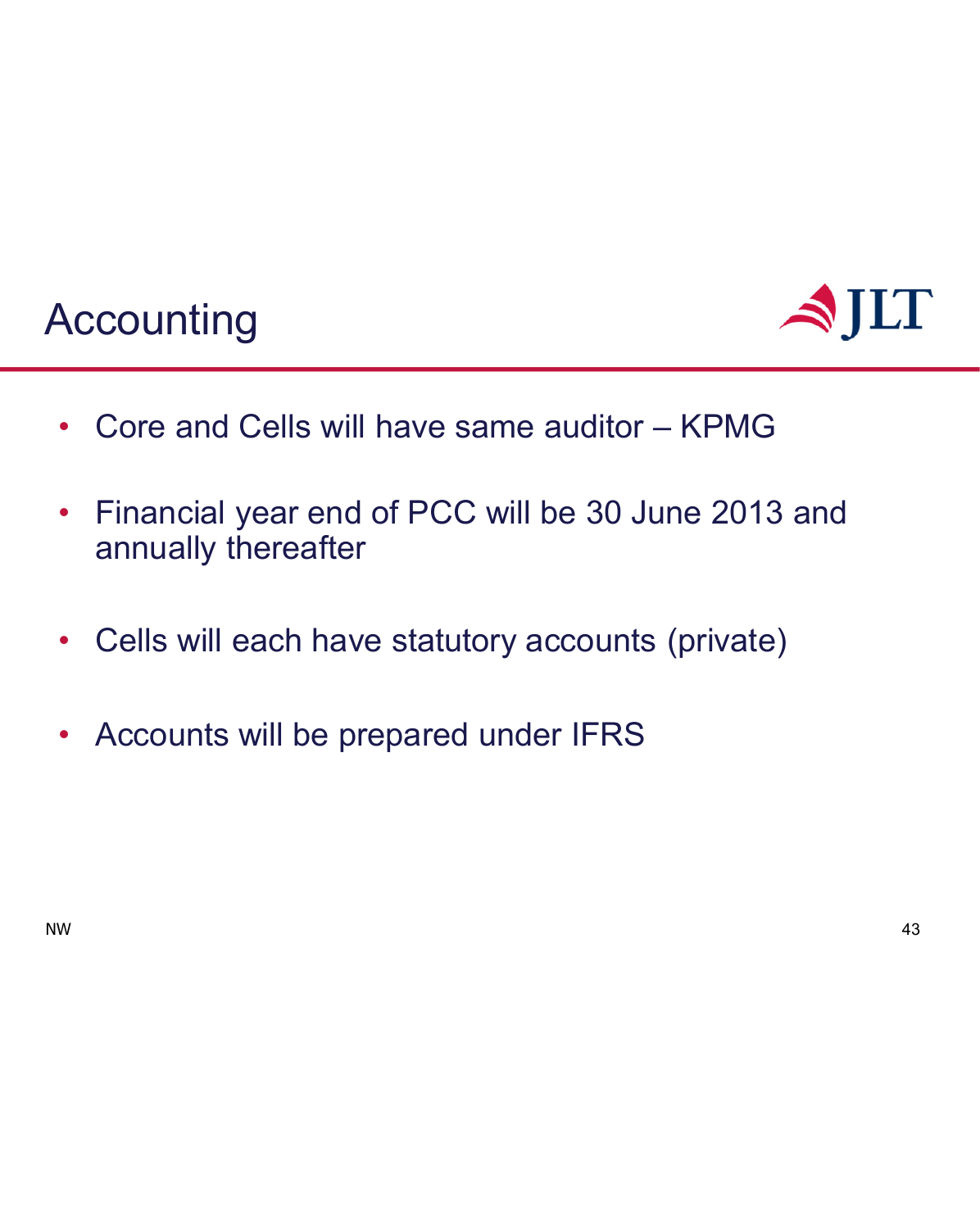### Accounting



- Premium earning and reserving in accordance with insurance accounting principles
- •Premium earning will be over 7 year policy period
- If earned premium exceeds claims underwriting profit •If earned premium exceeds claims underwriting profit<br>will emerge in Cell accounts
- • Underwriting profits will be retained on Cell balance sheet until a Release of Fund calculation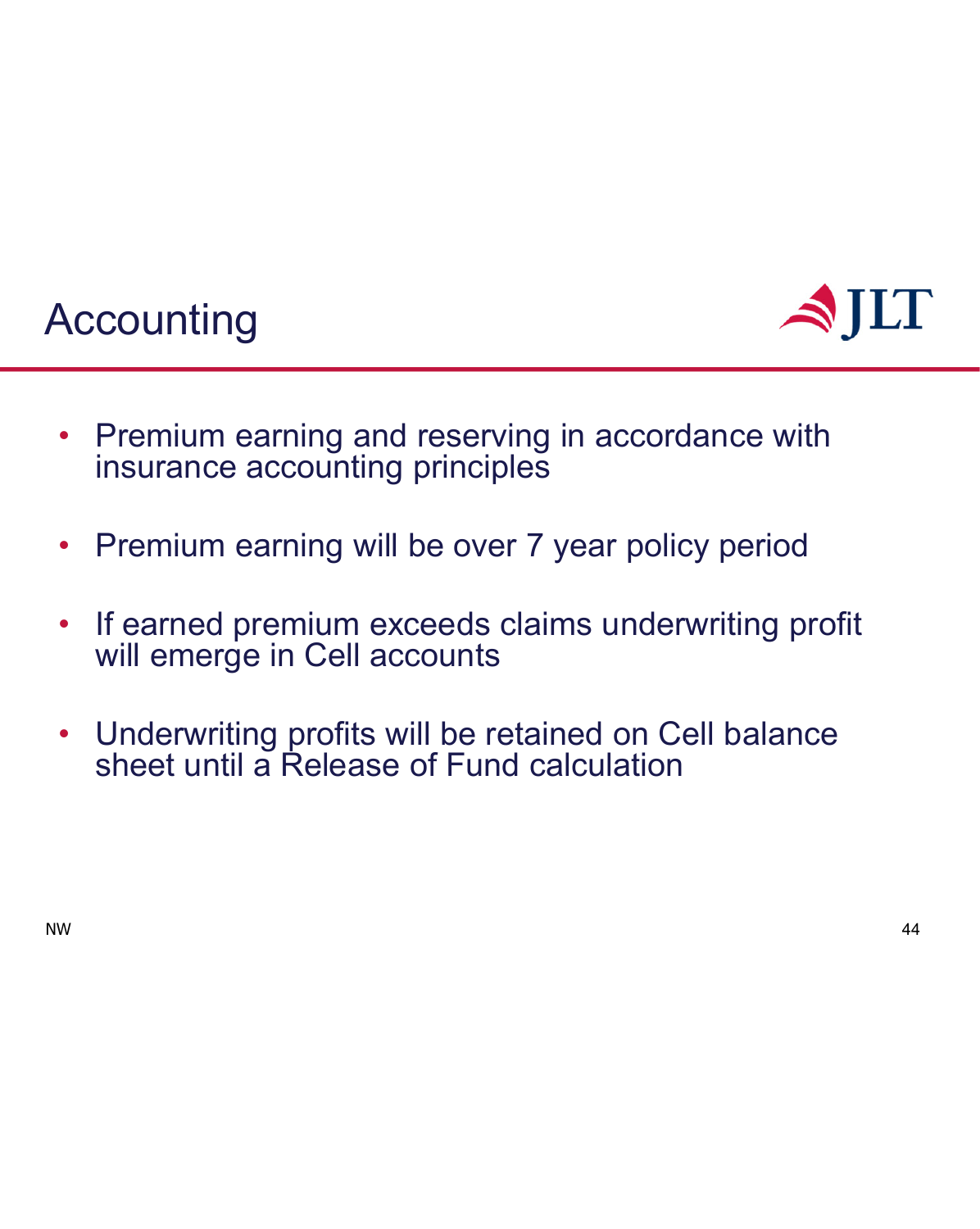### Premium Earning Example



#### **Premiums £100,000**

| Earned                                                       | 0% | Yr 1 Yr 2 Yr 3 Yr 4 Yr 5 Yr 6 Yr 7         |  |  | 7.70% 18.87% 24.23% 20.25% 14.76% 14.19 % |
|--------------------------------------------------------------|----|--------------------------------------------|--|--|-------------------------------------------|
|                                                              |    | 0 7,704 18,870 24,229 20,247 14,758 14,192 |  |  |                                           |
| Profit assumed 0 770 1,887 2,423 2,025 1,475 1,419<br>at 10% |    |                                            |  |  |                                           |

NB Dividends other in respect of interest income less operating expenses can only be paid from the end of year 8

NW

45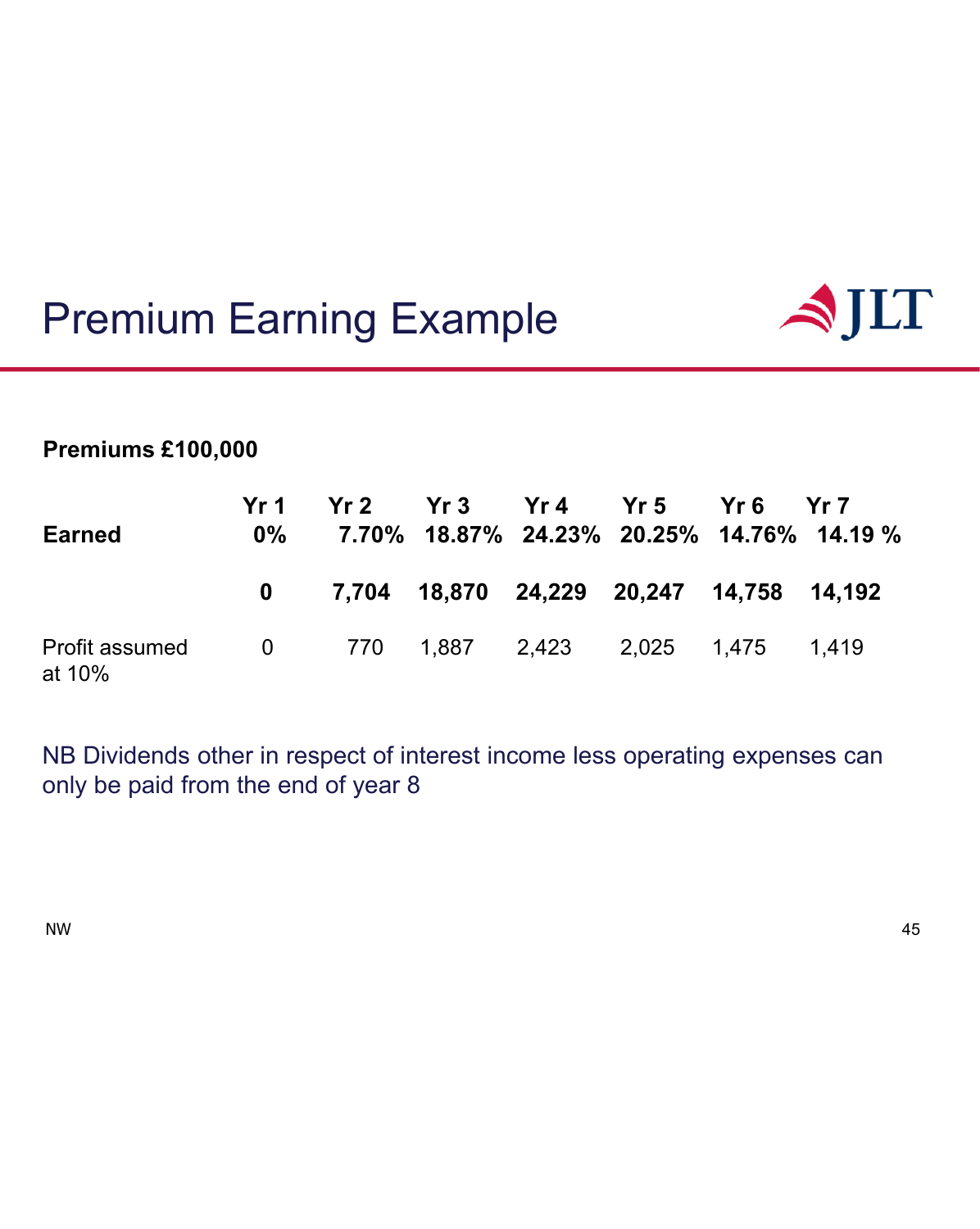### Release of Funds at end yr 8

SJLT

Losses are pooled throughout the life of the scheme so

Year 1 2012 /13: Cell Payments = £1m Year 2 2013 /14: Cell Payments = £1.5m Year 3 2014 /15: Cell Payments = £1.2m

At the end of Year 1 coverage i.e. at end of scheme year 8 of the claims paid are £200k for year 1 £200k for year 2 £300k for year 3 Total Claims £700k

The Cell would be able to release **£300k** of funds in 2020

(Cell Payments Yr1 £1m - £700k claims = **£300k** )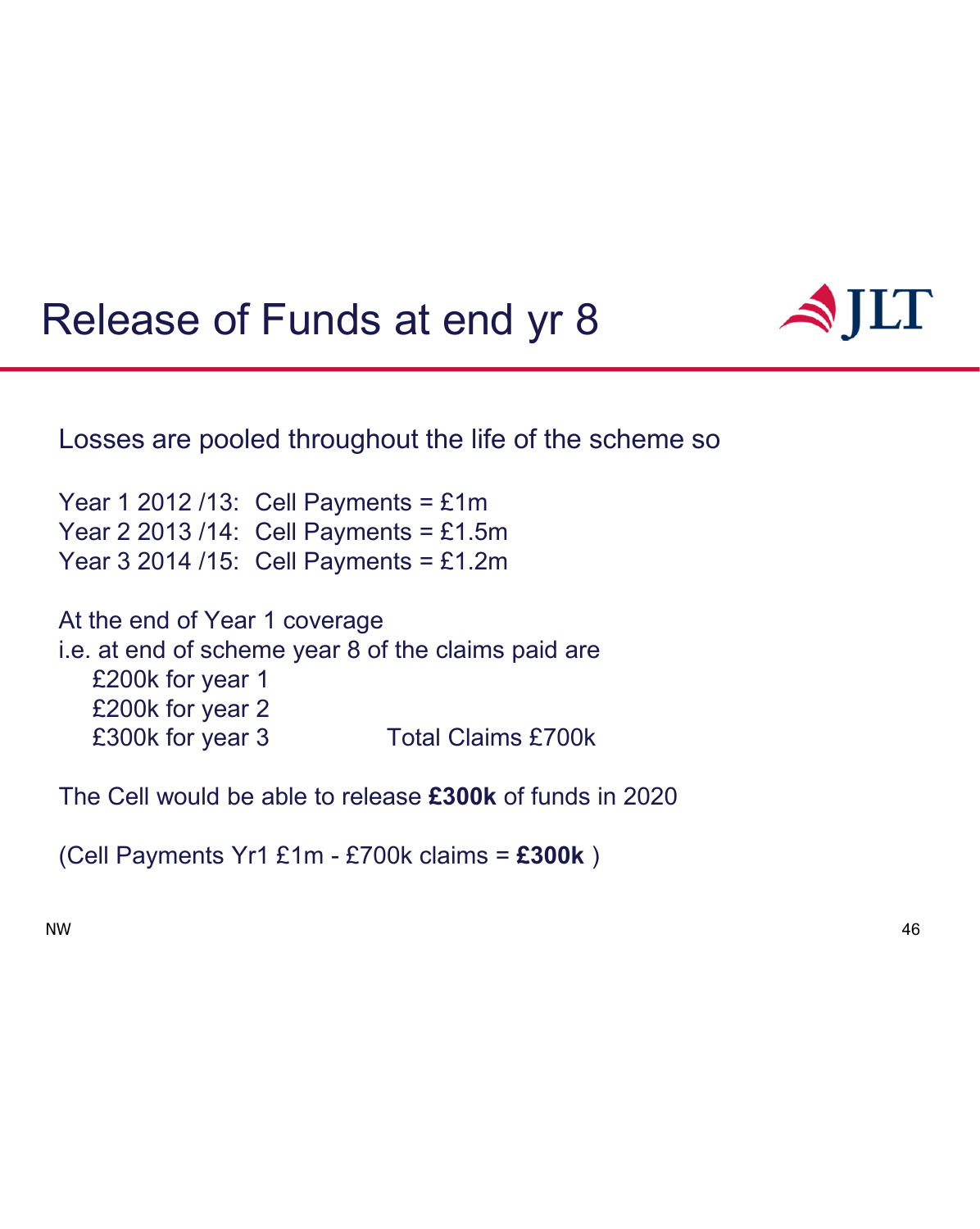### Release of Funds at end yr 9



Losses are pooled throughout the life of the scheme so

Year 1 2012 /13: Cell Payments = £1m Year 2 2013 /14: Cell Payments = £1.5m Year 3 2014 /15: Cell Payments = £1.2m

At the end of Year 2 coverage i.e. at end of scheme year 9 the claims paid are £600k for year 1 £500k for year 2 £400k for year 3 Total Claims £1.5m

The Cell would be able to release **£700k** of funds in 2021

(Cell Payment Yr1 £1m + Yr2 £1.5m – £300k previously released - £1.5m of claims = **£700k** )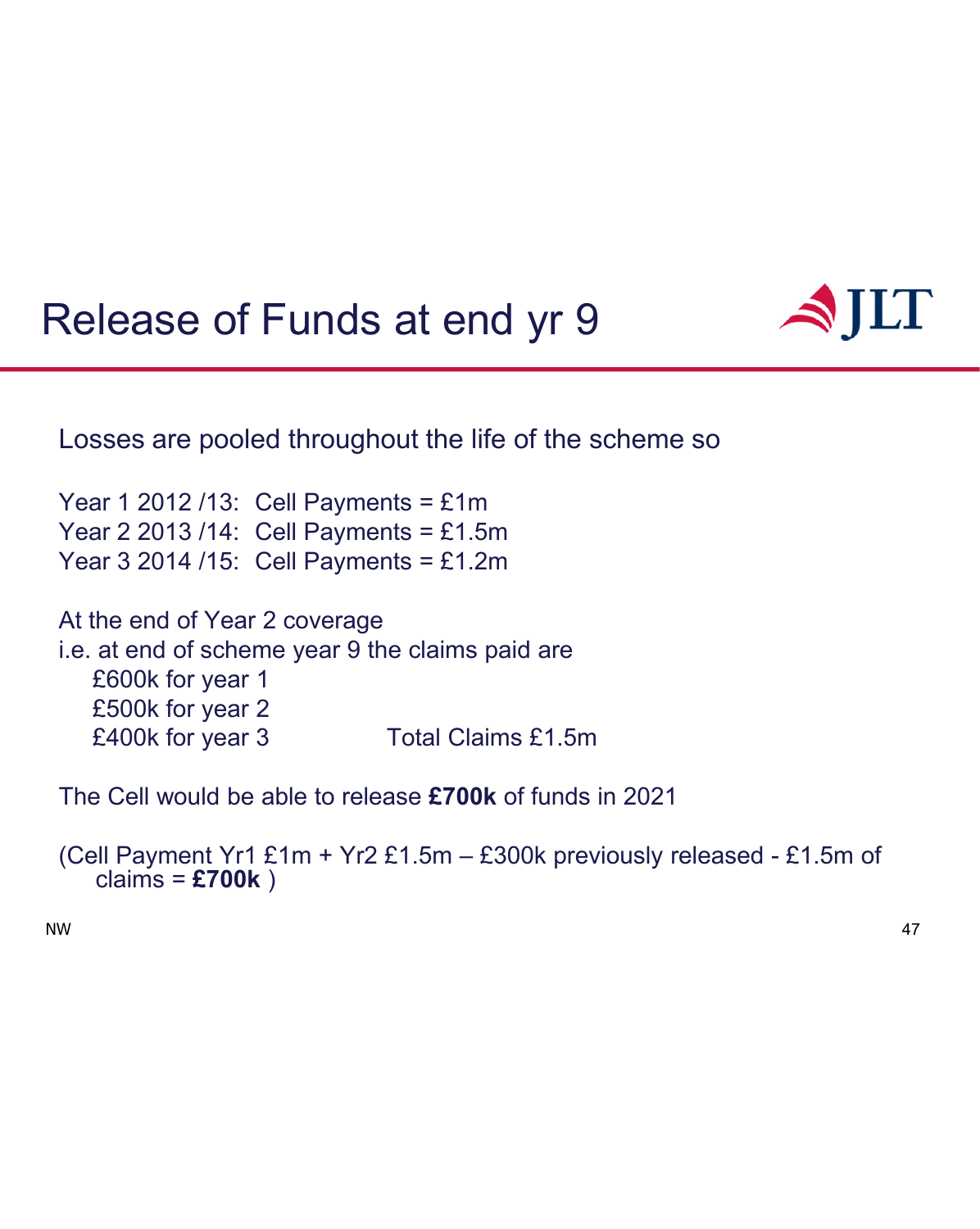### Release of Funds at end yr 10



Losses are pooled throughout the life of the scheme so

Year 1 2012 /13: Cell Payments = £1mn Year 2 2013 /14: Cell Payments = £1.5mn Year 3 2014 /15: Cell Payments = £1.2mn

At the end of Year 3 coverage i.e. at end of scheme year10 the claims paid are £700k for year 1 £800k for year 2 £800k for year 3 Total Claims £2.3mn

The Cell would be able to release **£400k** of funds in 2022

(Cell Payment Yr1 £1m + Yr2 £1.5m+ Yr3 £1.2m – £1mn previously released - £2.3m of claims = **£400k** )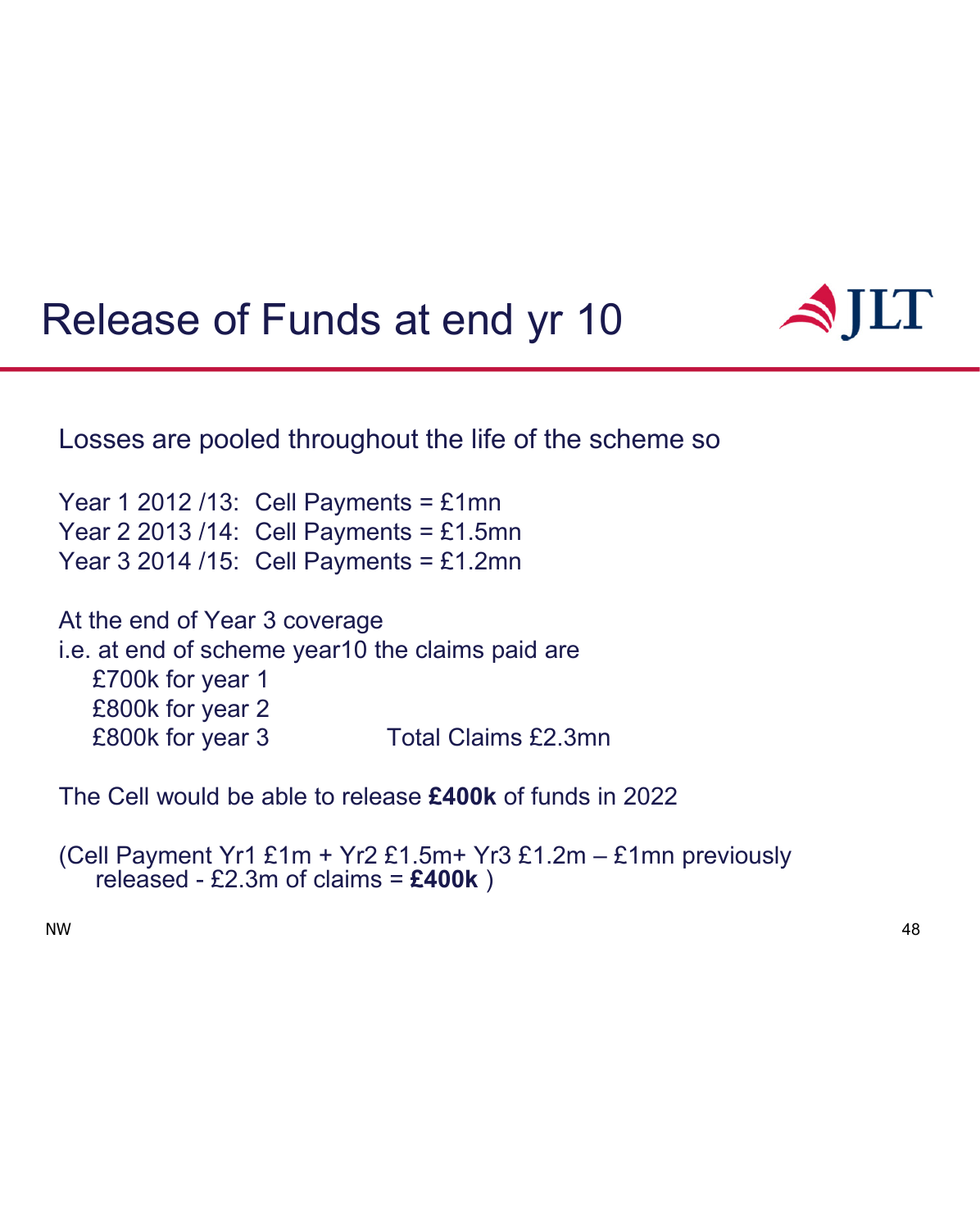### Why Guernsey



- • It has taken over 2 years to design the solution you are bring presented today
- •Many technical issues have had to be accommodated
- • Guernsey has more flexible Company and Insurance Law
- •This flexibility has been vital to the successful design
- •Guernsey was not chosen for tax reasons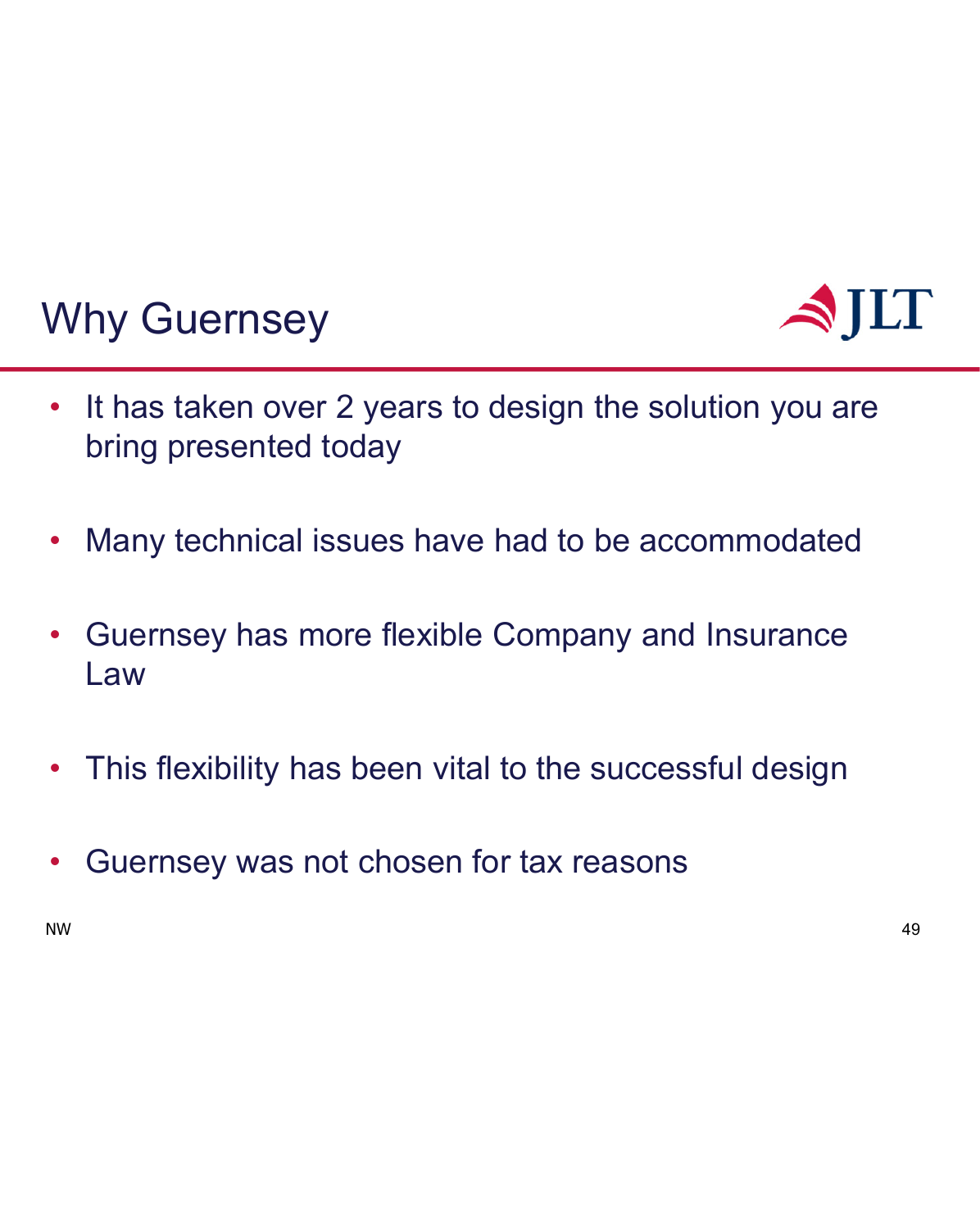



- • No tax payable in Guernsey by the PCC the Cells or their shareholders
- •• Fully transparent
- • Insurance Premium Tax (IPT) payable at 6% of the premium as risk insured is UK risk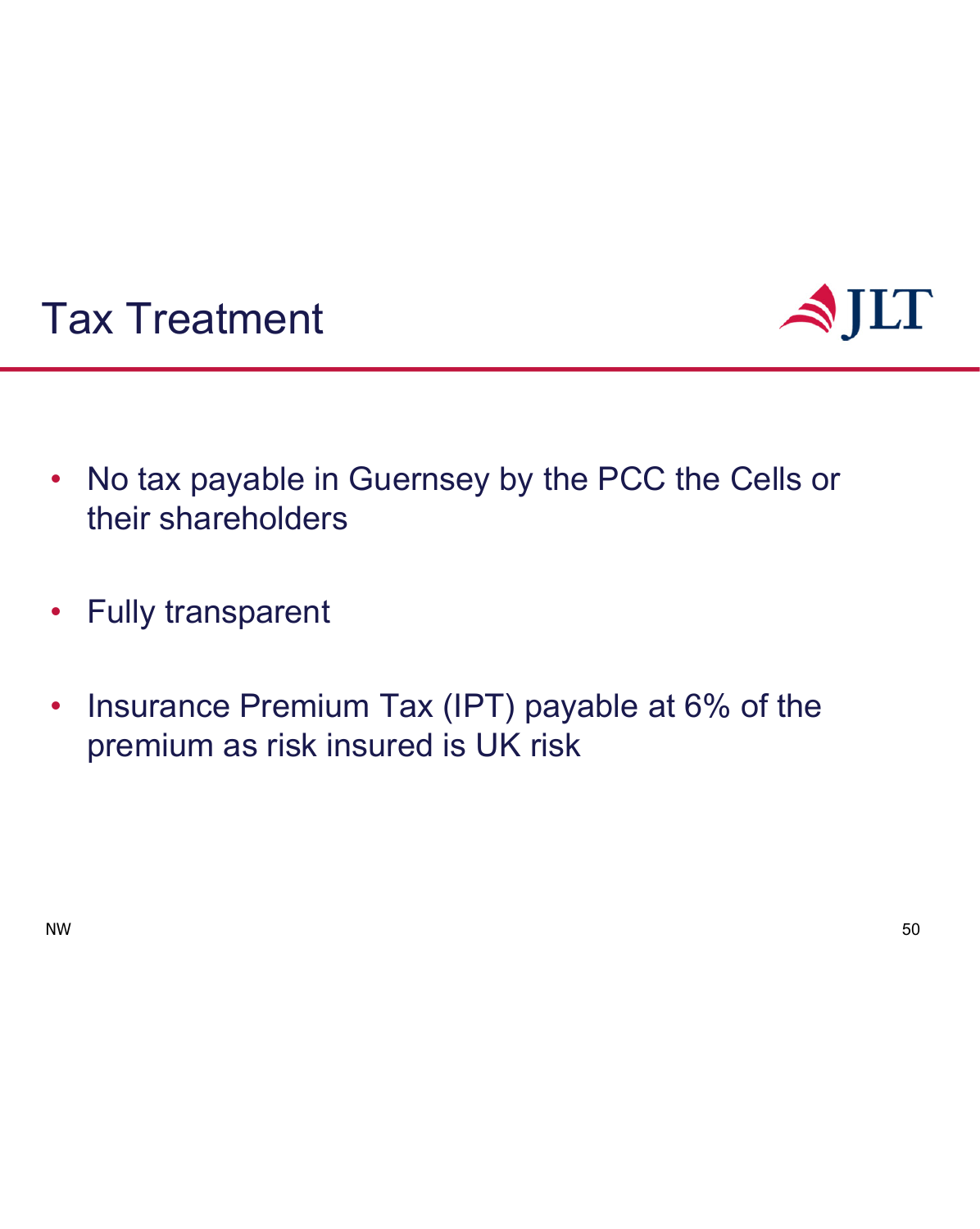### Tax treatment by UK



- • HBF has taken tax advice from KPMG and is working closely with HM Treasury. Final details are being agreed with HM Treasury this week.
- • That advice can be shared with any builder applying to join the scheme
- • HMRC need to be assured no tax leakage from the UK **Exchequer**
- • Scheme design requires that UK tax is paid equal to that which would be paid if HBF Insurance PCC Limited were based in the UK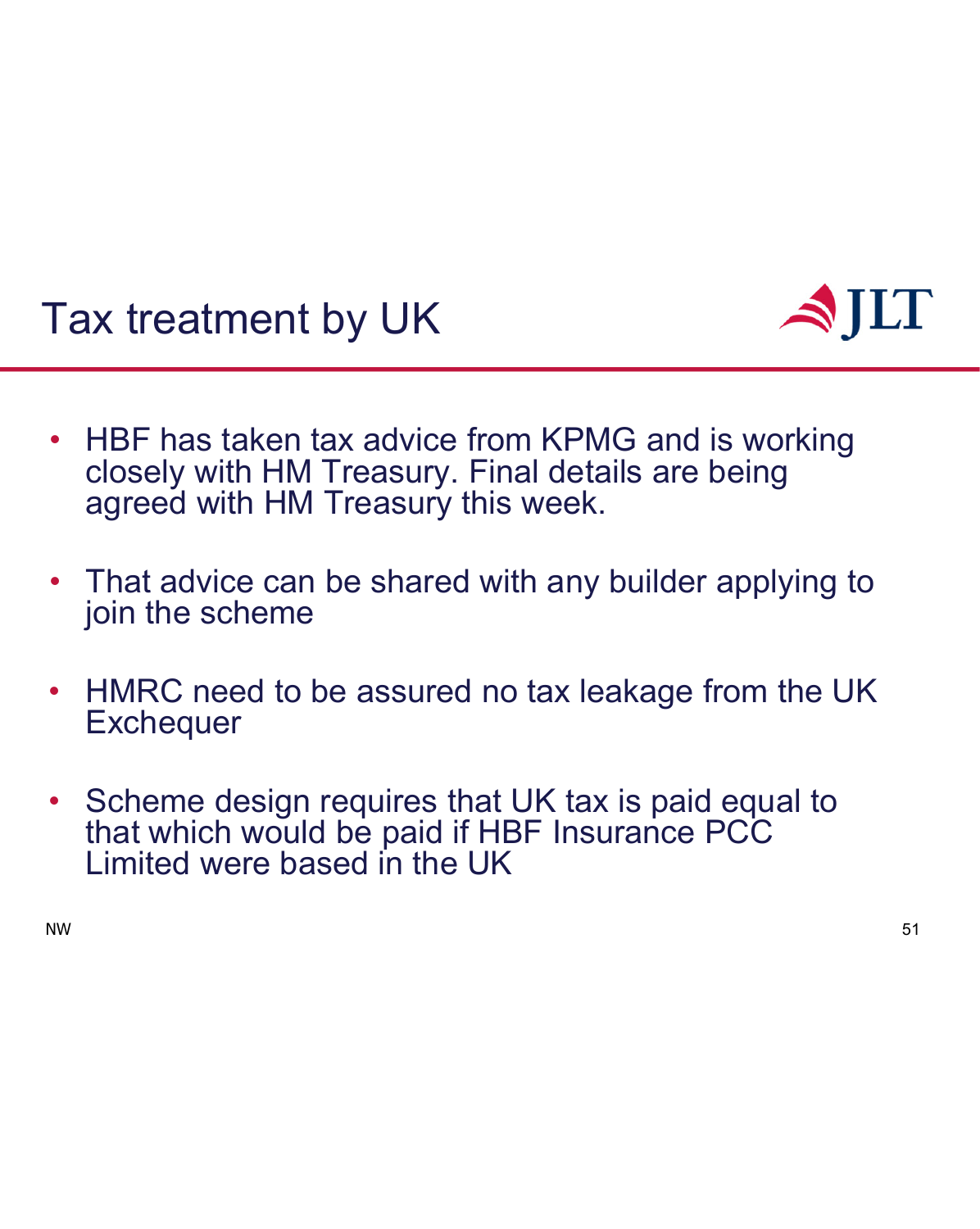

In the Cell User Agreement the builder must agree to the following:

- • Cell shares can only be held by a UK tax resident company
- • Dividends SHALL be paid whenever it is possible for the PCC to do so, whilst complying with solvency requirements and only from unencumbered assets
- • The shareholder must evidence to the PCC that they have made a S931R election to pay tax on the dividends from the Cell

NW

Tax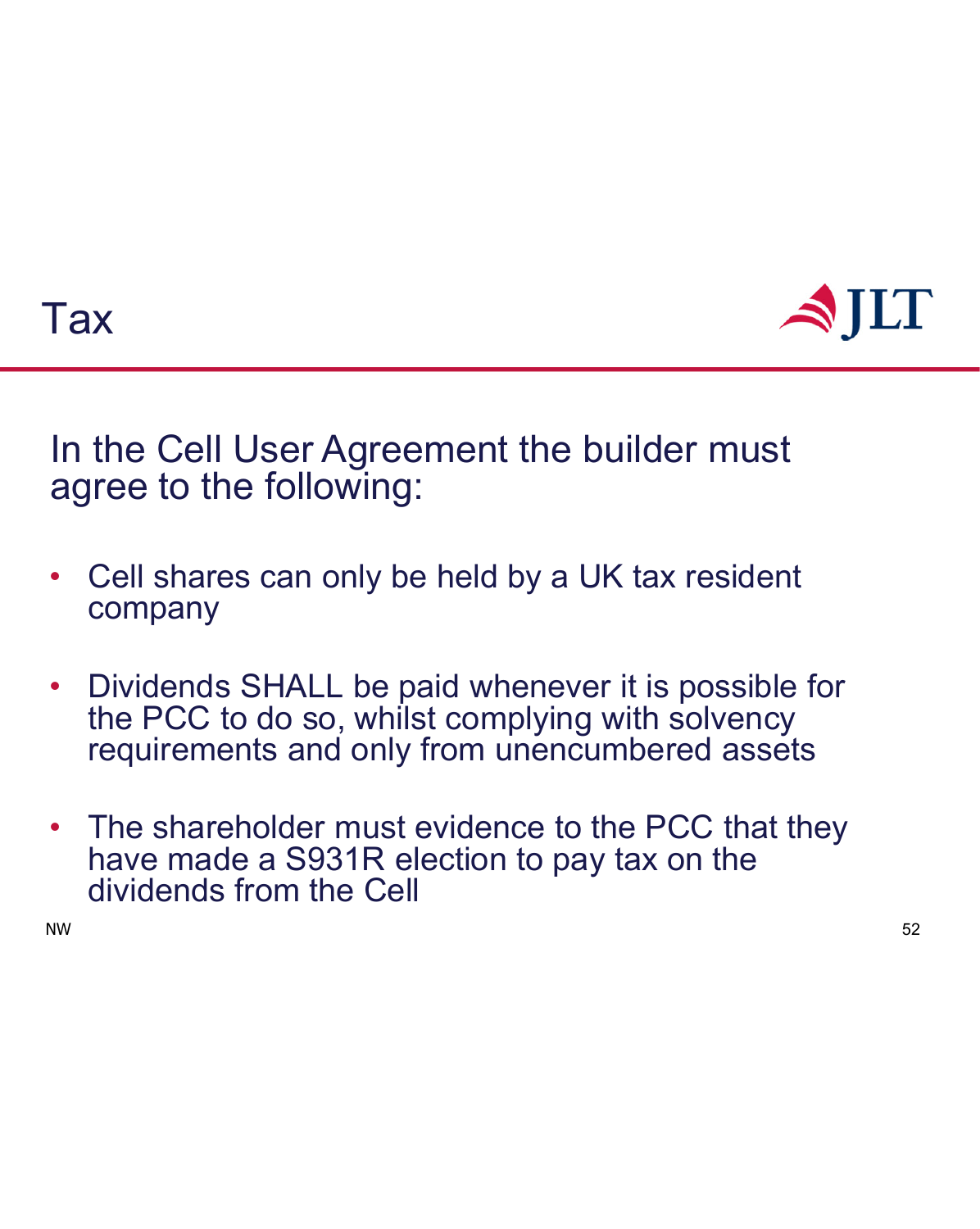

In the Cell User Agreement the builder must agree to the following:

- • Dividends exceeding interest income can only be paid from the end of year 8 *See Release of Funds slide* 8.
- • A calculation will be made before the dividends are paid such that the tax that will be paid in the UK on receipt of the dividend will equal the tax that would have been paid had the PCC been UK tax resident
- •Calculations will be made by professional tax advisors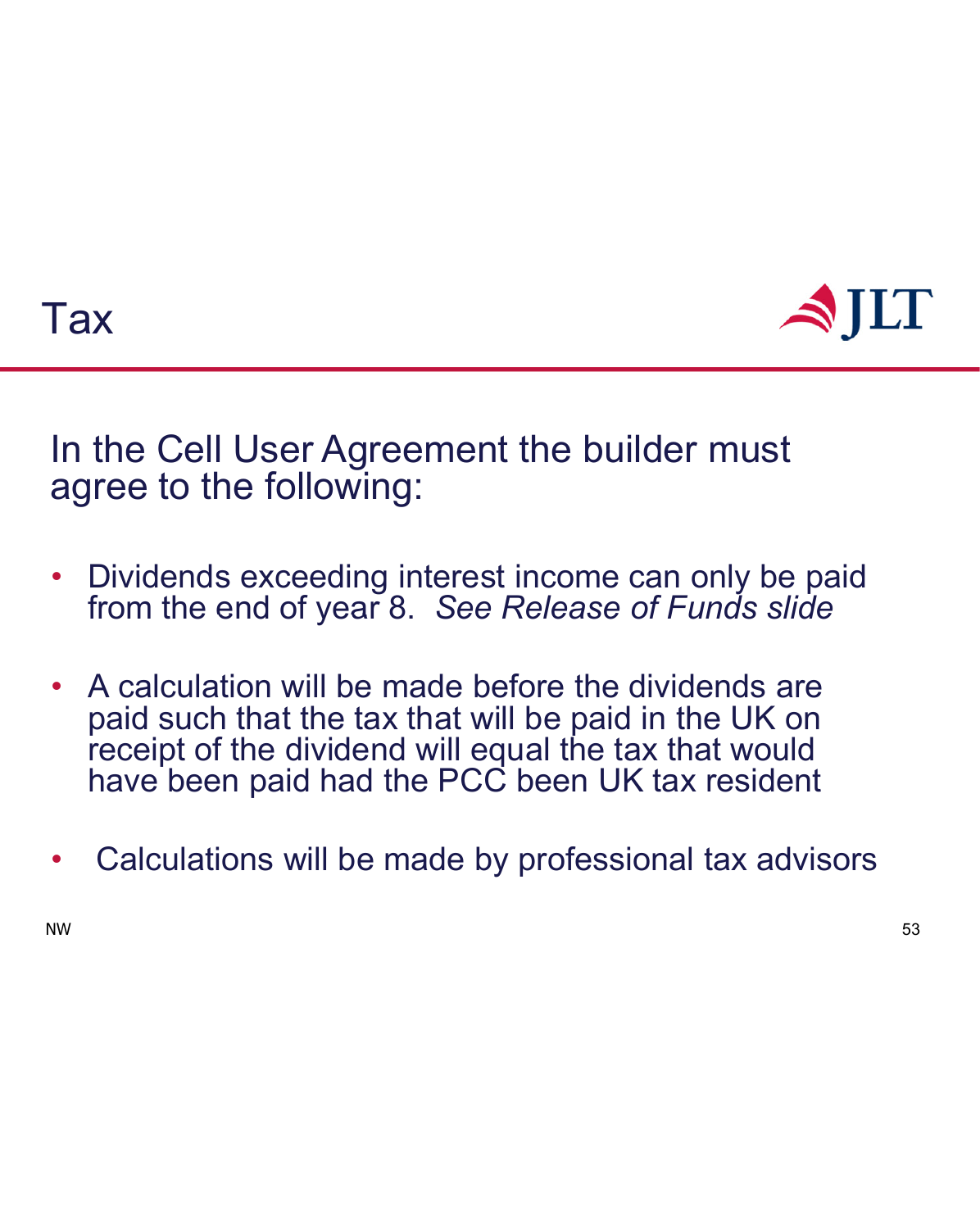### Cell Reporting



- • For each Cell JLTIM will undertake:
	- To reconcile Builder payments to bank account
	- To reconcile Builder sale completions with Monthly Lender management information
		- to ensure that the Lender has security over the correct amounts of funds at all times
	- Reporting of irregularities and coordination of rectifications between Builders and Lenders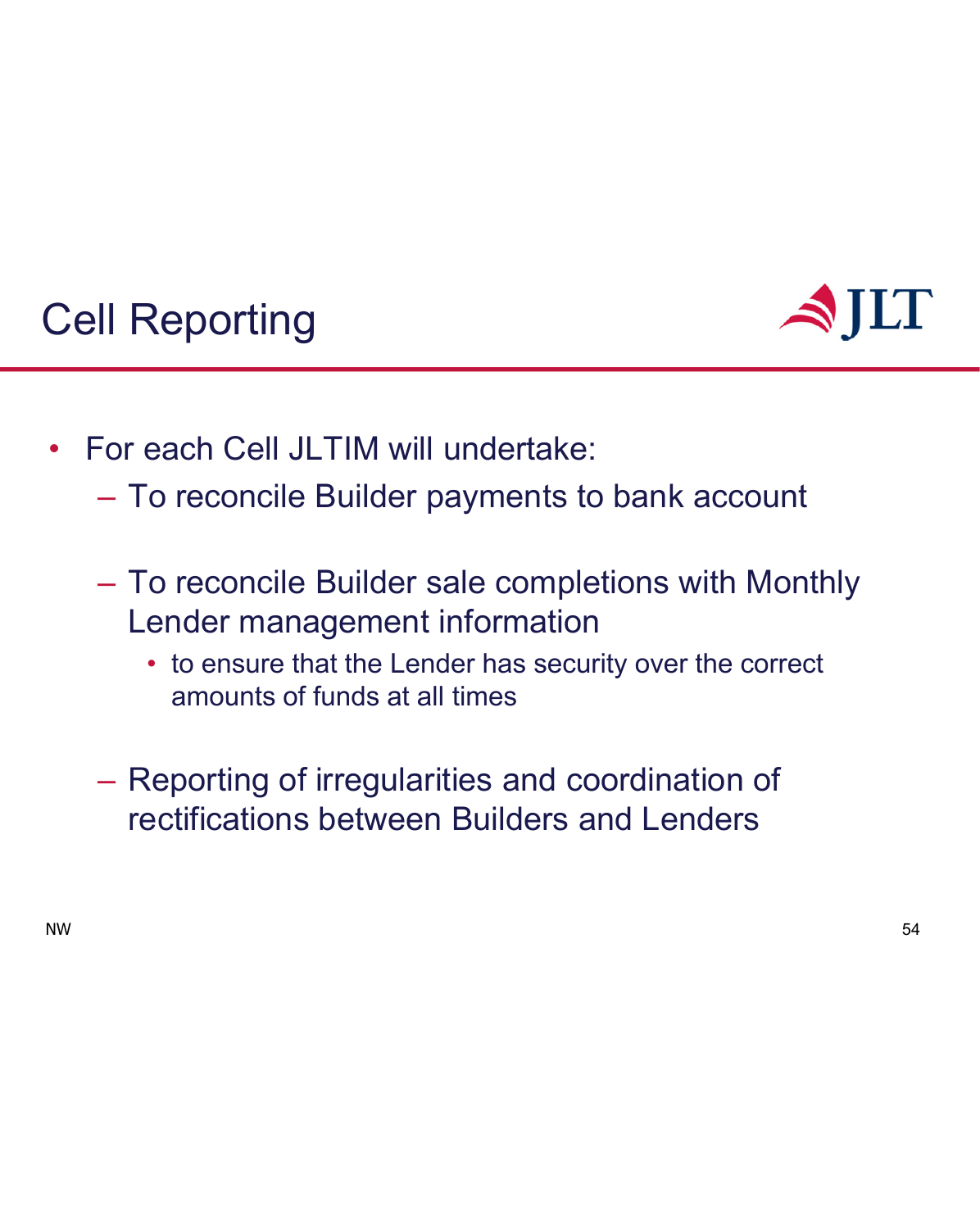



- JLTIM will provide each builder with:
	- Quarterly Cell P&L and Balance sheet
	- Analysis of arrears and possessions data in respect of your properties plus if in MUC the overall position for the Cell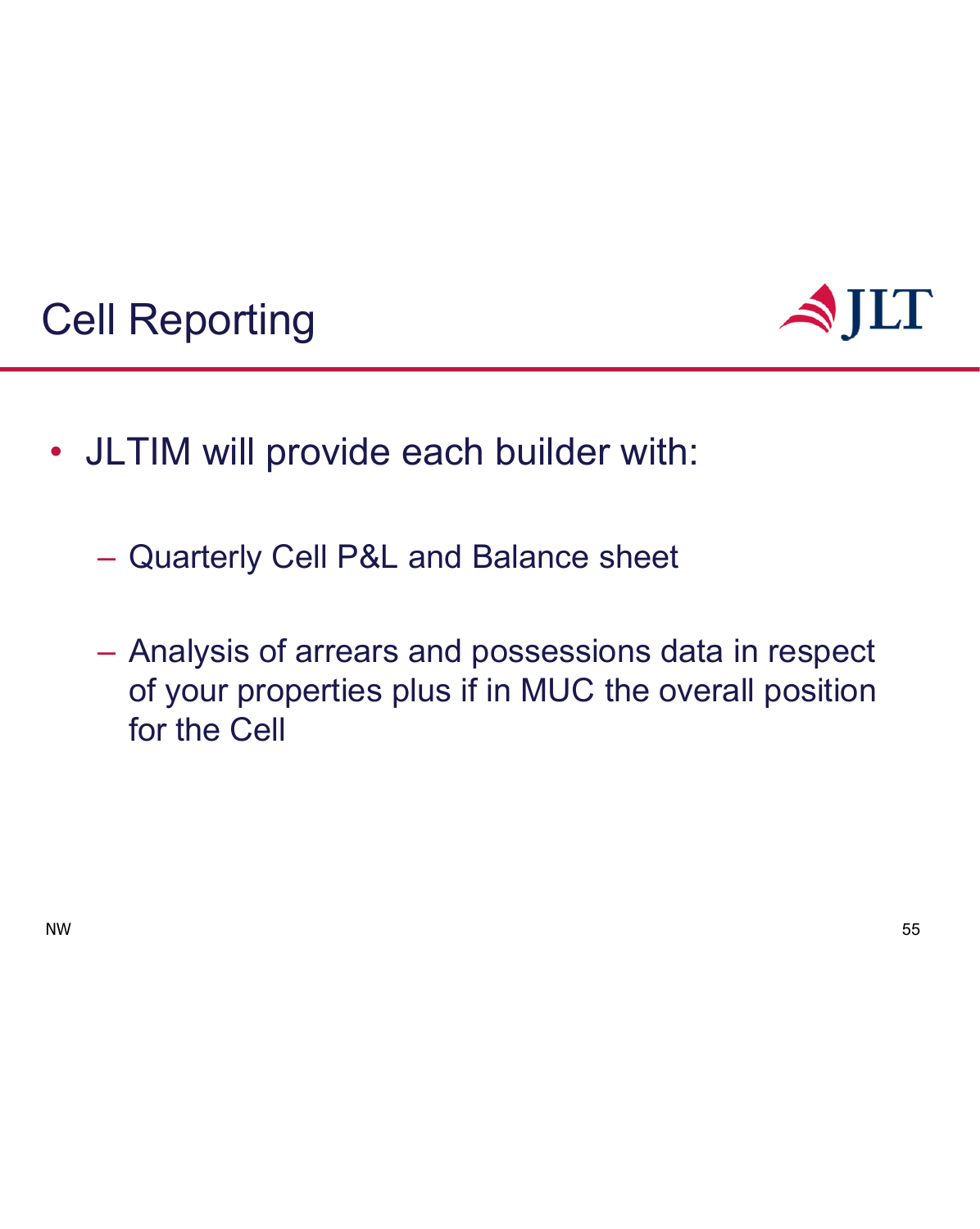

### Lending Audits

- JLT will provide:
	- Regular audits of Lenders compliance with agreed criteria
	- Findings will be reported to HBF, PCC Board, Government and relevant Lender, with requirements for action or sanction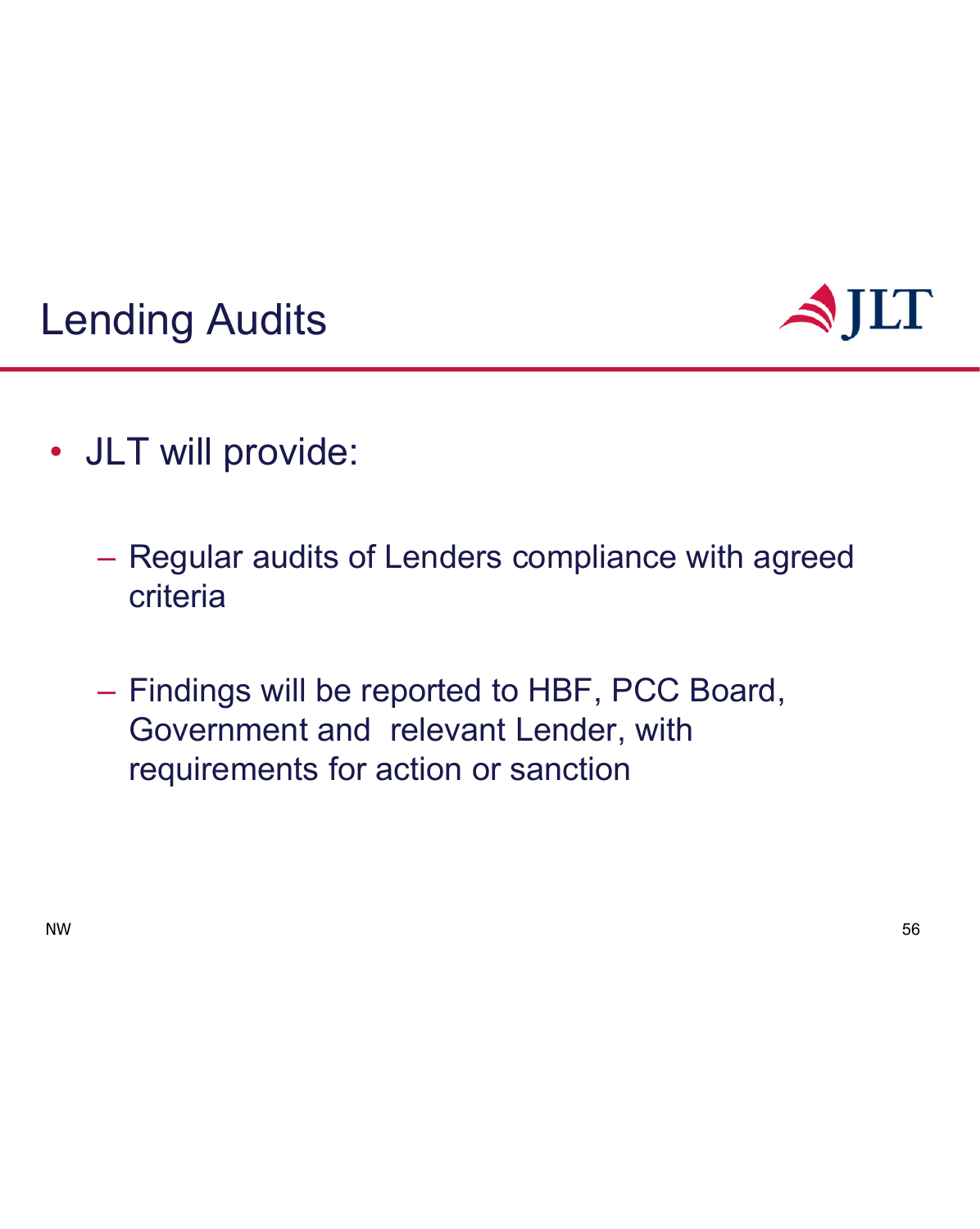Application for a Cell



- •HBF sends builder explanation of the scheme
- • HBF sends CML a weekly list of builder enquiries, with any lender preferences
- •• CML forwards details to lenders for a decision
- • Lenders to respond to CML with their decision within 10 working days (NB they have right of veto)
- •CML to collate responses and send to HBF
- •HBF to inform builders of Lenders decision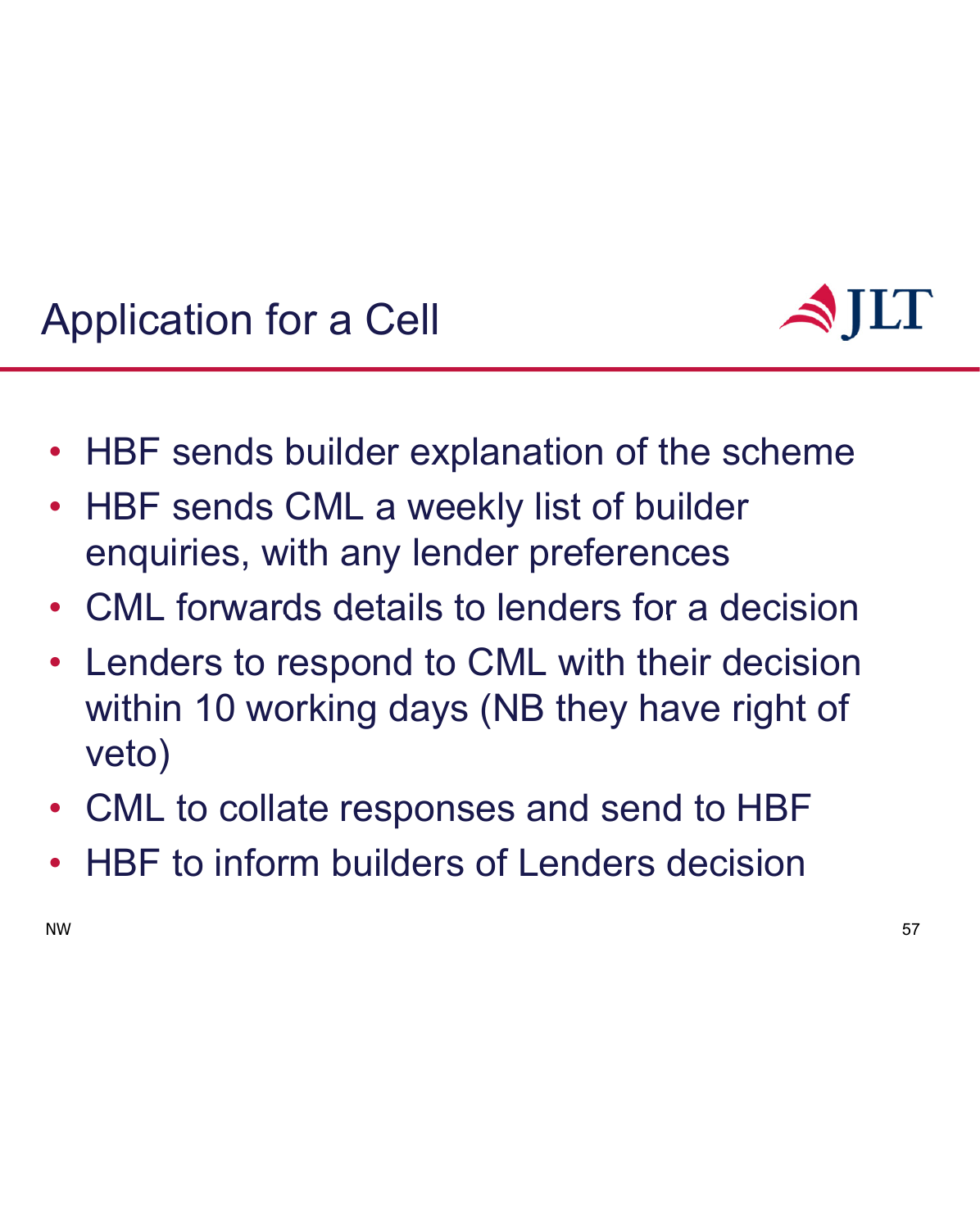### Application for a Cell



- JLTIM will provide an application pack comprising:
	- GFSC Cell application form
	- JLTIM due diligence requirements and application guidance
	- GFSC Form PQ for individuals owning more than 15% of the Builder
	- HBF PCC Business Plan
	- Builder MI template
	- Builder payment email template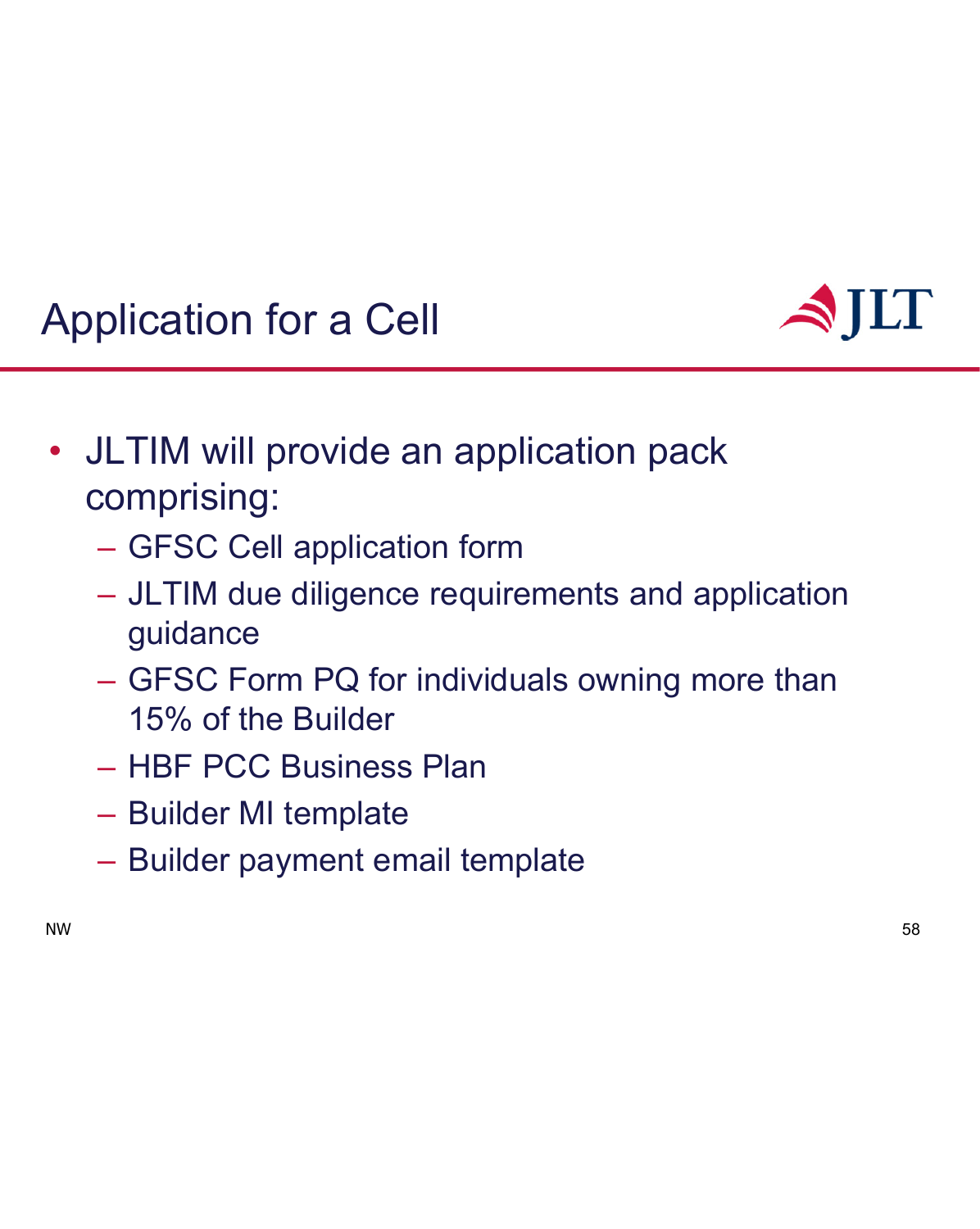Application for a Cell



- The application form will allow the GFSC to consider an in principle approval for the Builder
- Builders can make an in principle application at the same time as the Lender approval process is taking place
- In the event that no lenders are willing to work with the Builder the GFSC application fee of £1,420 cannot be refunded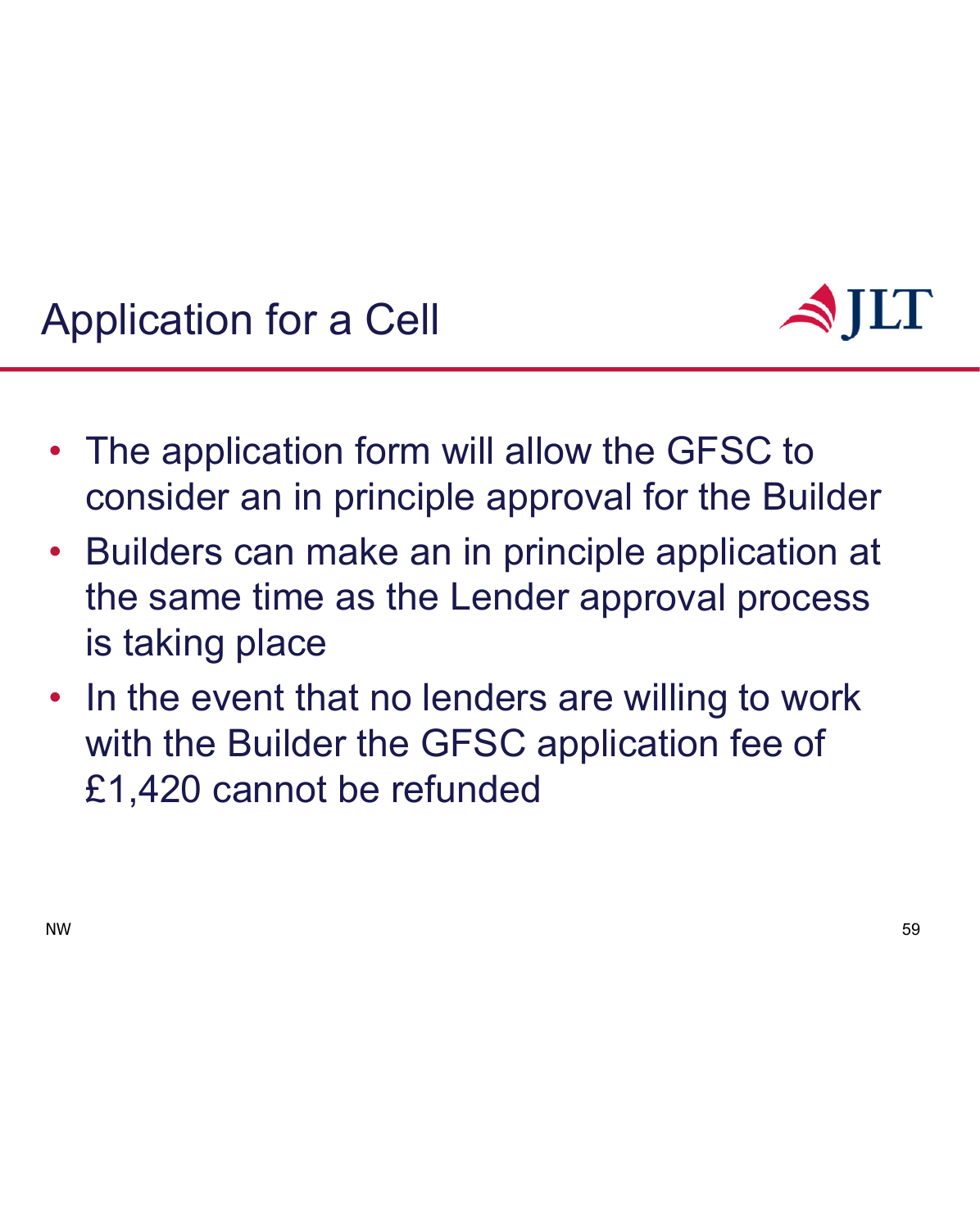



- HBF have and will incur various costs in relation to the scheme
- Start up costs of £150k which include significant expenses for legal and tax advice *Any queries on these costs should be referred to HBF*
- • These will be recharged to HBF Insurance PCC Limited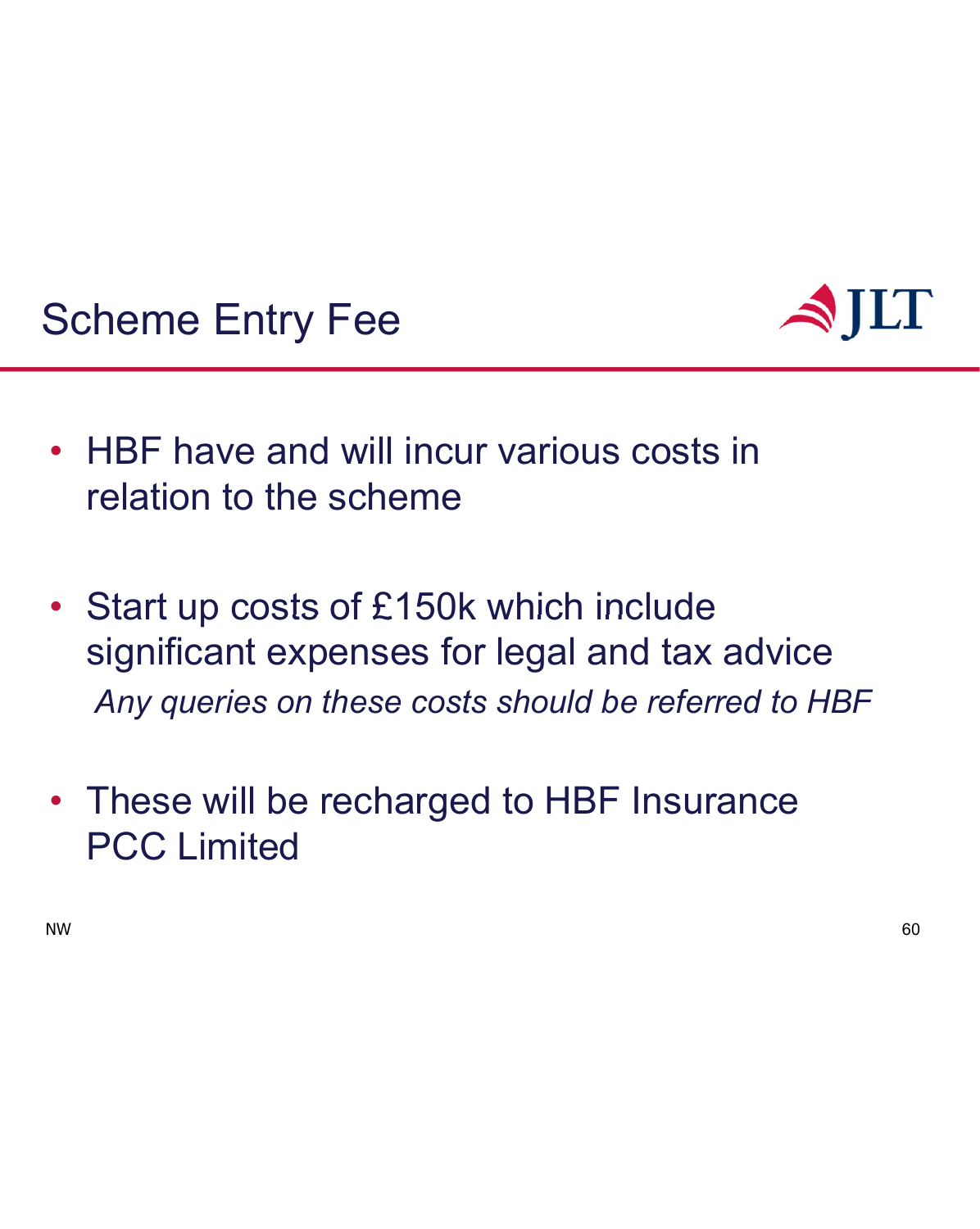### Annual Costs – HBF PCC Core



### Core costs will be recovered from Builders via the Scheme entry fee

|           | • GFSC Annual licence fee                        | 5,040   |
|-----------|--------------------------------------------------|---------|
| $\bullet$ | <b>Company Registry/Data Protection</b>          | 800     |
|           | • Audit and tax computations<br>assumes 50 Cells | 125,000 |
|           | • Directors fees (2 at £10,000)                  | 20,000  |
|           | <b>Meeting expenses</b>                          | 4,000   |
| $\bullet$ | Insurance (D&O + Legal protection)               | 30,000  |
|           | • Compliance audit                               | 1,000   |
|           |                                                  | £186k   |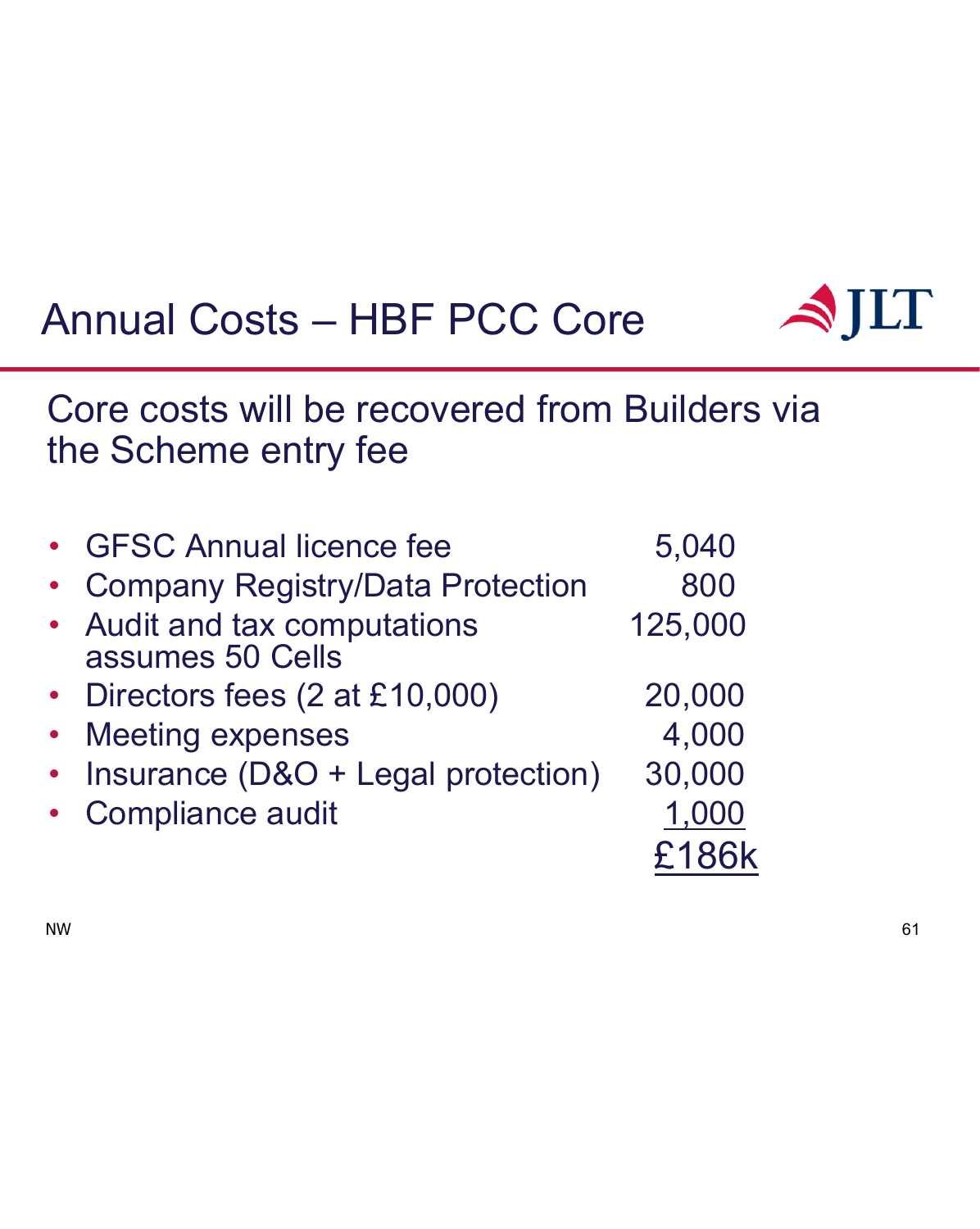### Annual fees – Per Cell



| • Annual licence fee                                                                                                    | 1,650 |
|-------------------------------------------------------------------------------------------------------------------------|-------|
| $\mathbf{A}$ and $\mathbf{A}$ and $\mathbf{A}$ are the set of $\mathbf{A}$ and $\mathbf{A}$ are the set of $\mathbf{A}$ |       |

•Annual Company registry 10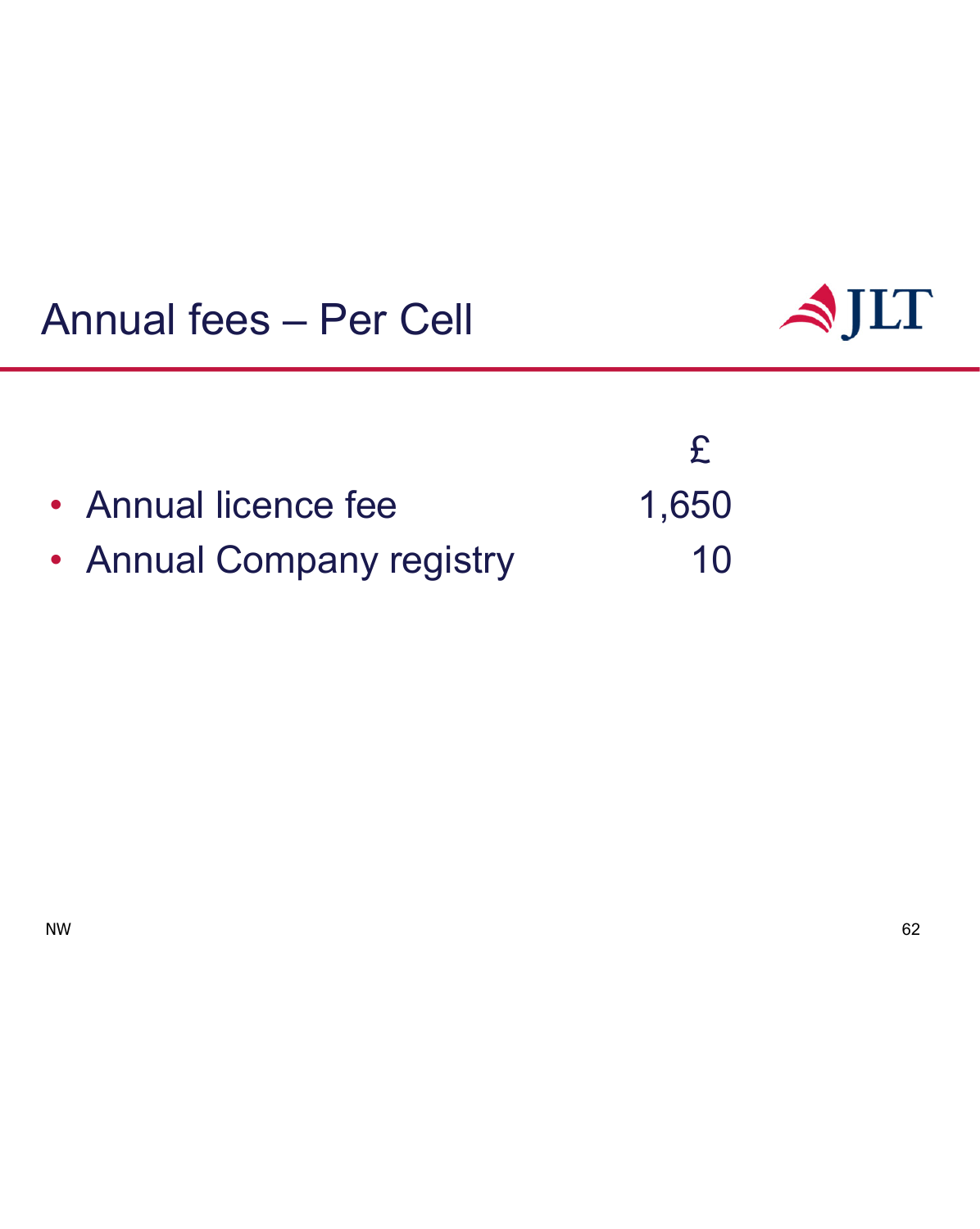



- Based on assumption of 20,000 units sold over 3 years
- £150k + (186k x 10) +(1.66k x 10) + 3% annual inflation and 10% buffer = £2.5m
- Entry fee will be £125 per sale based on estimates upon joining. NB yet to be agreed by HBF Board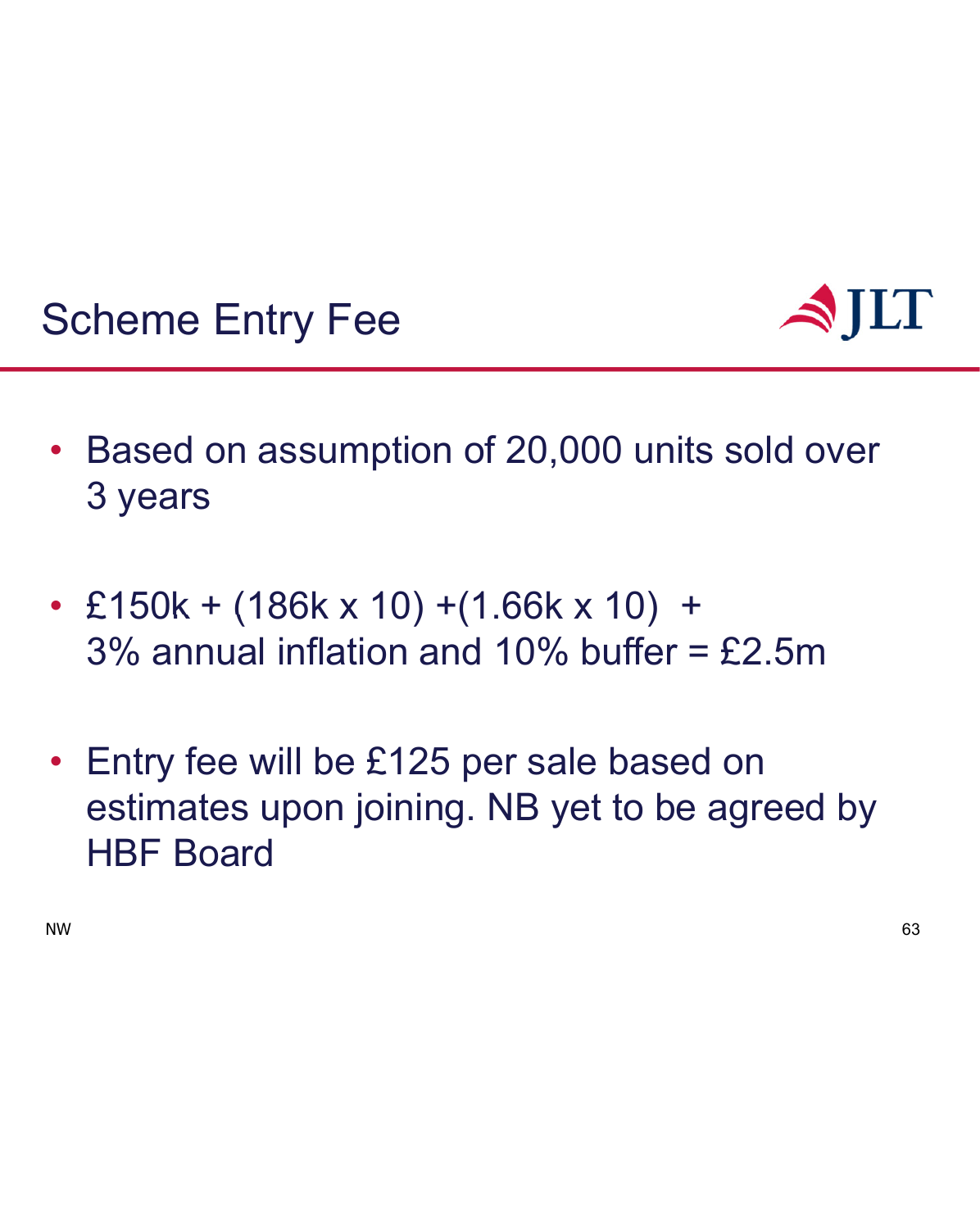



- • If you sell more units than estimates provided your entry fee will be adjusted to actual sales
- • If there are funds left at year 10 they will be returned to you. The entry fee is a not for profit levy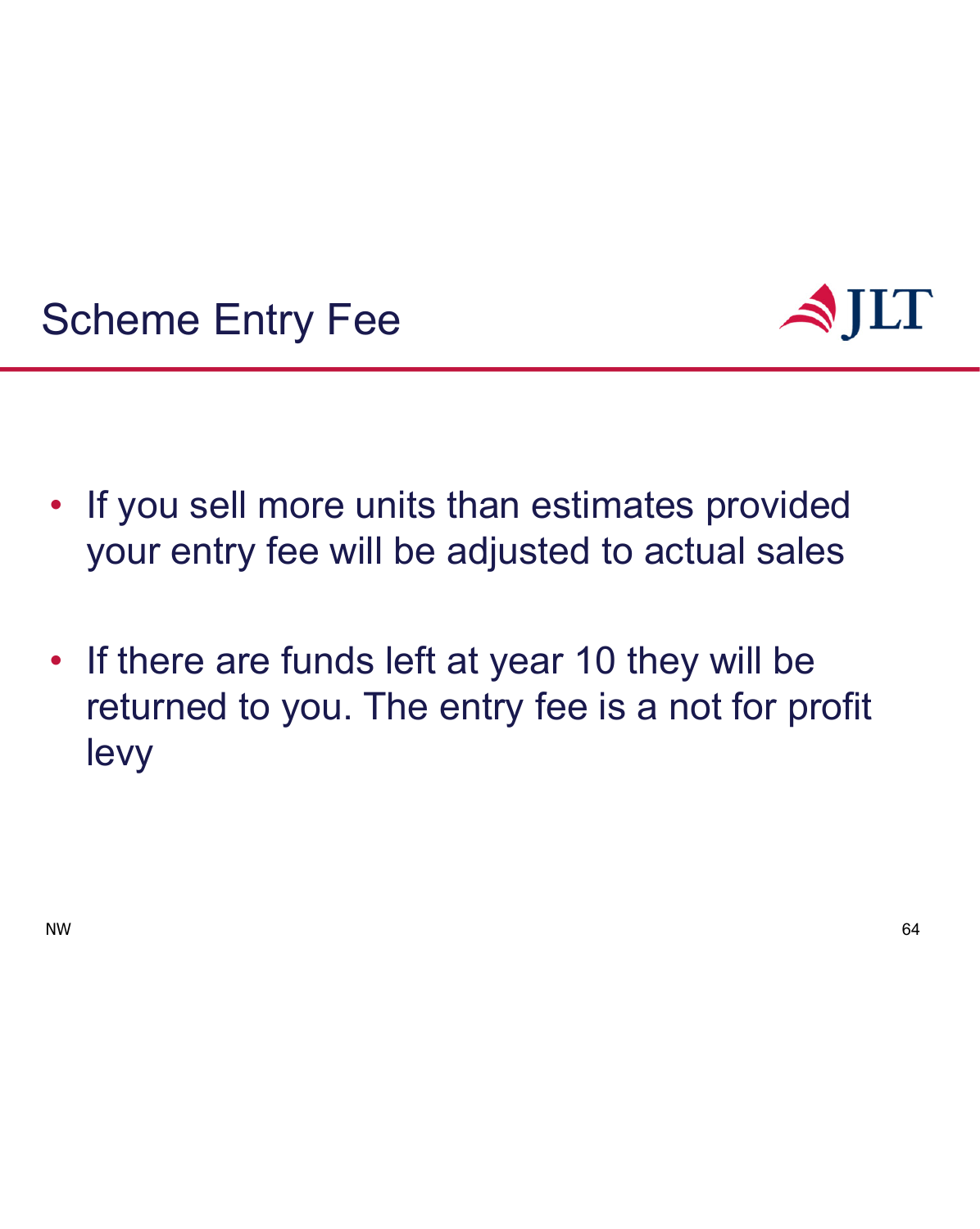Other Costs:



As set out earlier in *Obligations of builders slide*:

- • Make Cell Payments being premium per sale at 1.47% of sale price plus capital per sale at 2.03% of sale price
- • Pay insurance premium tax (IPT) at 6% of premium to the HBF PCC IPT account
- • Pay Scheme administration fee per sale at 0.35% of sale price to JLT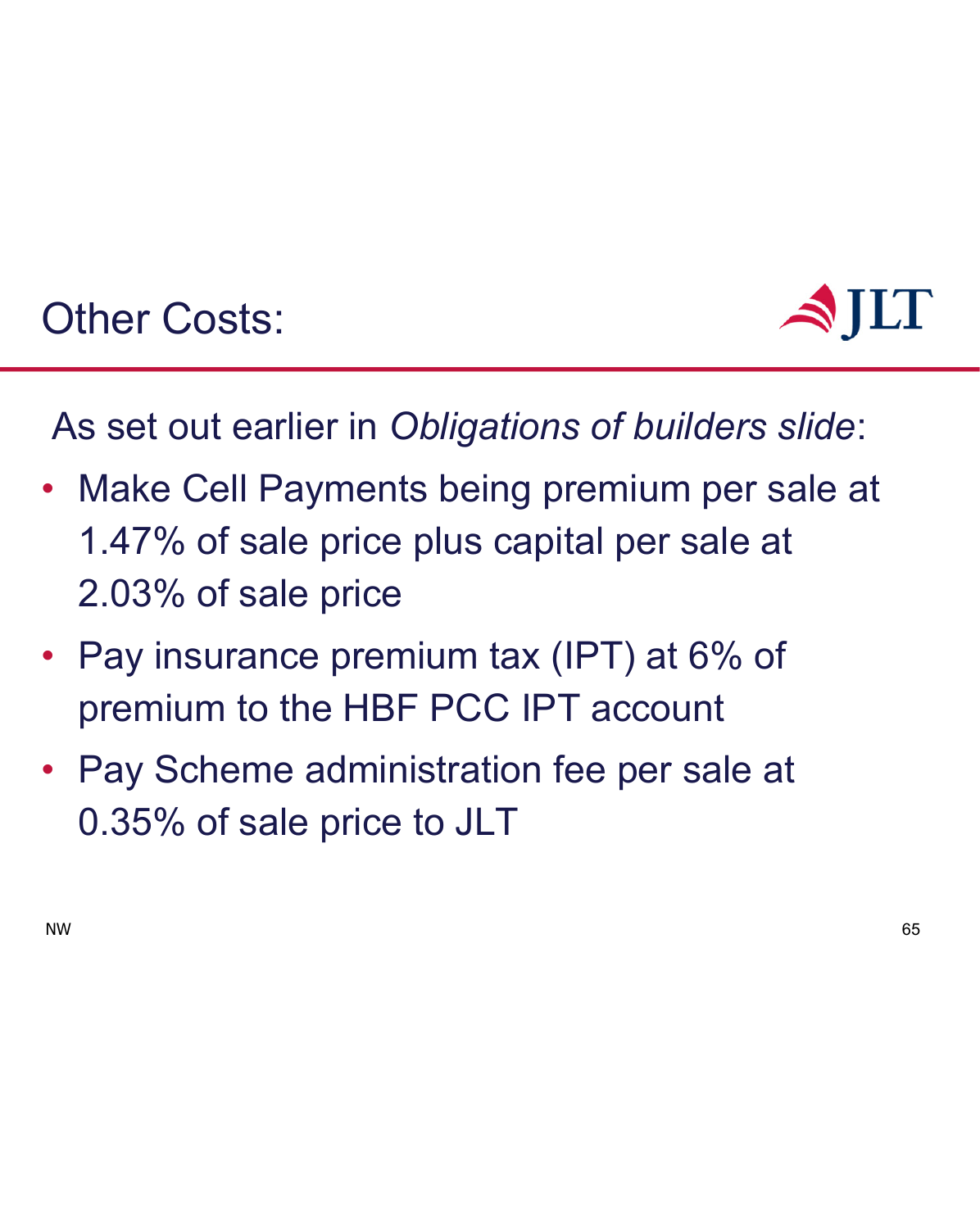### Summary of costs:



|           | Sale Price £175,000            | <b>COSTS</b>        |
|-----------|--------------------------------|---------------------|
|           | 2.03%<br><b>Capital</b>        | £3.552.50           |
|           | $1.47\%$<br><b>Premium</b>     | £2,572.50           |
| $\bullet$ | 6%<br><b>IPT on premium at</b> | £ 213.15            |
|           | $JLT$ 0.35%                    | £ 612.50            |
| $\bullet$ | <b>Scheme Entry Fee</b>        | £ 125.00            |
|           | <b>Total costs</b>             | £7,075.65 = $4.0\%$ |
|           |                                |                     |
|           |                                |                     |
|           | Capital may be returned        | 2.03%               |
|           |                                |                     |
|           | Net costs could be as low as   | 2.01%               |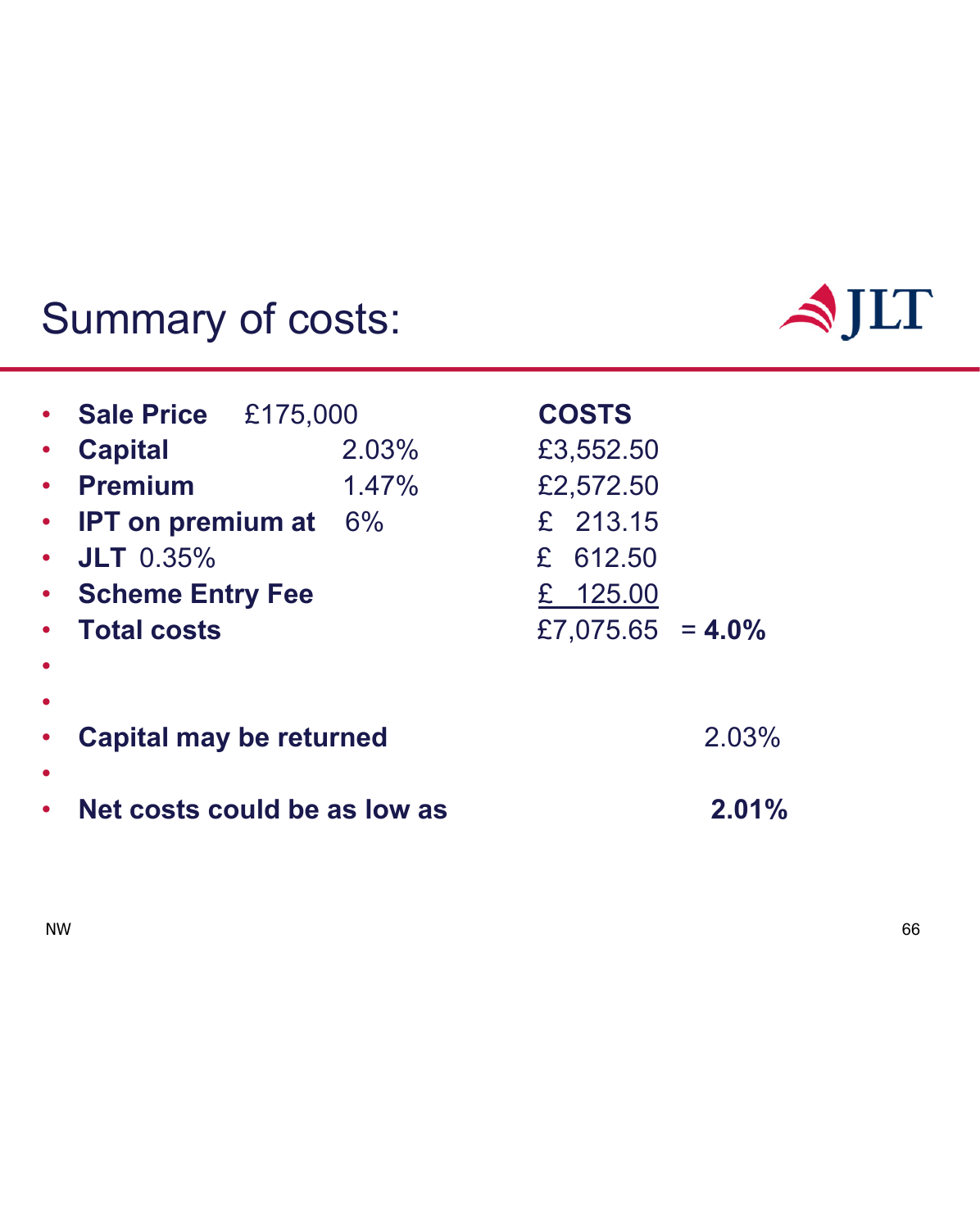Commercial Issues Remaining

- •Tax & Legal
- •Lenders product and pricing
- •Agreements between Builders and Lenders
- •Marketing

## SALES

SJLT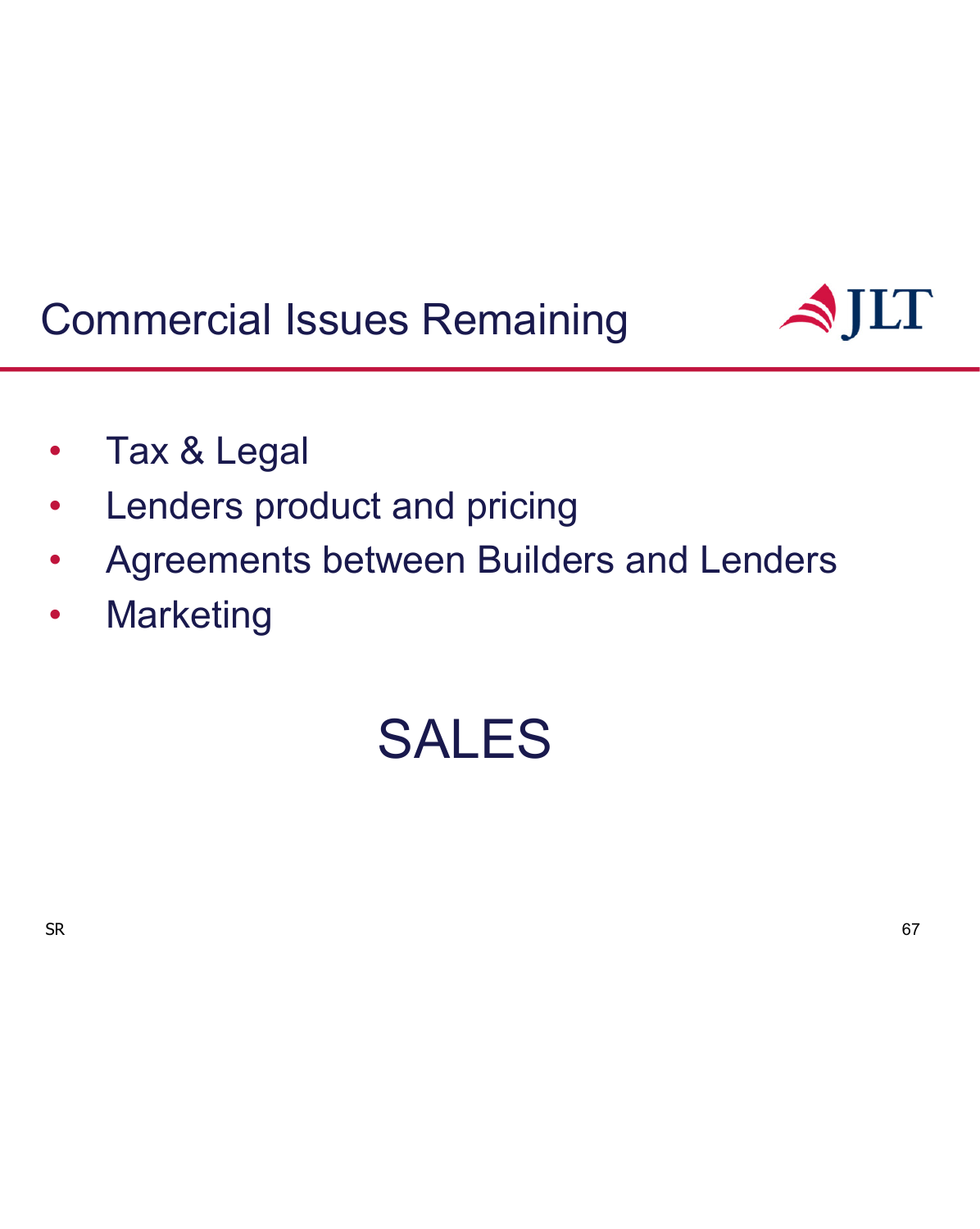### **Timeline**



- First Board meeting of PCC 6 March
- Launch date 12 March
- Builder/ Lender agreements Cell applications, regulatory processing then sales March/April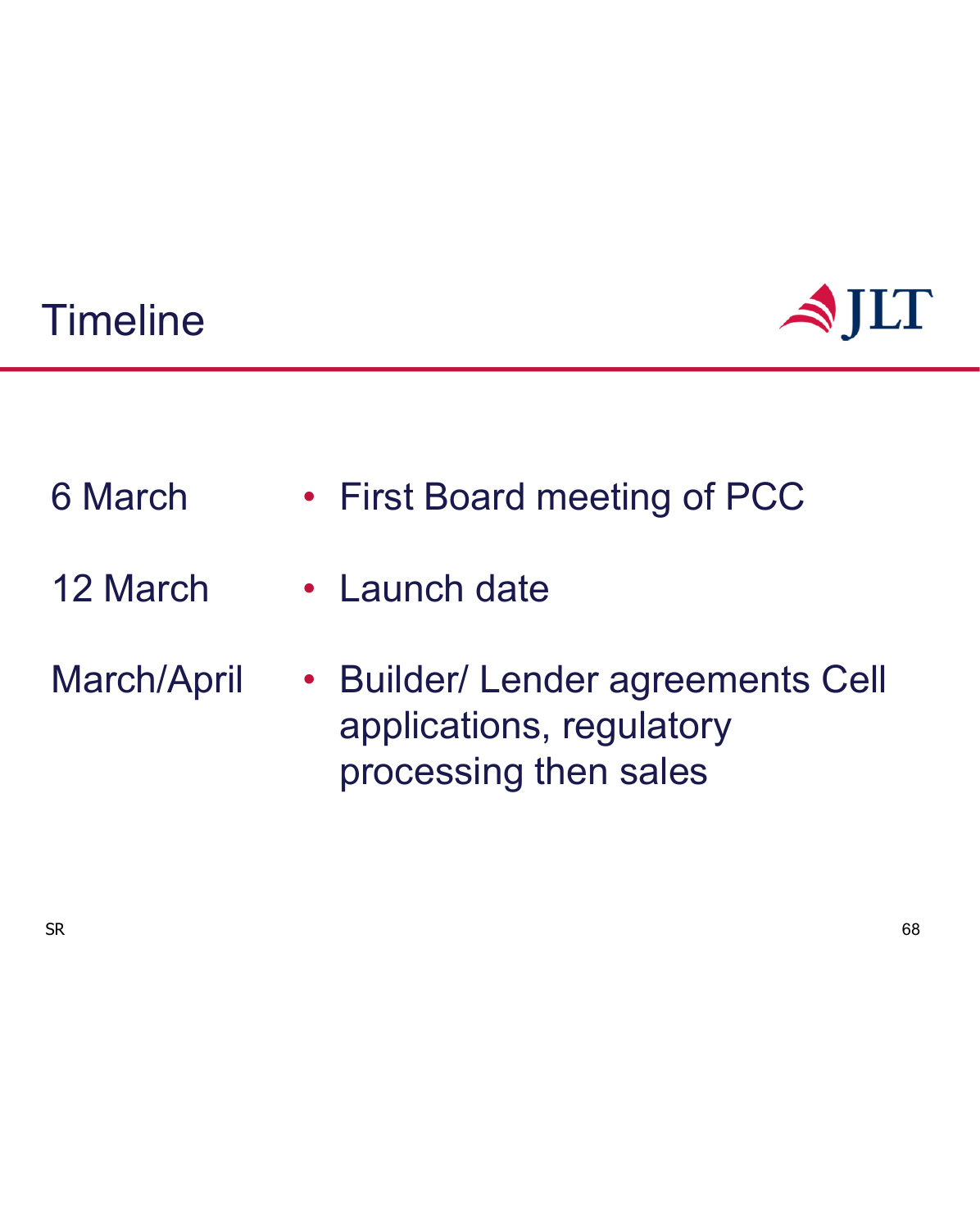### **Questions**